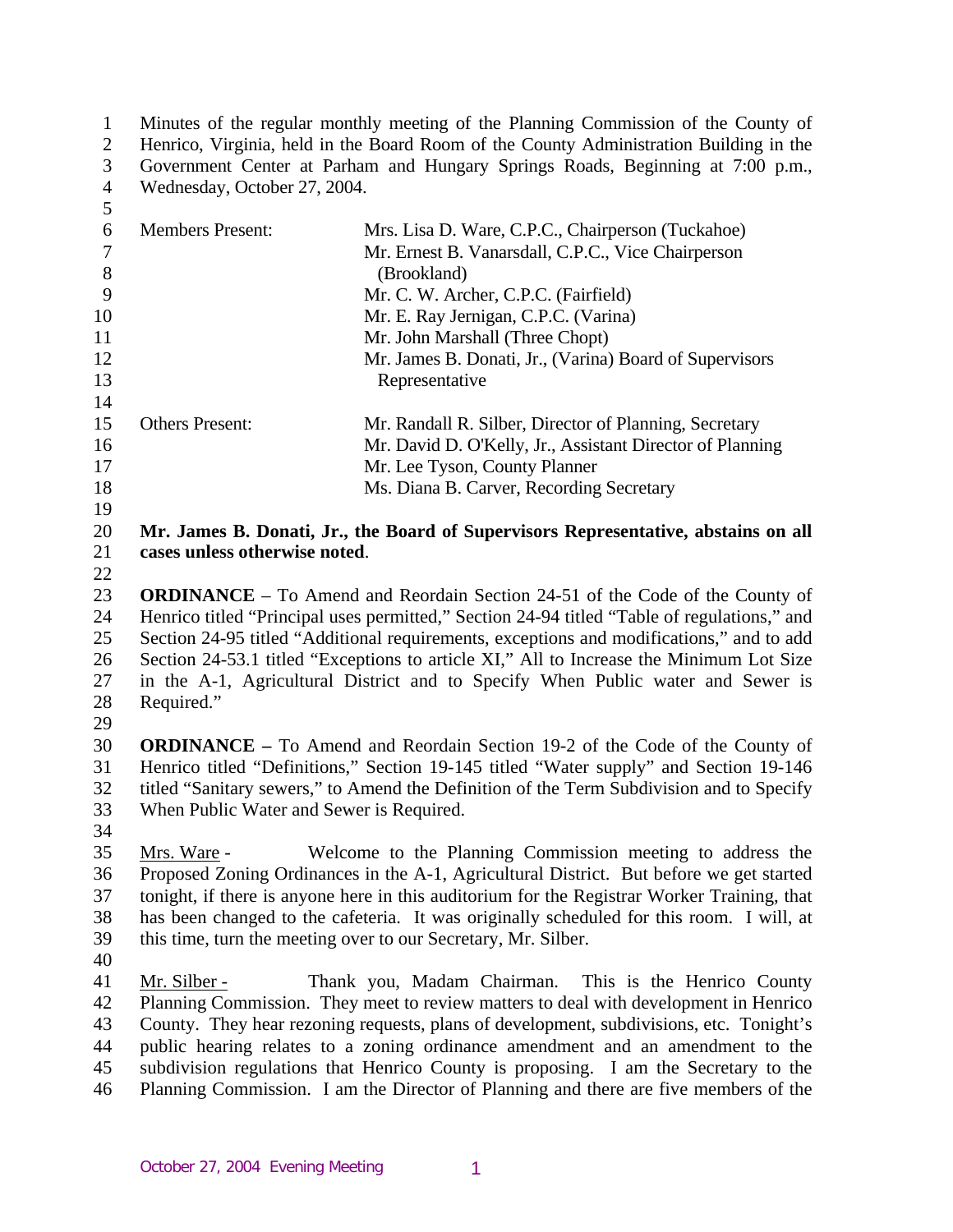47 48 49 50 51 52 53 54 55 56 57 58 59 60 61 62 63 64 65 66 67 68 69 70 Planning Commission here. They are appointed by the Board of Supervisors and one member sits on the Planning Commission, who is a Board of Supervisors representative, and that is Mr. James Donati, to my far left. So that is what is before you tonight. The Planning Commission will be hearing from staff first, speaking to the proposed ordinance amendment. The Planning Commission will then hear testimony or input from the public, and the Planning Commission will take this under advisement and may either choose to forward this to the Board of Supervisors with some form of recommendation or they may choose to defer this and hold a further public hearing on this matter. So that will be up to them tonight as to what to do in regards to these ordinance amendments. We do have a good crowd tonight. We do appreciate everyone coming out and voicing opinions on proposed law that Henrico County is considering, and at this point, this is proposed language that has been recommended by the County administration, so the Planning Commission is hearing this tonight, and they make recommendations to the Board of Supervisors on ordinance amendments such as this. They are a recommending body and when they feel comfortable, they will send it on to the Board of Supervisors. I think after we hear from the staff and presenting this ordinance amendment, I think we will probably then ask how many people are interested in speaking, and then I think the Planning Commission will try to set some parameters so that we allow people to speak, but we also recognize the time constraints we have, so the Commission may put some time limitations on those speaking, two minutes or three minutes, or whatever they think is appropriate. So, why don't we at this point hear from staff. Mr. Lee Tyson is a County Planner on my staff and he will be presenting a power point presentation on the proposed ordinance amendments. Before we get started, are there any questions from the Planning Commission?

71

72 73 74 75 76 77 78 79 80 81 82 83 84 Mr. Tyson - Good evening, Madam Chairman, Mr. Donati, and members of the Commission, and Mr. Secretary. On June 17 and 18, 2004, the Board of Supervisors and the Planning Commission held a retreat to study growth and future land uses in the County and the relationship between residential growth and service demands. At the retreat, the Board expressed concerns about the current permitted density and lot sizes in the A-1, Agricultural District, and the provision of public water and sewer for residentially-zoned property. On June 24, 2004, the Board of Supervisors adopted a resolution directing Planning staff to prepare and the Planning Commission to review amendments to the zoning ordinance to increase the lot size and the lot width requirements in the A-1, Agricultural Zoning District, and require all one-family dwellings in the R, Residential Zoning Districts, to have public water, and all one-family dwellings on lots less than one acre in size and less than 150 feet in lot width to have both public water and sewer.

85

86 87 88 89 90 91 In response to this request and after conducting two work sessions with you and numerous meetings with the County Attorney's office, the staff has prepared an amendment to the zoning ordinance that will increase the minimum lot size in the A-1, Agricultural Zoning District, from one acre to 10 acres, and the minimum lot width from 150 feet to 300 feet. There are also proposed amendments to the zoning ordinance and subdivision ordinance to acquire all one-family dwellings in the R, One-Family Zoning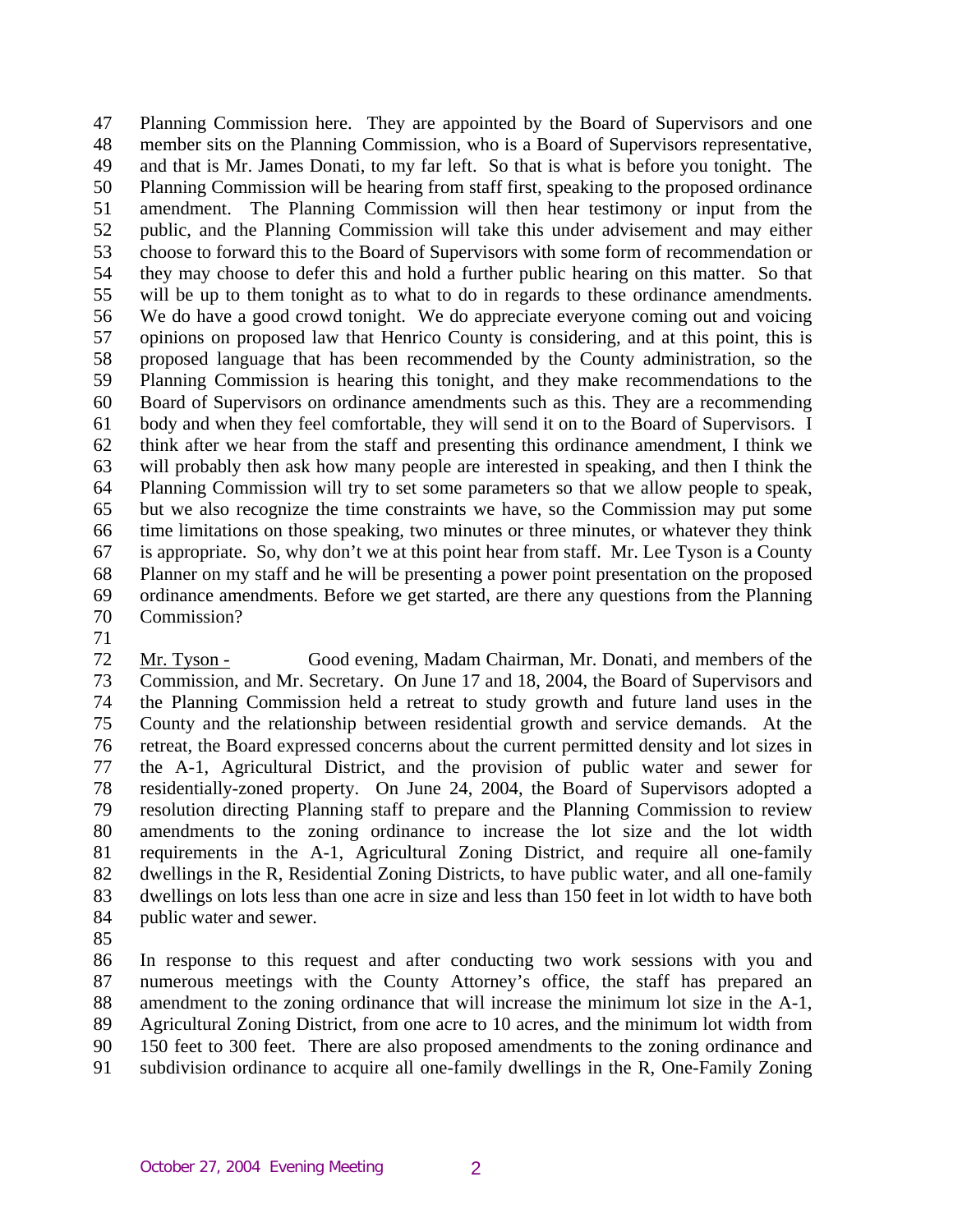92 93 Districts, to be served by public water, and all one-family dwellings on lots less than one acre in size and less than 150 feet in width to be served by both public water and sewer.

94

95 96 97 98 99 100 101 102 103 104 105 106 107 108 109 In order to give the Commission some context in which to consider this issue, there are approximately 9,000 parcels zoned A-1, Agricultural, in the County. Using the County's Geographic Information System and working with appraisers from the Finance Department, staff was able to determine that approximately 2,400 of these parcels are vacant and roughly 1,300 of those are 10 acres in size or less. In response to direction received from the Board of Supervisors and the Planning Commission, staff has prepared an amendment to the County Zoning Ordinance to increase the minimum lot size in the A-1 District from one acre to 10 acres, and a minimum lot width requirement from 150 to 300 feet. By way of comparison, the minimum lot size and lot width in similar zoning districts in adjacent localities range from one acre in lot area and 200 feet of lot width, which is permitted in certain zoning districts in Goochland County, to 10 acres and 450 feet of lot width, which is required in the A-1 District in Hanover County. The variation is the result of a number of factors including the functional classification of roads, right of way widths, previous divisions or subdivisions that may have occurred on the property, and the availability or the requirement for public water and sewer.

110

111 112 113 114 115 116 117 118 119 The primary change proposed by amendments to the A-1, Agricultural Zoning District, is the increase in the minimum lot size from one acre to 10 acres, and the minimum lot width requirement from 150 to 300 feet. However, additional code sections must be amended to effectuate that change. The amendment would change Section 24-51 of the Code, permit one-family dwellings in the A-1 Zoning Districts subject to the new area and lot width requirement. The amendment would add language to Section 24-53 of the Code to permit exceptions to the new requirements for existing parcels located in an already conditionally approved subdivision. These parcels are grandfathered with respect to the new requirements and a one-family dwelling could be constructed on them.

120

121 122 123 124 125 126 127 128 129 The development standards for the various zoning classifications are contained in Section 24-94. The proposed amendments change the sections to set forth the new requirement for the minimum lot size and lot width requirements for dwellings in the A-1 Zoning Districts. Additionally, exception language is added that grandfathers existing acreage parcels, that is, parcels that are not contained in subdivisions in an A-1 parcel. Existing parcels less than 10 acres in size may continue to be developed for a one-family dwelling, provided they are one acre in size, have a minimum lot width of 150 feet, and meet all of the other current requirements in the zoning ordinance. The new exception standards are also reflected in Section 24-95 of the Code.

130

131 132 133 134 135 136 137 In addition to the proposed changes specific to the A-1, Agricultural District, the amendments would require that all lots located in an R, Residential Zoning District, be served by public water and that all lots less than one acre in size and less than 150 feet in width be served by both public water and sewer. By definition, this would include all Rzoned lots except those that are zoned R-0, which have a minimum lot size of one acre. These parcels would have to be served by public water, but they would still be served by an on-site septic drainfield. The proposed amendment would also strike existing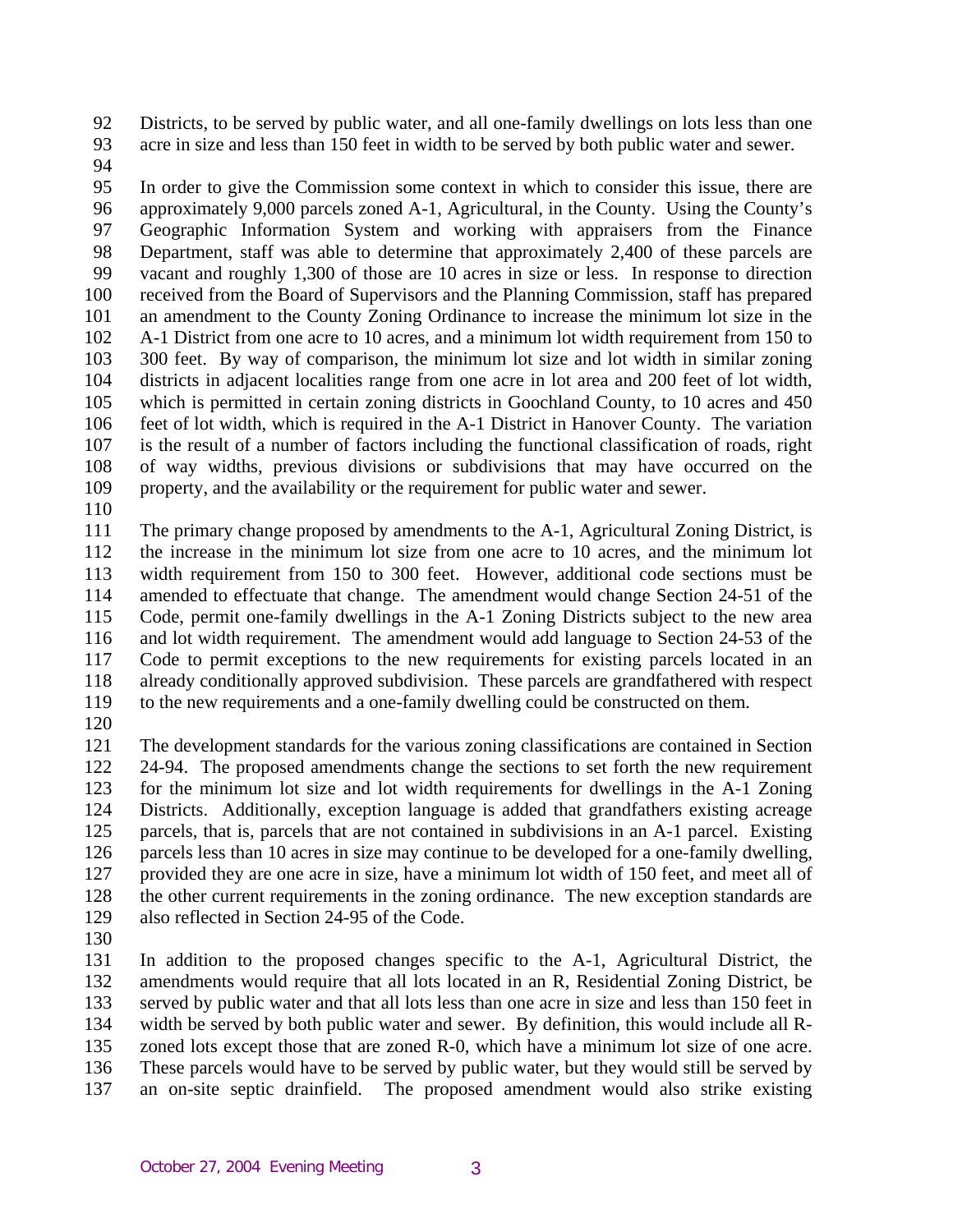138 139 language relating to exceptions to the requirements for when public water and sewer are required.

140

141 142 143 144 145 146 147 148 149 150 151 152 153 154 155 156 157 158 One of the most common ways for land division to occur in the A-1, Agricultural Zoning District, is through the immediate family transfer process. State law requires that the County's permit that process which allows immediate family members to divide property to convey it subject to certain restrictions. Whereas the proposed zoning ordinance amendment just outlines the requirement that all new one-family dwellings in the A-1 District be constructed on lots of 10 acres in size, the proposed amendment to the subdivision ordinance would grant an exception for parcels created through immediate family transfer process. Such lots could be a minimum of one acre in size, provided that the grantor retained one acre in the original tract. The first parcel would have to meet all other requirements of the zoning ordinance. For example, both would still have to have 50 feet of frontage on a public road, 150 feet of lot width and would have to meet all the normal yard and setback requirements. Additionally, siblings would now be able to transfer property through the immediate family transfer process. Under the proposed amendments, and as required by the A-1 District regulations that I discussed earlier, public water will be required for all lots located in an R, Residential Zoning District. Both public water and sewer infrastructure will be required for development of all parcels smaller than one acre. I will be happy to answer any questions. That concludes the presentation concerning the zoning and subdivision ordinance amendments.

159

164

166

160 Mrs. Ware - Are there any questions for Mr. Tyson from the Commission?

161 Mr. Archer - This is just a house keeping matter, I think, and the  $8<sup>th</sup>$  panel in your presentation you mentioned Code Section 24-53, but I think it reads 25-53. 162 163

165 Mr. Tyson - It should be 24-53. Sorry, Mr. Archer, if there is a typo there.

167 168 169 170 171 Mr. Silber - There are plenty of seats in the auditorium, if you want to move forward instead of standing in the back. The Fire Marshall will not allow us to block the exits, so if you could please have a seat, there are plenty of seats to handle those that are standing.

172 Mrs. Ware - Are there any more questions for Mr. Tyson?

173

174 175 176 177 Mr. Donati - Yes, I have a question. Let me give you a scenario. Let's say a property owner has 100 acres and they want to subdivide it into one-acre lots. Under your new proposal they would have to provide public water to those sites, not public sewer. Is that what I am hearing you say?

178

179 180 181 Mr. Tyson - If they were to create one-acre parcels, one-acre parcels can be served by on-site septic fields. They would not have to include drainfields on those lots.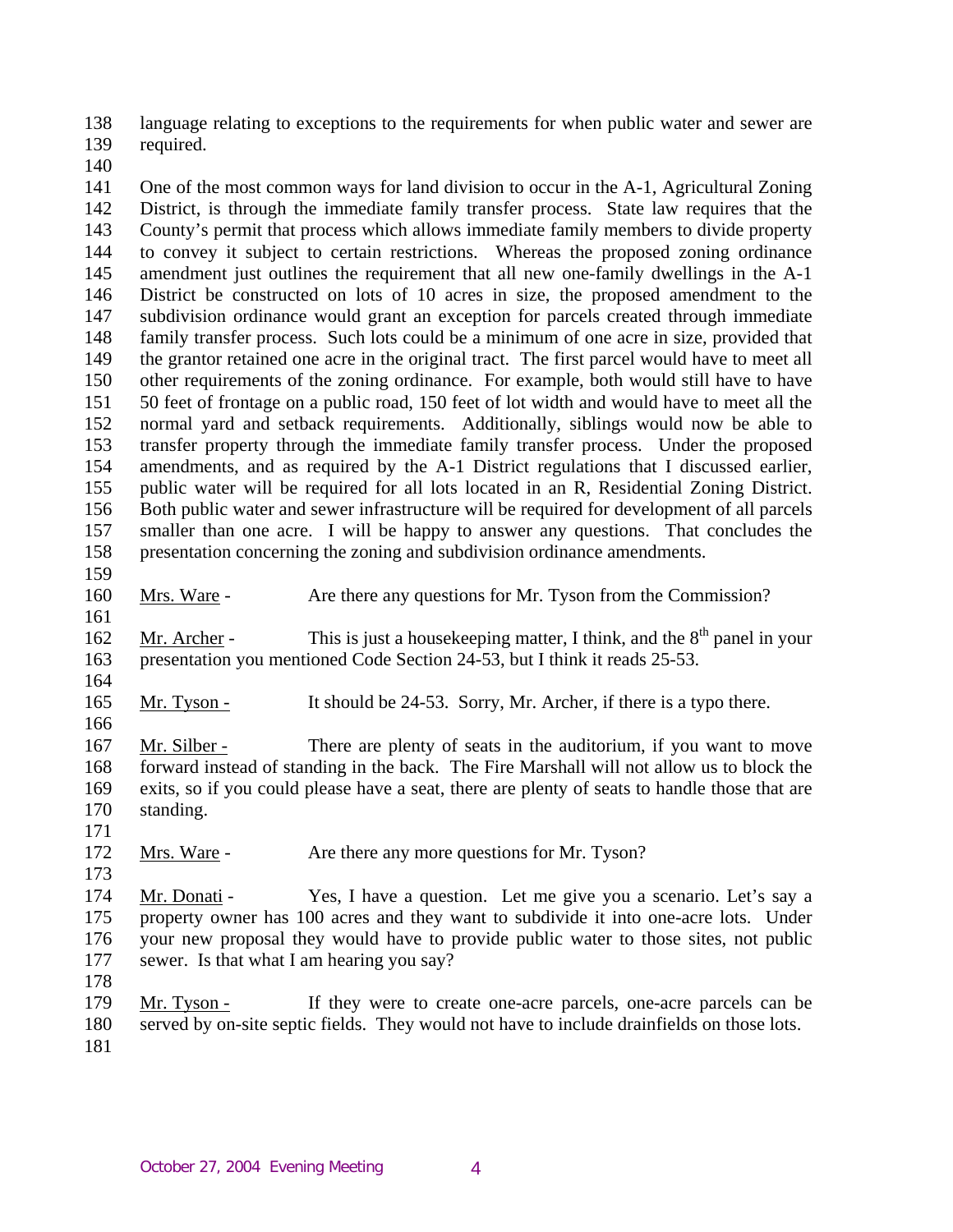182 183 184 Mr. Donati - So the only thing that would change it from the way the ordinance currently reads is that if you are going to have one-acre subdivision, you have to provide public water.

- 186 187 188 Mr. Tyson - The one-acre provision for public water only applies to residentially-zoned property. If it remains A-1 and it is an acre above, they don't have to provide public water or sewer.
- 190 191 192 193 194 Mr. Silber - Mr. Donati, let me see if I understood your question. You said if there was a parcel of land zoned A-1 and this ordinance amendment goes through as proposed, and they wanted to subdivide their property, then they could only subdivide it to lots no smaller than 10 acres at this point in time. They would not subdivide it to an acre lot.
- 196 197 Mr. Donati - If it was well and septic, but if it was one acre, they can provide public water and still have a septic system.
- 198

195

185

189

- 199 200 201 202 Mr. Tyson - Mr. Donati, under the proposed amendment they would not be able to create one acre parcels in an agricultural district. They would have to be a minimum of 10 acres in size. If they rezone the property, they can create one-acre parcels, in which case they would have to have public water but not necessarily public sewer.
- 203
- 204 205 206 Mr. Donati - Basically the same thing we had, I mean the ordinance would change and the classifications would change, but you would have to provide public water.
- 207 208 Mr. Silber - Well, let's make sure everybody understands this. You would have to rezone the property, Mr. Donati.
- 209 210 Mr. Donati - Yes. I understand that.
- 212 213 Mr. Silber - They would have to rezone it to R-0 or a residential classification.
- 214 215 Mr. Donati - But you could still have one-acre lots, but you'd have to provide public water, not public sewer.
- 216 217

- Mr. Silber Yes, sir.
- 218
- 
- 219 220 Mr. Marshall - Mr. Tyson, can you tell me the rationale behind making them run the water and not the sewer?
- 221
- 222 223 224 225 Mr. Tyson - The rationale is that for larger lots, those are more likely to be able to contain a septic drainfield, to accommodate a drainfield and a reserve drainfield, which is required by the zoning and subdivision ordinance.
- 226 Mrs. Ware - Any more questions from the Commission?
- 227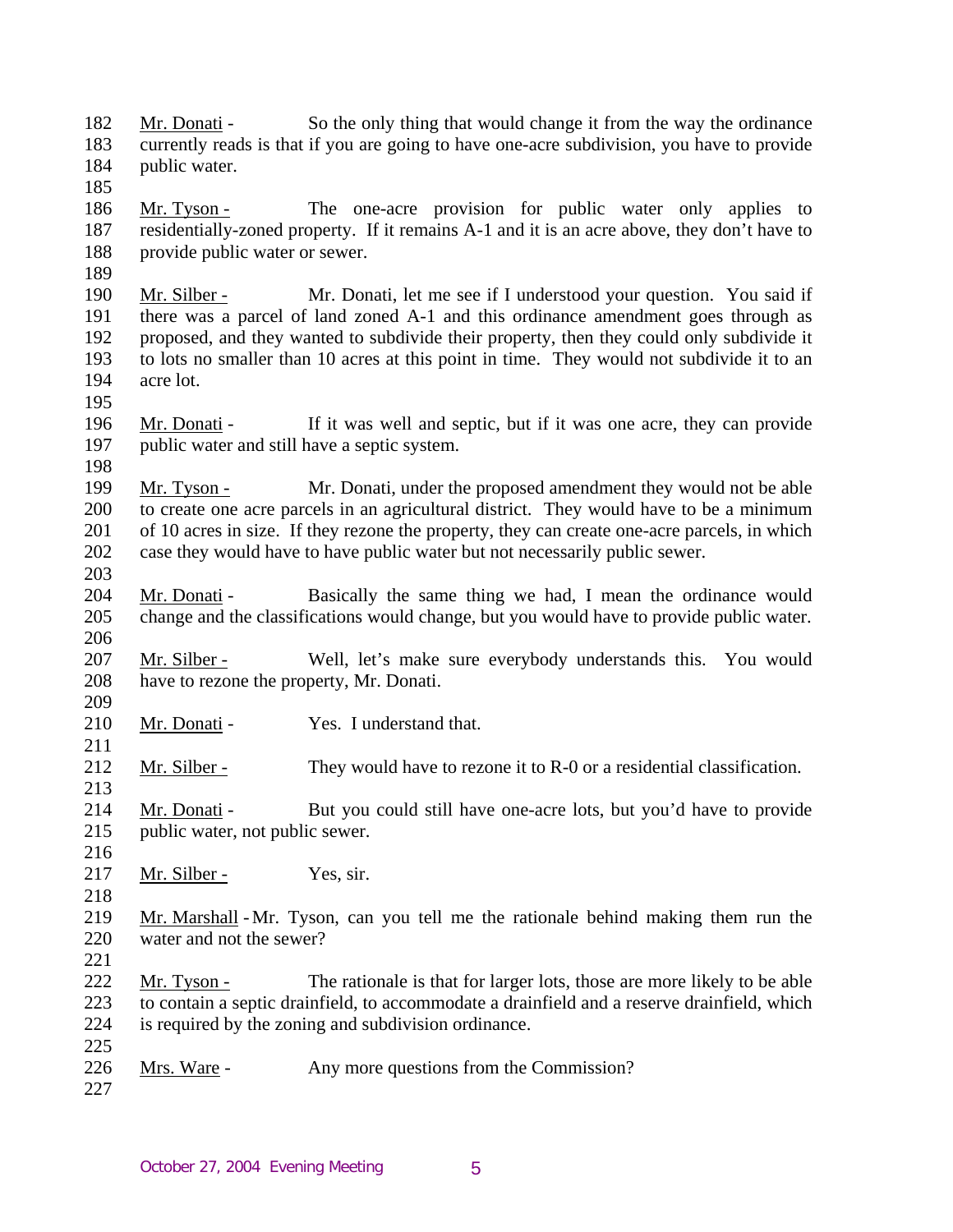228 229 230 Mr. Archer - Mr. Tyson, you may or may not have mentioned this, but if you did I would like for you to reiterate it. To what extent is the present zoning grandfathered for cases that are already zoned?

232 233 Mr. Tyson - The zoning proposal is currently on the ground. It is platted and on record. Those lots are grandfathered, up to 10 acres.

235 Mr. Archer - No time limit for how far into the future?

237 238 239 Mr. Tyson - No. That is a grandfathering provision that is built in. For subdivisions that have been conditionally approved, those also are grandfathered in with respect to the new regulations.

241 Mr. Archer - OK. Thank you.

243 244 245 246 247 248 249 250 251 252 253 Mr. Silber - What we have attempted to do, Mr. Archer, is really to provide those previous approvals, when it comes to a subdivision, to be exempt from these regulations. So, if they have conditional subdivision approval that has been granted by this Planning Commission, then they are grandfathered in, and that conditional subdivision has to have some form of action taken on it. You can't just have that conditional approval and let it expire. You have got to spend money and begin to engineer it or construct it, but my point is, if it has conditional subdivision approval, you are exempt from it. If it is already a platted recorded subdivision that has vacant lots in it, they are not subjected to these regulations. This really deals with properties that are raw properties that someone wants to come in and subdivide, and we are looking at increasing the minimum lot area from one acre to 10.

254

256

231

234

236

240

242

255 Mr. Jernigan - Is there a cut-off date? Is it now? What is the cut-off date?

257 258 259 Mr. Silber - When the ordinance is adopted, it would be from that point forward. Anything that has subdivision approval at that time would be grandfathered. And adopted by the Board of Supervisors.

260

261 262 Mr. Vanarsdall - Well, what if you own a lot and you don't do anything with it, you just own it.

263

264 265 266 Mr. Silber - Are you talking about a lot in a subdivision and it is vacant and you own it? Then, you can just leave it that way, or if you want to build a house on it, you can build a house on it. You would be grandfathered in.

267

268 269 270 Mr. Donati - The parcels that are just scattered out there, just pick a number, 5, 6, 7 acres, under this proposed ordinance. If a property owner wanted to build a house on it, he wouldn't be subject to the water and sewer requirements? Correct?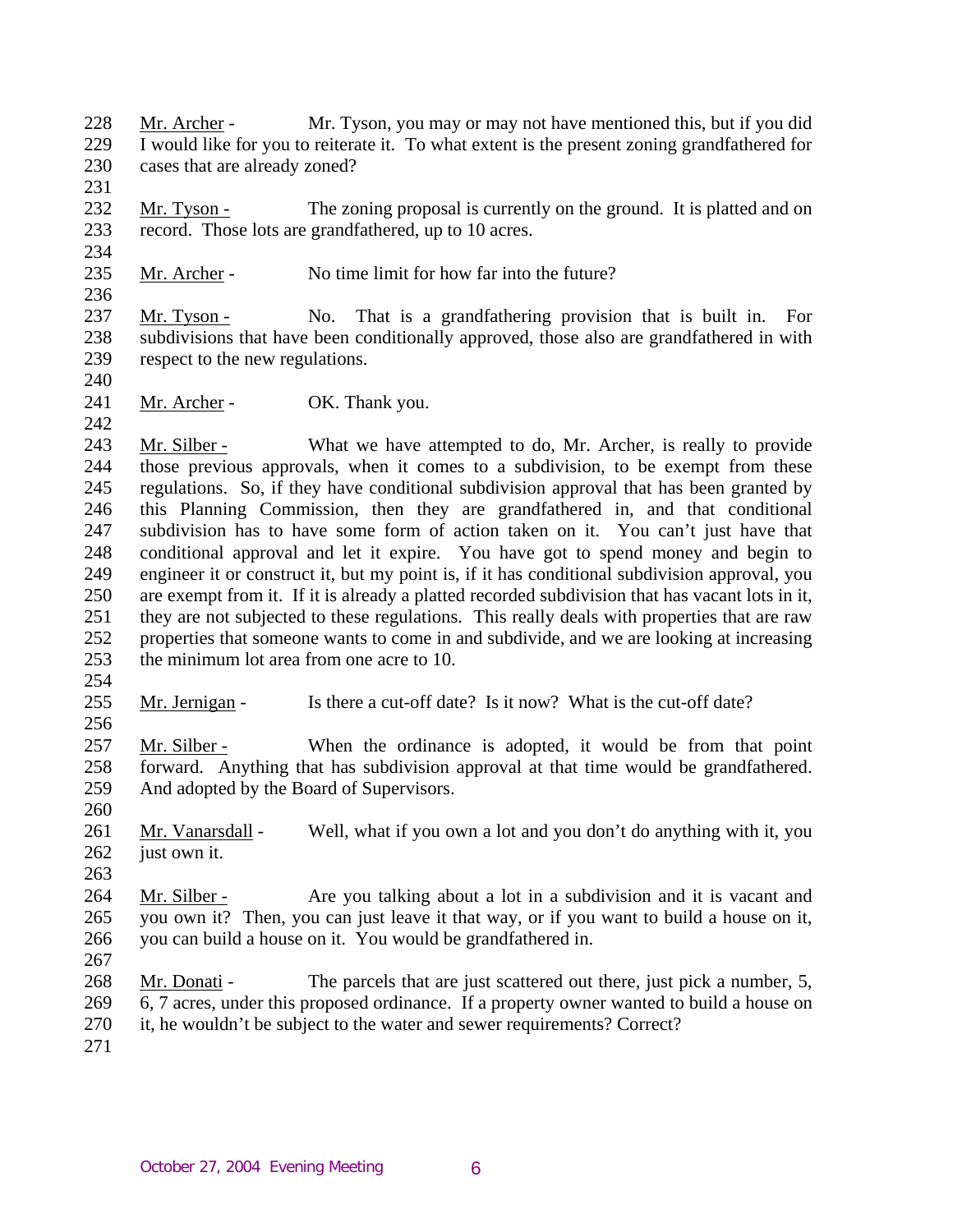272 273 274 Mr. Tyson - Correct. For any existing parcel that is out there. The water and sewer provisions apply only to residential properties or properties that are smaller than one acre. So, anything above that is essentially outside the purview of the ordinance.

276 277 Mrs. Ware - Do we have any more questions at this time? We can always call you back.

279 280 281 282 283 284 285 286 287 288 289 290 291 292 293 Mr. Silber - The County administration, in an effort to notify everyone who would be impacted by this ordinance, sent out notification letters to everyone who owns property zoned A-1. It was close to 8,000 notice letters that was based on our records from the Real Estate Assessment records. Those people who receive tax bills, then received these letters if you have property zoned A-1, so we did the best we could to get the information out relative to this proposed ordinance amendment. Perhaps there are some people that are out there that have interest in this. Feel free to share that information with them. We have it also posted on Channel 37, which is the County's television station. We run newspaper advertisements, but we are interested in receiving input. There is nothing locked in place at this point in time. This is a proposal and we are looking for input. With that being said, I think it might be interesting at this point how many people intend to speak, so that we can somehow begin to receive input, and we will take it from there. Could we see the hands of those that may be interested in speaking tonight? Maybe 10 or 12. If you do not raise your hand now, it does not mean you can't speak.

294

275

278

295 296 297 Mr. Jernigan - Just for curiosity, if you are from the Varina District, raise your hand. Thank you. I pretty much knew that answer.

298 299 300 301 302 303 304 Mr. Silber - In the interest of time, I think we will try to time people and give you approximately three minutes to speak, and I will let you know when your three minutes is up and the Commission can decide whether they are going to give you more time or not. We will see if we can't keep it to about three minutes. Obviously, if the person in front of you just spoke on the same matter, there is no need to continue to talk on the same issues, but we do want to know how you feel. So, we will leave that up to you.

305

307

306 Mrs. Ware - That doesn't include questions, either.

308 309 Mr. Silber - Questions being asked by the Commission, that does not cut into your three minutes.

310 311 312 Mrs. Ware - So, if you will come forward, everyone, when you come to speak, give your name and address. This is a taped public hearing, but we will have minutes.

313

314 315 316 317 Mr. T. Porter Schermerhorn, Jr. - My name is T. Porter Schermerhorn, Jr. and I also represent my mother, Lois D. Schermerhorn. I am her power of attorney. I believe these changes will make my property values go down. I also believe it will aid large developers and hinder small developers and make it more difficult for small land owners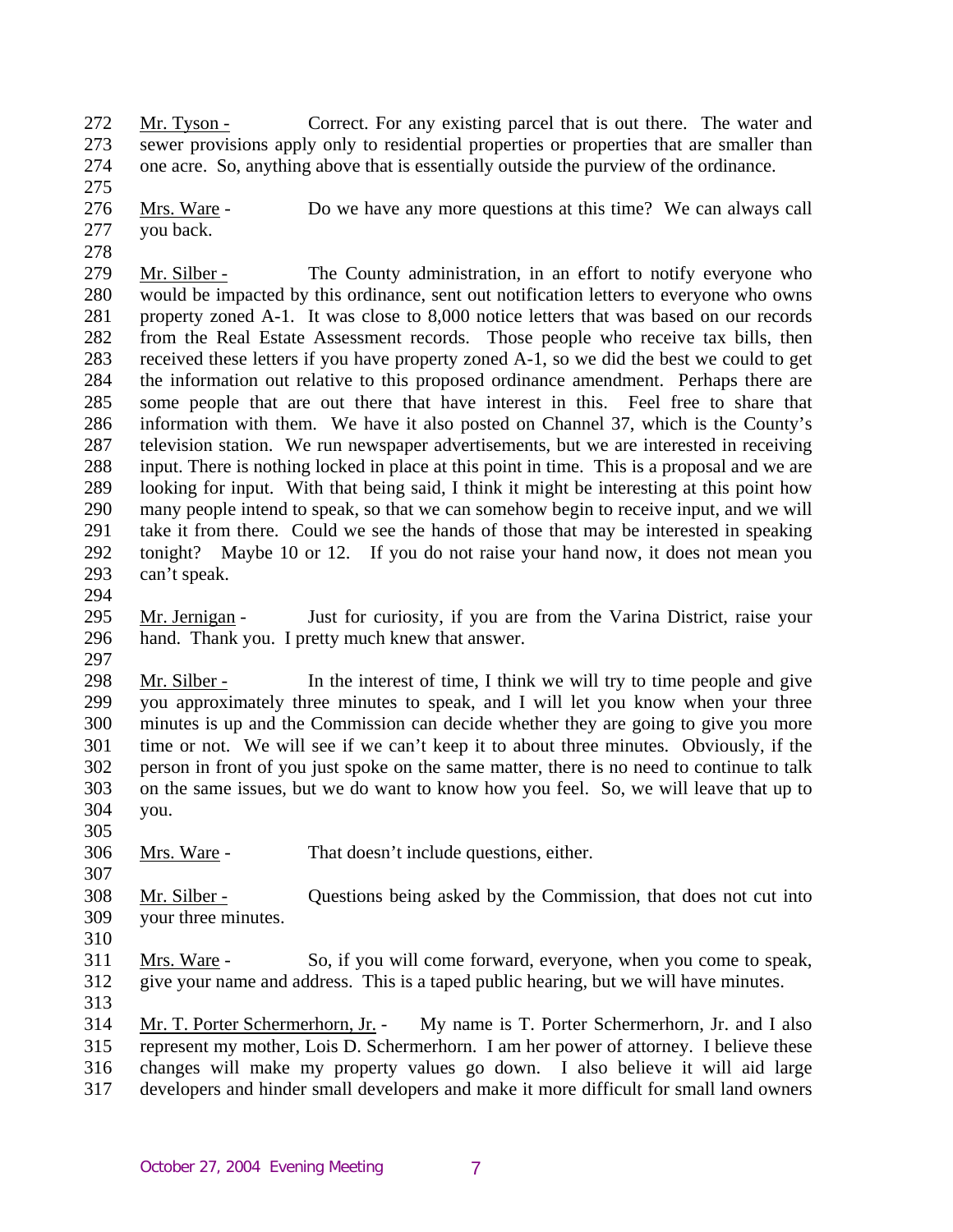- 318 319 320 321 322 to sell their property in my area where encroaching development has already raised taxes and discounted the quality of life to some extent. I had an offer, myself, from a small developer, which has probably been withdrawn due to these proposed changes, and also wish I had received notification of these proposed changes a bit sooner than last Thursday night, which is four business days, and two weekend days.
- 323
- 324 325 326 These changes up here will also make it more difficult for my mother to sell her land. She is in a retirement home and could use the money. She bought the Social Services funding. I think I might prefer a referendum on these changes. Thank you.
- 327
- 328 329 Mr. Silber - Mr. Schermerhorn, can you tell us what properties you own or what size might those parcels be?
- 330

331 332 333 334 335 336 Mr. Schermerhorn - I own a seven-acre parcel with a house on it and I own a five-acre parcel that is triangular shaped. I also am representing my mother who owns about a 12- 1/2 acre parcel. Like I say, these parcels were probably going to be developed. I live at the end of Winfree Road across from Virginia Center Commons behind Little Five Azalea Farm, and I think this is going to make it harder for people like myself to sell their land.

337 338

Mr. Vanarsdall - You said you'd rather leave it like it is.

339 340

341

343

Mr. Schermerhorn - Yes, sir.

342 Mr. Vanarsdall - OK.

344 345 Mr. Archer - What you are saying is that there is no other number above one that you would be in favor of?

346

347 348 Mr. Schermerhorn - Probably not. Two is better than 10. One and a half is better than two.

- 349
- 350 Mr. Silber - Thank you.
- 351 352 353 354 355 356 357 358 359 360 361 362 363 Mr. Andy Edmonds -Good evening. Thank you for the opportunity to address you. My name is Andy Edmonds. I live at 9510 Osborne Turnpike. I represent a community group called ROOT which stands for respect Old Osborne Turnpike, and we pooled the community group in an effort to have a proper voice in the decisions made that will impact the nature of future residential and commercial development that will inevitably occur along Henrico County's rural riverfront corridor. By forming this active alliance of local citizens, we will study the issues, monitor the ordinances, expect accountability for decisions that can adversely affect the unique rural character and historical significance, property values and quality of life that we enjoy in this part of the Commonwealth. We are not an anti-development group. We support development co-exist in a framework that intelligently recognizes and strives to convey the message of development within the guidelines of an intelligent master plan that will protect the rights and property values of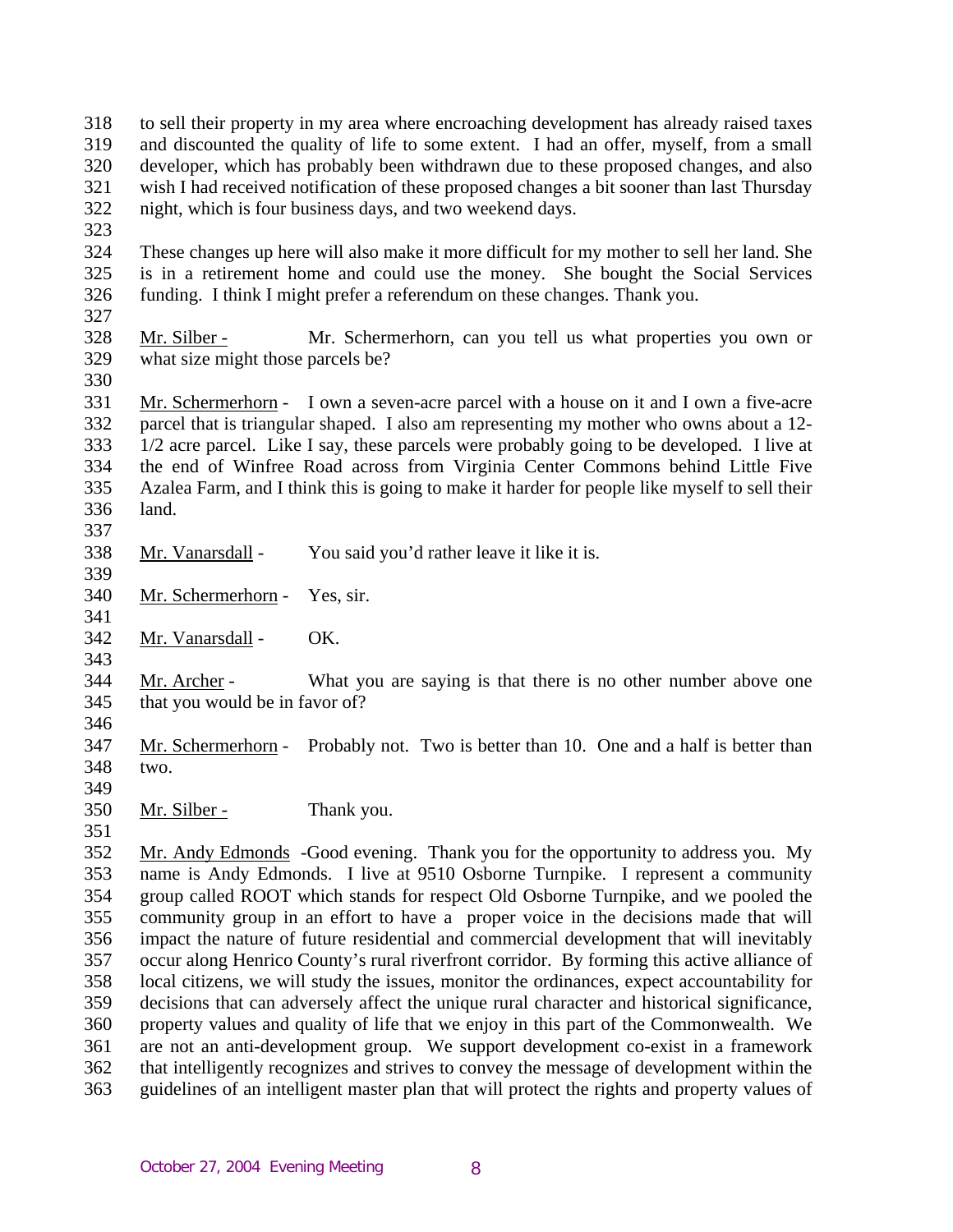364 365 366 367 368 369 370 371 372 373 374 375 376 377 378 379 380 381 382 383 384 385 386 387 388 389 390 391 392 everyone affected by that plan. Currently, we are about 300 members. We intend to have 1,000 members by January. There has been zero opposition to our logical and important mission statement thus far. As it relates to these amendments, this is our opinion. The purpose and intent for these amendments on the surface makes sense. Unfortunately, the immediate result of their potential implementation has resulted in a flood of subdivision proposals that are indeed allowed by the current code; however, as proposed, perhaps not in the best interest of the land owners, developers or surrounding residents. In tandem with these amendments there needs to be new land use options that address commonly known and effective smart-growth strategies. These strategies have proven to improve communities, protect land value, save developer's money, and cost less for the municipalities to provide infrastructure. In other words, if I was a landowner that had 75 acres of land and these ordinances were about to come forward, I would be running to the courthouse to try to subdivide my land as soon as possible, and that is, indeed, occurring at this time. So, if we don't have the proper, I was surprised to learn that the zoning ordinances and the classifications we have for Henrico County now are the same classifications that exist for Wise County, Virginia, and I don't know if that is true, but I heard that is what it is and it surprises me that a forward-thinking community county like Henrico has these zoning classifications. There are other counties that have more forward-thinking classifications that involve cluster zoning, etc., but I think what I am getting to is Henrico's riverfront corridor from Route 5 to the James River needs to have its own overlay district designation in order to manage, protect and intelligently develop this irreplaceable asset of the County. In other words, within this area of all of this A-1, if we have a menu of other zoning options that these landowners that want to be able to sell and utilize this asset they have and intelligently use these new zoning options in a way that they can develop them, in a logical way. I understand the reason for the County's services they can't service. So many houses would be built there without water and sewer, so there needs to be more zoning options to come forward, so I provide a little bit of paper work on some of the smart growth research that I would like to leave with someone, if they'd like.

393 394

395

Mrs. Ware - Thank you.

396 397 Mr. Jernigan - Andy, let me clear this up right here. It wasn't the zoning classification that was the same as Wise. What we were referring to is 900 square feet.

398

399 Mr. Edmonds - For the size of a house.

400

401 402 403 Mr. Jernigan - Exactly. That is what the Code calls for, and that is the same as Wise County, but the zoning classifications, I am not sure. That is probably entirely different.

404

405 406 407 408 409 Mr. Edmonds - Well, I guess my question, Ray, is in other counties that have lots of A-1 property, they have moved toward a RRC clustering type zoning classification, and we don't have any options for that here in Henrico County. It seems like something with all the A-1 we have in eastern Henrico, something like that is something that needs to be on the drawing board as an option to the developer to provide for more open space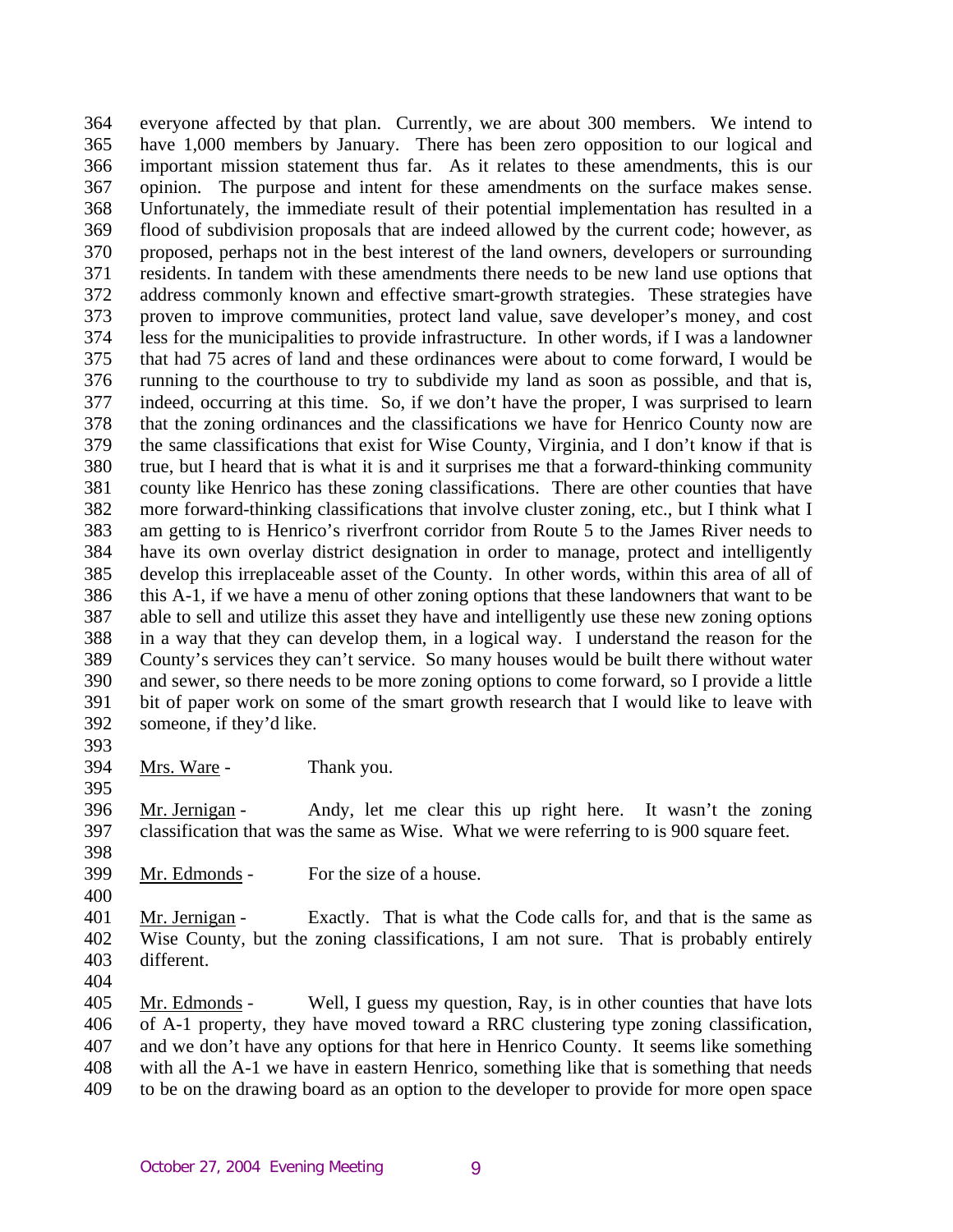410 411 412 and preserve the rural nature to allow the houses to be built in a clustered way, which on the surface sounds bad, but it is really an economical way for the developer and it leaves more open space and it is a more enjoyable atmosphere to preserve.

413

415

414 Mr. Jernigan - That is what we are doing on the Nelson tract.

416 417 418 Mr. Edmonds - What classification will determine that? Will there be a new zoning classification and then other people would have to go R-5 every time you want to change a lot size.

419

420 421 422 423 Mr. Jernigan - Well, that paper work that you gave me, you gave it to me, it's been a week ago, so we really have not had time to address that yet, but what you are looking for is a zoning classification that guarantees an open amount of green space that has to be left in percentages.

424

425 426 427 428 429 Mr. Edmonds - Right. Perhaps they'd consider it an overlay district for this important region of the County and it would address the overall nature of the river front corridor and how important that specific part of the County is. That is basically my main point. Through that, the whole development along Osborne, river, Route 5, all of that being so unique, you know.

430

431 432 Mr. Jernigan - Like I said, I do have the paperwork you gave me the other night, but it takes a little while.

433

434 435 Mr. Edmonds - I understand that. I work for government, too. Thank you.

436 437 438 439 440 441 442 443 444 Mr. Silber - Let me address here your interest in the cluster type of development that the County is beginning an update of its Comprehensive Plan to a Countywide Long Range Plan. It will probably take in the neighborhood of 14 to 16 months to complete, but as a part of that we will have some implementation tools that will be recommended. I fully believe that we will be exploring the possibility of having a cluster lot development zoning ordinance that will be recommended as coming out of that Comprehensive Plan, so that is very likely to happen at the end of the Comprehensive Planning process and that could be a new zoning ordinance type of district that we don't now have.

445

446 447 Mr. Edmonds - And what is the process to create an overlay district for a certain part of the County?

448

449 450 451 452 453 454 Mr. Jernigan - That would be an element of the Comprehensive Plan. It could be a special strategy area or it can be an overlay district. An overlay district actually is a zoning tool which would carry zoning requirements. We have an overlay district on a portion of West Broad Street. There is an overlay district, Airport Safety Overlay District, over the airport. They are the two overlay districts the County has right now.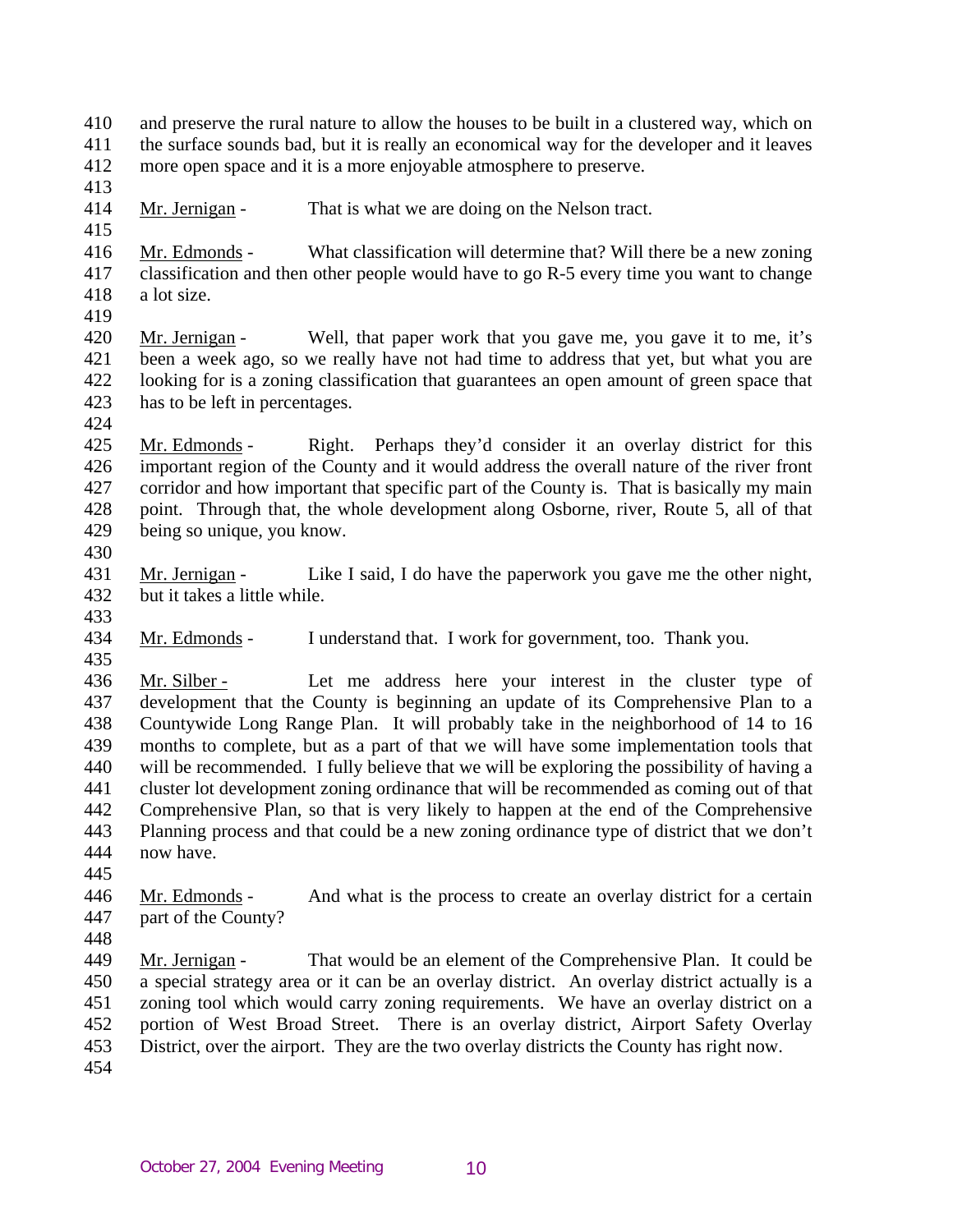455 456 457 458 459 460 461 Mr. Edmonds - I guess something that would create standards within certain rural areas that would then increase the value of the property for the landowners affected, that if he has a lot that he might want to cut into three houses, but it might increase his overall value of that property by having certain architectural standards and certain standards that everyone is used to, so everyone's value goes up, and the quality of life improves, rather than rip and strip subdivision after subdivision. I want to live in Varina, not Varihole. OK. Thank you.

462

Mrs. Ware - Good evening.

464

463

465 466 467 468 469 470 471 472 473 474 475 476 477 478 Mr. Bowman - Hi. My name is Darryl Bowman. I live at 10310 Bowman Court. I own a couple of parcels out in the West End, a 3-1/2 acre parcel and interest in a 6,000 acre parcel out in Varina. I don't know if you all realize this, people here, but what you are trying to do is going to have a major impact on the land values to these people, the development potential to these people. If you went to two-acre lots from the one-acre lot, you would cut their property value, the value of that property in half. What the net value of the property would be for development purposes, if you just went from one acre to two-acre lots. Going to 10-acre lots, you are going to make their property worthless in a lot of cases. You are going to cost these people thousands, ten thousands, 100 thousand dollars, some of them in value, so their properties, by doing this 10-acre proposal. Also, based on your progression of water lines out there, you are probably looking 20 to 30 years before some of these people's properties will be able to be developed based on your guidelines, which means in their life time they will never get the potential value of their property back because of this ordinance.

479

480 481 Mr. Silber - Thank you. Mr. Bowman, let me just say that I understand your comments. I don't entirely disagree with them, but…

482

483 Mr. Bowman - It is a major economic impact on these people.

484

485 486 487 Mr. Silber - I understand. Let me say this, that will likely occur from this is the encouragement of property to be rezoned to a classification that will allow you to have the development rights that you now have.

488

489 490 491 492 493 494 495 496 497 498 499 Mr. Bowman - Yes, but you are saying if you go anything less than 10 acres, you've got to have water in there is what I am saying. You are not going to have water lines for most of Varina in the next 20 years. I am sorry. It is not a reality. You will get some water lines down there, but how many of these people here have water lines to their property currently? I would say probably none of them, or maybe one or two, unless it is a subdivision. What you all are saying is glorious in principle, but in reality you are killing these people. You all have got to think about the economic impact on these people. A lot of people here are senior citizens. They are ready to retire and they are waiting to sell their mini-farm or their farm, have it developed. I mean the economical impact to these people is just far beyond comprehension. How you all can consider doing this to these people I cannot understand and myself included.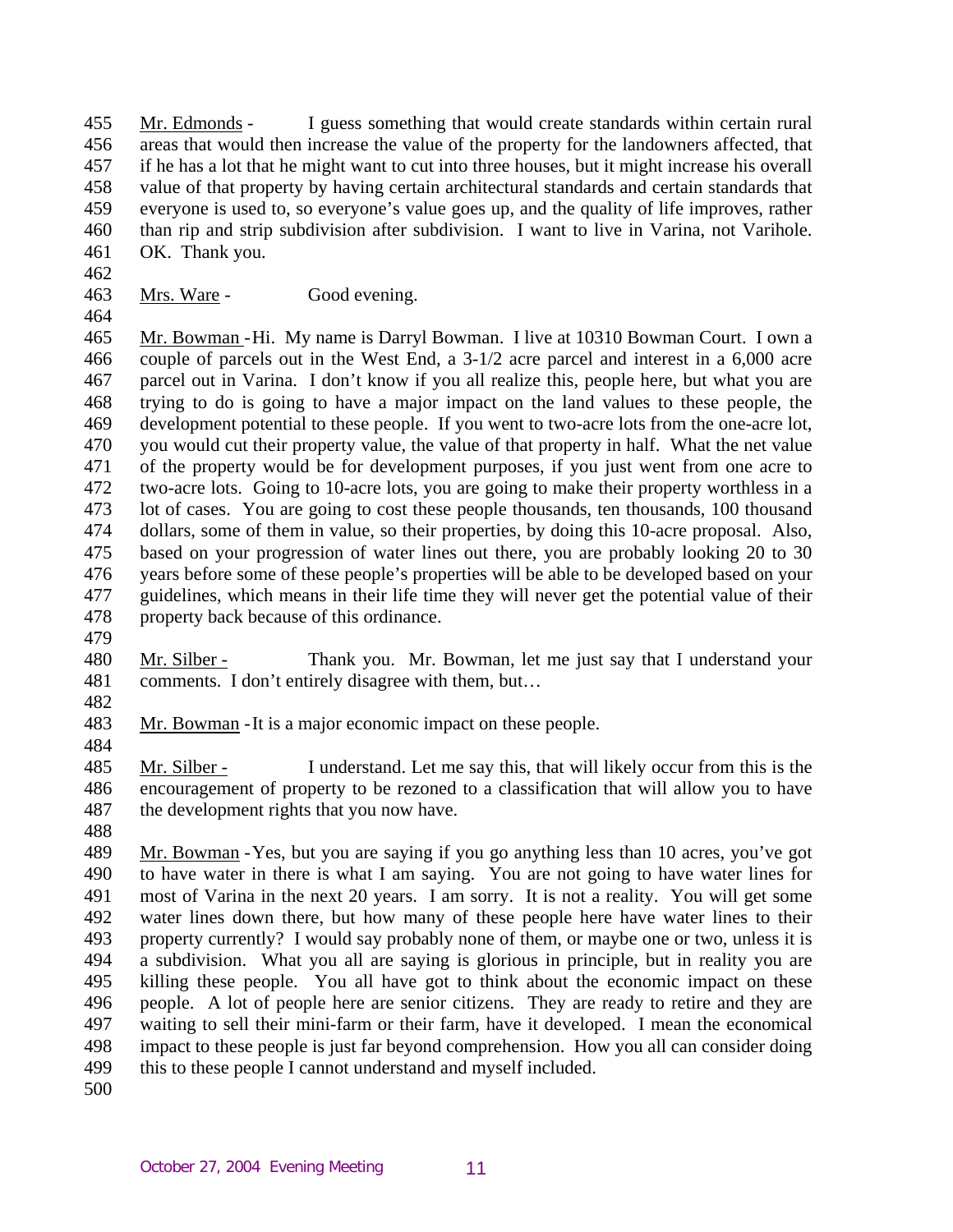501 502 503 Mr. Jernigan - Mr. Bowman, let me ask you a question. You said you have  $3-1/2$ acres in the West End? 504 505 Mr. Bowman - Yes. 506 507 508 Mr. Jernigan - Do you think that property is worth more as A-1 one acre lots or if you could get it zoned, would it be worth more? 509 510 511 512 513 Mr. Bowman - It would be worth more if water and sewer were available to it, but it is not going to be until somebody brings water and sewer across 64. That is west of Pouncey Tract, so until water and sewer comes across 64, it is worthless other than what it is used for right now. 514 515 516 517 Mr. Jernigan - Well, I am not familiar with where your property is, but just in a general response, if you have 3-1/2 acres in the West End, it would normally be worth more zoned. 518 519 Mr. Bowman - If it has water and sewer. 520 521 Mr. Jernigan - Exactly. If. 522 523 524 Mr. Bowman - That is the problem in Varina. There is no water and sewer in most of Varina. 525 526 Mr. Jernigan - And the developers have to bring that. 527 528 529 530 531 532 533 Mr. Bowman - No developer in his right mind is going to spend millions of dollars to bring water and sewer to a piece of property down on Darbytown Road or Charles City Road or whatever the heck these roads are, I've gone all up and down there, and it is not feasible. Until the project before it gets developed, the water and sewer is not going to jump down there and the developer is not going to spend millions of dollars to bring water and sewer to market a piece of property. I am sorry. That is fantasy thinking. 534 535 Mr. Jernigan - Let me say, are you familiar with Camp Hill? 536 537 Mr. Bowman - No. 538 539 Mr. Jernigan - Camp Holly, way down Route 5? 540 541 Mr. Bowman - No. 542 543 Mr. Jernigan - OK. That is all I need to know. Thank you. 544 545 546 Mr. Allen - Ralph Allen, 8702 Weldon Drive. I have 87 acres in Varina, on Varina Road and I don't know how many other people in here would be in my position, but I paid on it 30 years. I will be 65 this coming year and this is going to be my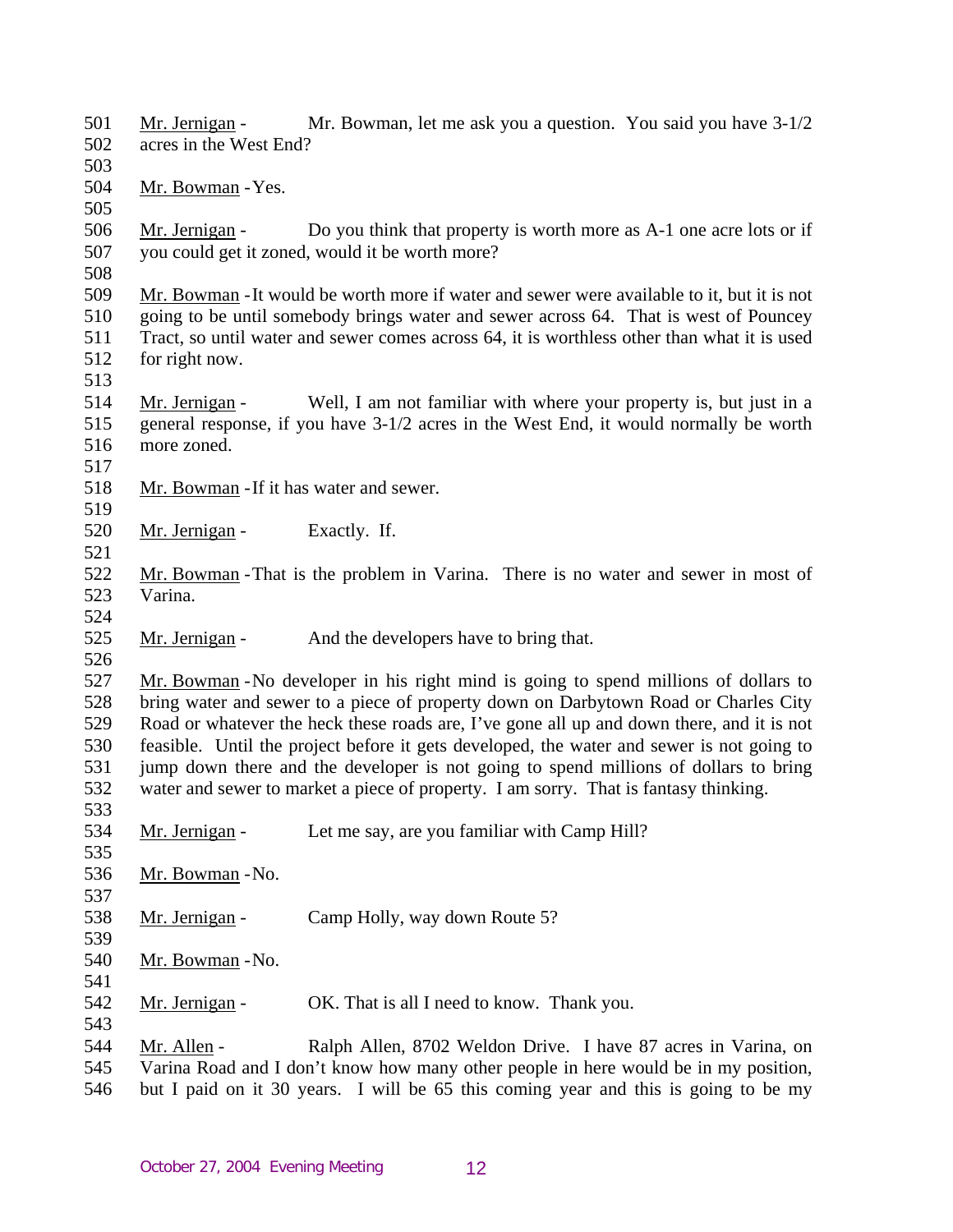547 548 549 550 551 552 553 554 555 556 557 retirement, so in that 30 years I have engineered and worked on a subdivision, and, of course, it is zoned A-1 now. The time and money that has gone into it, the effort over the period of a lifetime, which I assumed would be my retirement. At the moment I just have a Social Security check. If it goes to 10 acres, 40 some building lots like I can prove it's worth, 87 then, because I would have seven lots. So, you are tearing our profitability all to pieces. It is not like something we just started. We worked on this a lifetime. In other words, it is kind of like the fourth quarter, the last two minutes, you guys are changing all the rules. That is the plain truth. Changing all the rules. This has been a life time, and all of a sudden, instead of 40 some lots, you have got 7 lots, because they have to be over 10 acres. I mean that is what I am hearing. Is that correct?

- 558 559 Mr. Marshall - Well, the subdivision that you have there…
- 560 Mr. Allen - This was done by Fleet on Brook Road.
- 562 Mr. Marshall - Was it platted and recorded at the Courthouse?
- 564 565 566 567 568 Mr. Allen - No. I have been contacted even this year by Bowers and Nelms to get it started, but instead of just running and doing something like evidently what is happening, I don't feel like it is the way to handle it. This, I worked with a gentleman. I know it perks. Some of my lots are three acres. Some of them are two acres. Some are six acres, but it took a whole life time.
- 570 571 Mr. Marshall - Well, if you still have that engineering work, and you submit it to the County…
- 573 574 Mr. Allen - Yes, but I understood the gentleman said unless I moved on it immediately.
- 576 577 Mr. Marshall - You would have to file and then you would be protected from what you have on that piece of paper now and these rules would not affect you.
- 579 Mr. Allen - If I file this, I am protected under the grandfather clause.
- 581 582 583 584 Mr. Marshall - Right. If it is filed and it comes to us and it goes through before the Board of Supervisors enact these regulations, whenever that may be, we don't know when that is going to be, then yes, what is on that piece of paper would be protected.
- 585 Mr. Allen - Well, probably,
- 587 588 589 Mr. Silber - Mr. Marshall, you are right to an extent. If you filed that as a conditional subdivision and the Planning Commission approves that conditional subdivision plat, you are grandfathered in.
- 591 Mr. Allen - So I file this with you guys?
- 592

590

561

563

569

572

575

578

580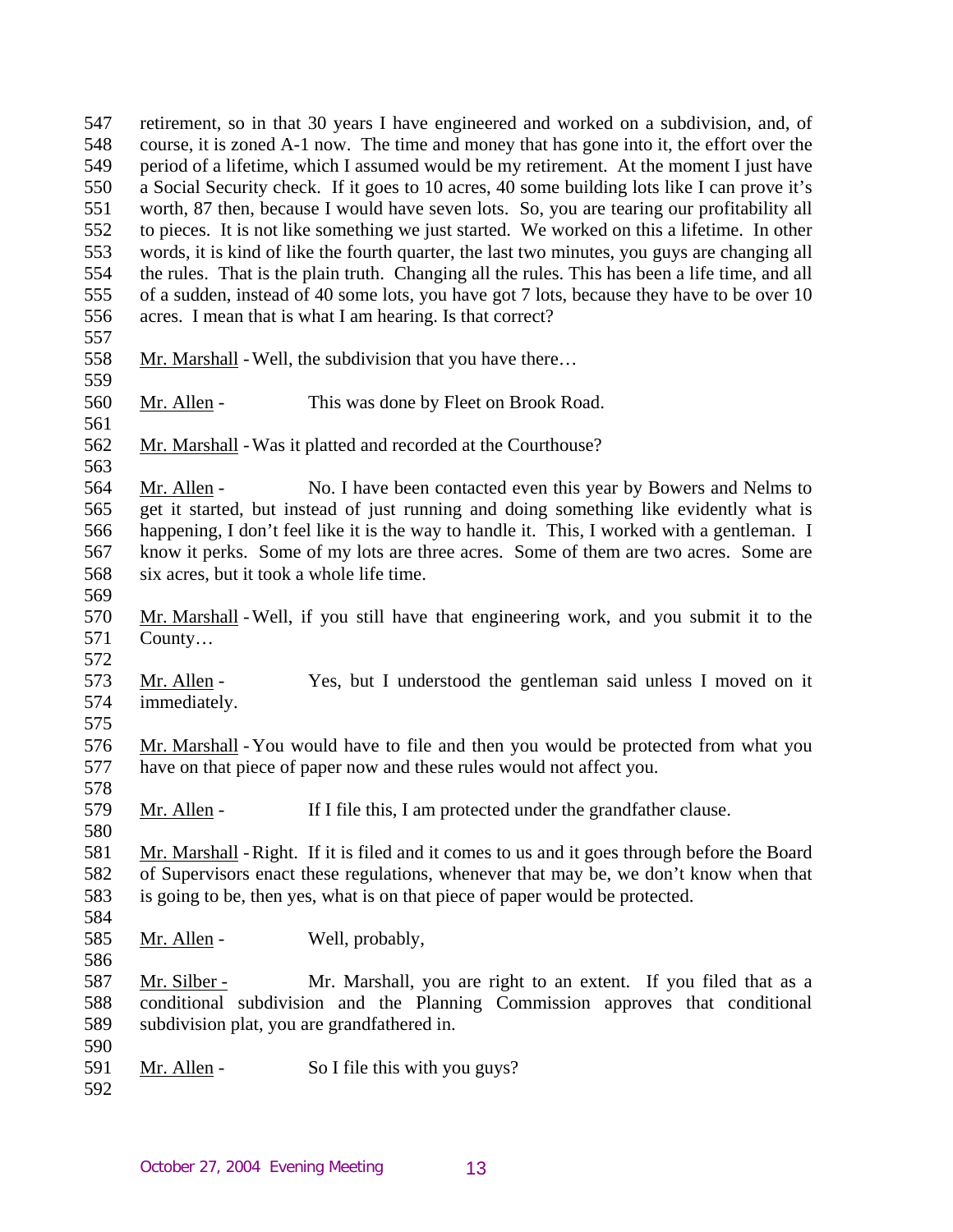593 Mr. Silber - Yes, and you'd file it as a tentative or conditional subdivision plan.

595 Mr. Allen - That does not mean I have to move on it right now.

597 Mr. Marshall - No. It does not mean you have to build it right now.

599 Mr. Allen - I thought you said I had to spend money on it.

601 602 603 604 Mr. Silber - What the Code does say is that you have to make progress in the development of that. That doesn't mean that you have to go out and begin to construct the site, but you can't just have that approved and let it expire. You have got to make some progress.

605

594

596

598

600

606 607 608 Mr. Allen - Well, then, in that case you are forcing us to sell. You are forcing us to develop, because that is the only way we can protect our property values.

609 610 611 612 613 614 615 616 617 Mr. Silber - The process of subdividing land is three phased. The first is to file a conditional subdivision plan and that is approved by this body, the Planning Commission. The second step is to file a final subdivision plan that is approved by the Director of Planning. The third phase is to record your subdivision plat. If you begin to take those steps and work through the process, then you are vested and you have that approval that you would not be subjected to these requirements. If you just file that plan and did nothing else with it, and years go by and you come back up for renewal, the County might say you haven't really done anything with us. So, my point is, we are not going to make you go out and develop your property.

618

619 620 621 622 Mr. Allen - Well, how about the people here that are farming and the parents, grandparents have owned the land and it is coming on down through the lines, and maybe they are not 64-1/2 like myself, and maybe they are not ready for another five years. So that tears them all to pieces.

623

625

624 Mr. Silber - I understand.

626 627 628 629 630 631 632 633 634 635 636 637 638 Mr. Allen - Because 40 building lots is a lot different from seven. I don't care how you cut it, and another thing that crosses my mind, Varina should be a sleeping bear. The proximity of the City, our dependency on oil, people have to drive a lot further to not develop. It should really be the new frontier. Chesterfield is overbuilt. The West End is overbuilt. Hanover, go to Ashland. Take a look. It is overbuilt everywhere, so Varina is really one of Henrico County's best assets to develop, to save gas, to create jobs, to bring in business. So, in my humble opinion, all I see is we are stifling the growth. If economy is slack, the stock market goes down. I have never seen any situation in my life by slowing growth and possibility, even in Bush's plan, he stimulated the economy. So, in my opinion, Varina should be stimulated. Yes, the County is going to have to put in sewage and water, of course. But look at the revenue from the homes and the new people. If we didn't have the young people, where would Social Security be? You know, I mean, it is just common sense progress and by holding progress back, how can it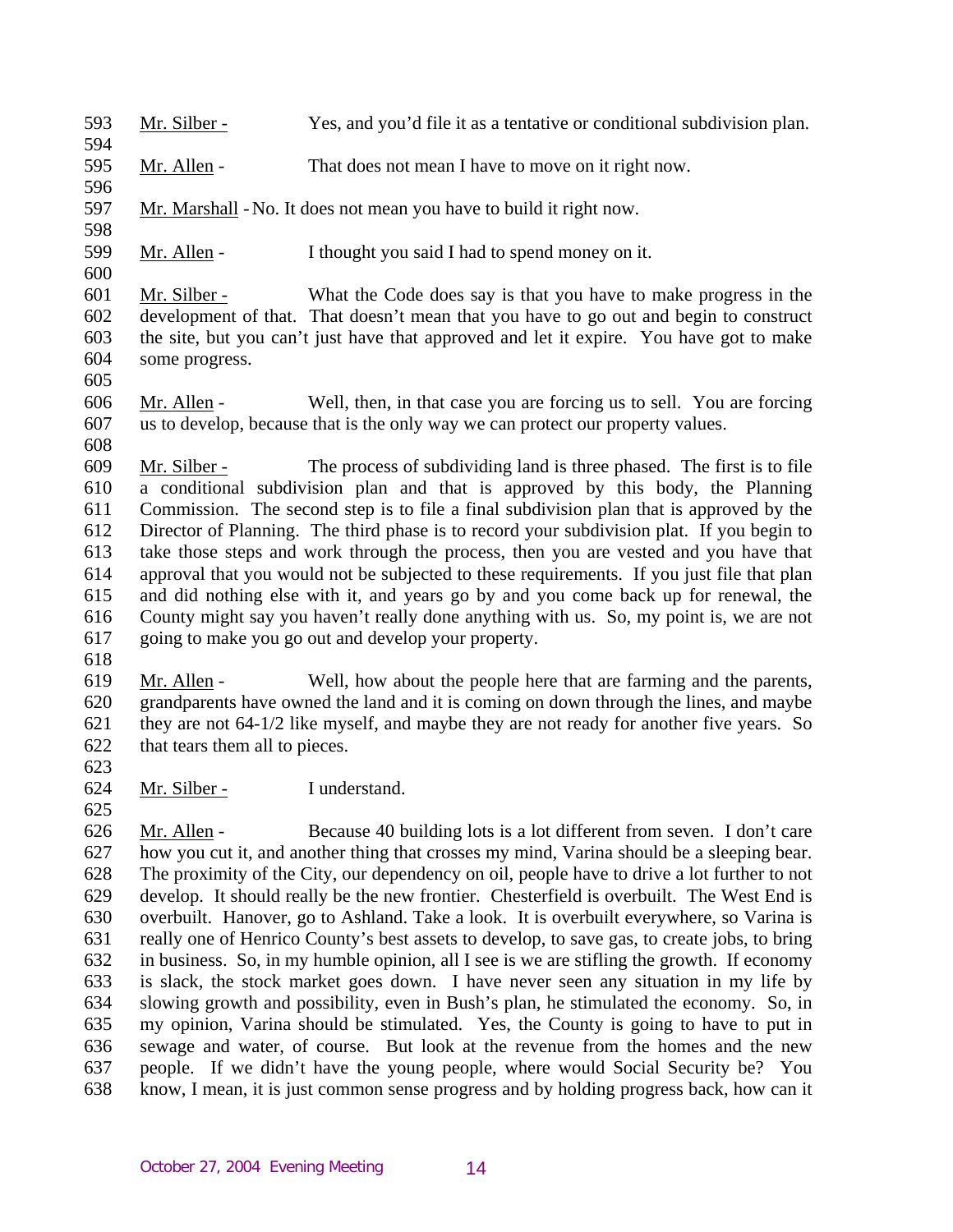639 640 help society. Anybody here, really. It is not going to help anybody. I have had my three minutes.

641

642 643 Mrs. Ware - Thank you, Mr. Allen. Good evening. Could you please give us your name and address for the record?

644

645 646 647 648 Ms. Brauer - Gina Brauer, 4410 Honey Lane. I have a question about the section about immediate family transfer. Something was said about it. My brothers have a seven acre parcel, and if they wanted to subdivide that to give their children an acre each and build a house on it, is that still going to be permissible?

649

651

650 Mr. Jernigan - Yes, that still is.

652 653 654 655 Ms. Brauer - OK, but whoever the gentleman here said it had to have 50 feet of road frontage. If you don't have that now, but I was able to build a house there with no road frontage. We got a variance, so the variance process would still be in place as it is now?

656

657 658 659 660 661 662 663 Mr. Silber - Yes, ma'am. Those provisions are not changed. Right now you would have to have an acre of land and 150 feet of lot width and road frontage. I think in the past you didn't have that and you applied for a variance from the Board of Zoning Appeals. That process would not change. That would remain the same. Yes, that property could be split and I think you gave examples of his children. That would be considered the immediate family members. They could split that off and provide that as an acre lot, so there would be no change to any of that circumstance.

664

665 Ms. Brauer - Thank you.

666

667 668 Mrs. Ware - There are some more seats up towards the front for those of you who are standing if you could come forward and find a place to sit.

669

670 671 672 673 674 675 676 677 678 679 680 681 682 683 Ms. Marshall - Hello. My name is Cindy Marshall. I live at 4883 Longbridge Road. Let's see, we have two 2-acre lots undeveloped, one 7-acre lot undeveloped. We have one 14-acre parcel on which the home place sits. This ordinance means to me that I would be required at some point in time, if necessary, for me to sell my property due to tax burdens, etc. I would either have to rezone and sell a subdivision or I would have to carve off 10 of my 14 acres on which the home place sits in order to not have the expense of putting in water and sewer and rezoning. So, I would have to keep the undesirable part of the property for myself, because nobody wants transmission lines over their head or Colonial Pipe Line underneath of them, both of which were forced on us as property owners by the government because we are in Varina, in a rural spot, where we are not sometimes well represented. So, my smaller lots also would then be worthless altogether except that I could keep on paying higher taxes on them every year, so I don't really understand what the 10-acre minimum would do. I think a two-acre minimum would be much more reasonable, and that is really about all I have to say. Thank you.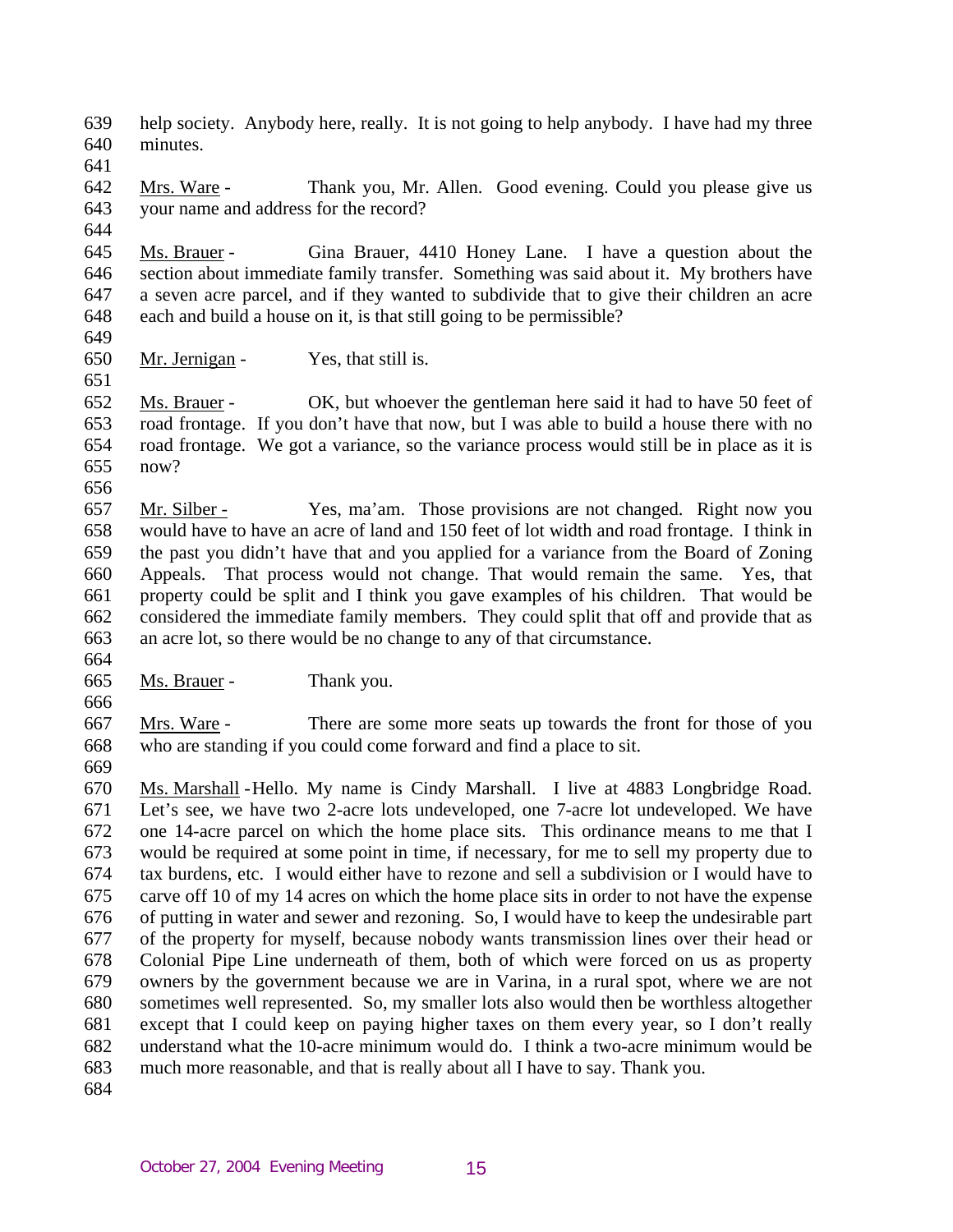- 685 Mr. Vanarsdall - You say you'd rather see a two-acre?
- 687 688 Ms. Marshall - Sure. I think that is reasonable. I don't think two-acre lots make things too terribly crowded in a rural setting. Thank you.
- 689

686

690 691 692 693 694 695 Mr. Ray Erp - Hello. How are you doing. My name is Ray Erp. My wife and I, Barbara, live at 4177 New Market Road. We have five and  $\frac{3}{4}$  acres. I've got a question first. I was reading in the paper that it really doesn't necessarily slow down the developers and that they would just have to pay more money to develop land. Now, I don't quite understand that. Does this mean that they can get less than 10 acres in an area, but they have to spend more money, or how does that work?

- 696
- 697 698 699 Mr. Marshall - They have to spend money for the water and sewer. That is the money they are talking about. Then they could rezone it and get whatever size lots that they got approved through rezoning.
- 700

704

701 702 Mr. Erp - And that is in the A-1 District?

703 Mr. Marshall - The A-1 District would have to be rezoned to another district.

705 706 707 708 709 710 711 712 713 714 715 716 717 718 719 720 721 722 723 724 725 Mr. Erp - Which would involve getting water, sewage, and on and on. Well, then, that being said, I think the only thing I want to say is there are a lot of people worrying about their property values, which is definitely something to worry about, and whether they can resell. One thing I think my wife and I are really concerned about is that we have lived in Varina now for three years. We live near Curles Neck Dairy, which we hear is up for sale and we moved to Varina because of what it is and because that there is not much out there, and one of our biggest fears is to see what happen to Varina what happened to Short Pump, and that is all good. There is money. There is value. There is such and such, but there is no more Short Pump, and that is what we are worried about and the value of our property is one thing, but honestly, my wife and I, we want to let our son grow up there. We want him to have woods. We want him to have beauty. We want him to have the river and all this. We don't want a bunch of congestion, traffic, and the developers, really, we feel now are breathing down our neck. We see this everywhere. We are always hearing somebody get an offer for their land. We've got 30 acres next door to us. They have been offered money for their land, so there is a subdivision right next to us, and Route 5 isn't that big and you put subdivisions all up and down that road, it is going to create a lot of congestion, a lot of problems, a lot of overcrowding which, personally, and this might be a personal opinion, is exactly what I have seen in Short Pump, and I couldn't see living in a situation like that. I wouldn't want me, my wife or my soon to grow up in something like that.

- 726 Mr. Silber - What was your last name again?
- 728 Mr. Erp - Erp, just like Wyatt.
- 729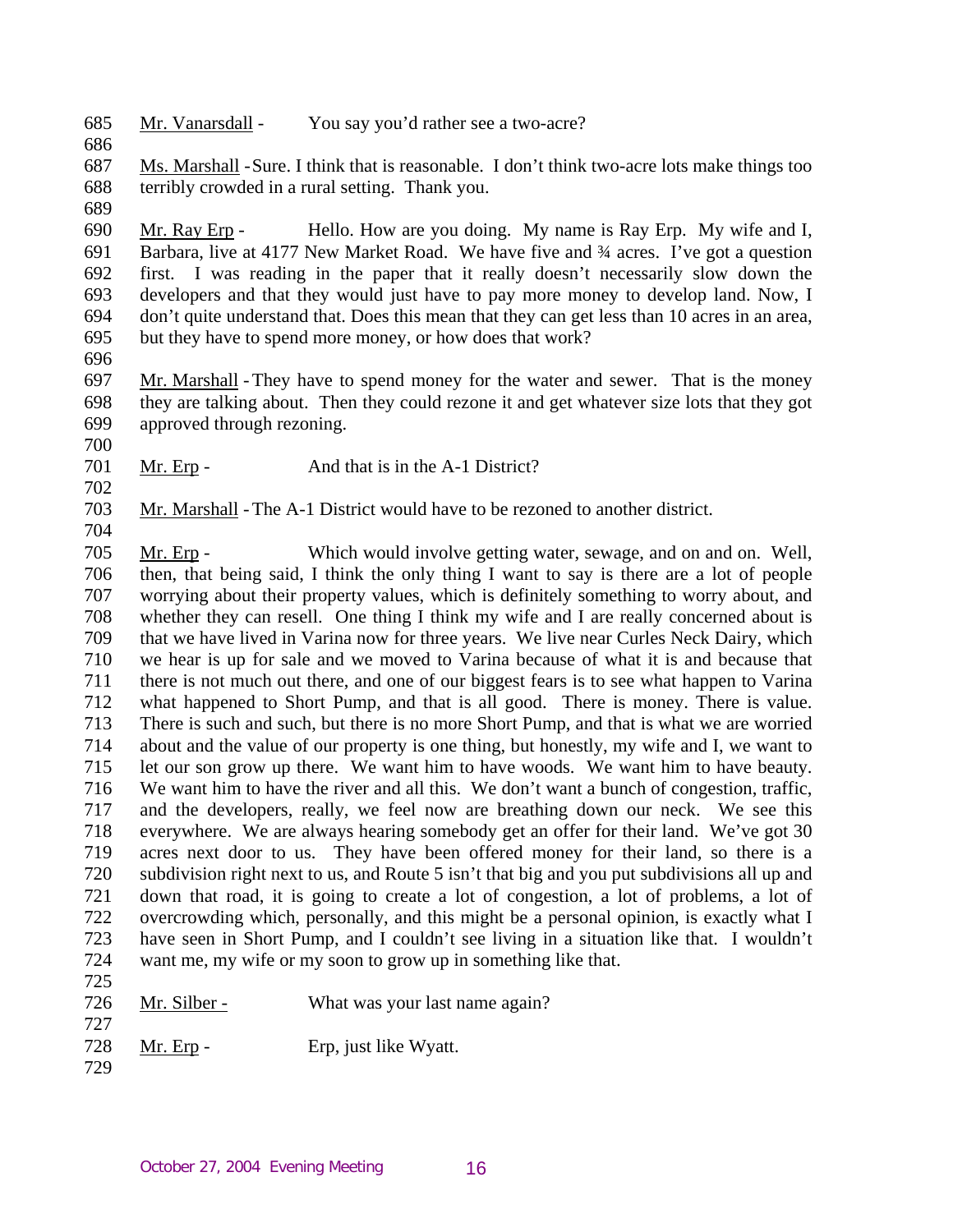730 731 732 733 734 Mr. Jernigan - Mr. Erp, I wanted to say something to you, and you brought this up about the water, and I am going to tell you all something, and probably most of you don't know that after 300 feet of a developer running water, they get credits back for any additional that they have to do, so there is an expense of running that water, but they recoup a lot of that cost.

736 Mr. Erp - So, I guess that would make it easier for them.

738 739 740 741 Mr. Jernigan - Well, that is what I am trying to tell you is one reason they have zoning. When you have zoning, you generally have more density, and the density creates more tax credits and more water credits that they get back, so I just wanted you to know that.

742

735

737

743 744 Mr. Erp - Thank you.

745 746 747 748 749 750 751 752 753 754 755 756 757 758 759 760 761 762 763 764 765 766 767 768 769 770 771 772 773 774 775 Ms. Ann Morrow Donely - Hello. Ann Morrow Donely, 5871 Darbytown Road, 23231, and deference to the gentleman earlier, I just turned 64. I live on property that my parents purchased that is next door to property that my grandparents owned, so this a very important thing and I am not quite sure where I am on it, because I don't think you've given us enough time, and I think you have not given us enough information, and that is very frightening, because having lived in Henrico most of my life, I have learned to fear Henrico County's government. I think in deference to the comment that was made, that you haven't had enough information to look at, for example, the cluster development idea and that maybe in 14 months, if we are lucky, you might consider that and some other things. I would say the cluster development idea has been around for at least 20 years, so there are other things to that are being considered. We had a meeting, what was it, five years ago, Jim, or something when we got together in New Kent County with some people talking about Virginia Beach and what they were doing, how Virginia Beach reached the point where it said amazingly enough, which Henrico has not said to Varina or any other part of the County, that the rural area is important, that farms are important, that even small farms are important, that you don't speak of undeveloped land. You do not speak of vacant land, because you recognize that forests are necessary to our survival, that we do not own the land. We are stewards of the land, that is what I was taught by my family. Also, then in Virginia Beach, they said, "OK, who pays for all of the development ultimately for the additional problems of water and sewer and police and fire and landfill and schools and so on and so forth, and roads, etc." And so, Virginia Beach decided it would be cheaper for them to buy the development rights, not the land, but the development rights. That then gave the farmer the option of saying, "Do I want to develop it on my own and see what I can do? Do I want to stay here and give it to my family and so forth, and continue with the countryside and rural area, or do I want to stay here, have it as my land, but have the development rights and the money to work with?" That seems to me an option that should have been considered, also. It seems to me also that since so many of us in the area have for a number of years, we are saying to you that we, unlike some of the people here, want to slow the growth because we want to see the rural area remain rural, that we do not think another Short Pump, another Midlothian Turnpike, etc. That is not necessarily the aim of those of us who have moved to Varina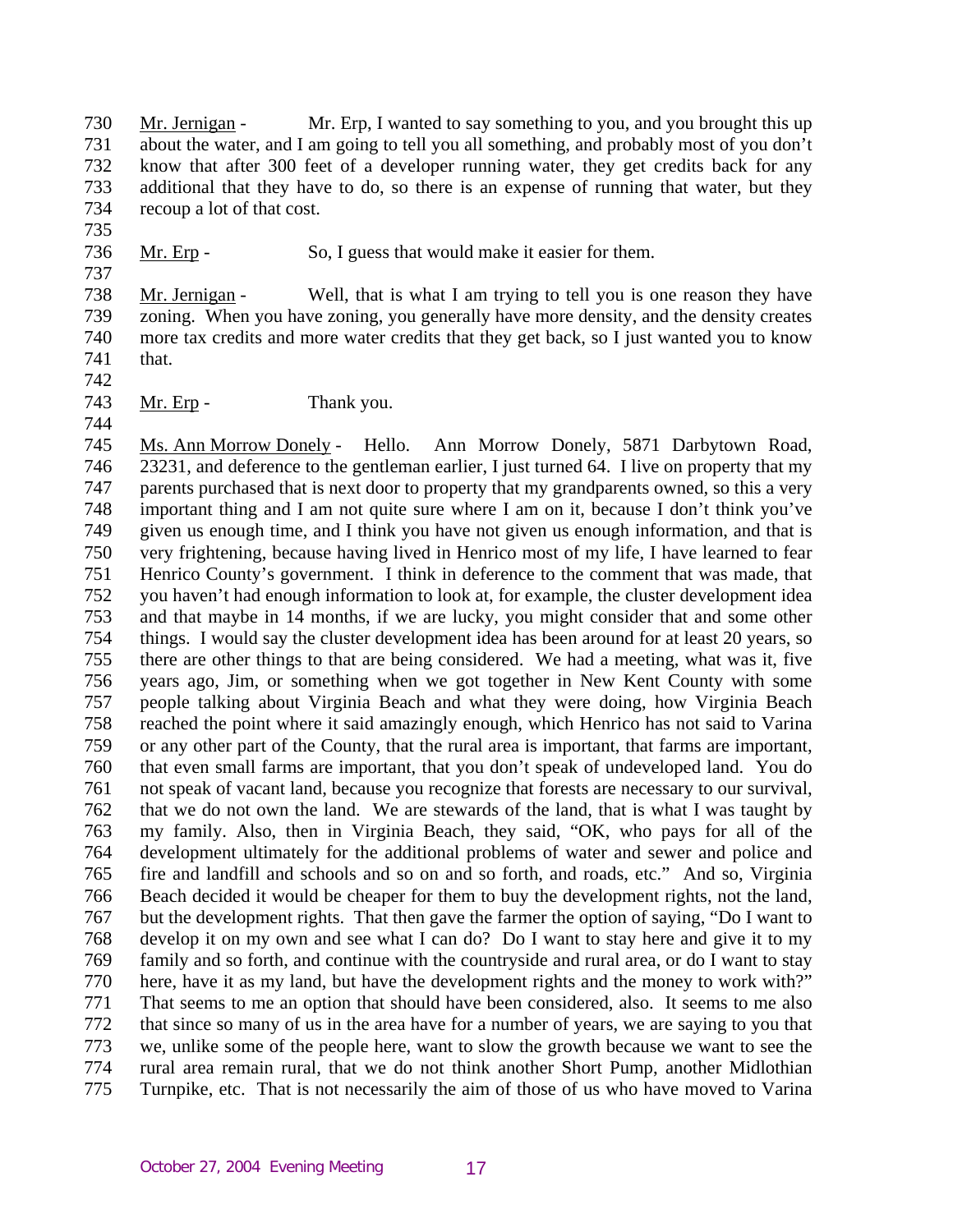776 777 778 779 780 781 782 783 784 785 786 787 788 789 790 and grown up there. We who have, and groups, such as the man who spoke earlier, and others, Varina Environmental Protection Group and so forth and so forth, groups that have been around for a long time, people who have been around for a long time, urging you to consider this, that and the other, it seems to me that you might have convened a few meetings and asked us for some input, from the community, rather than saying, "Hey, this is what we are going to do to you." And we are not sure what really is behind all of this. I think that if the County is really serious about looking at slowing growth or whatever your purpose is here, then and you are serious about this proposal, then I think first of all that you should declare a moratorium on all building all consideration of zoning. Let us then look at it all. That would include Wilton Farms, Gill Dale Road, Osborne Turnpike, Curles Neck Farm and around the airport, etc. That moratorium should be followed by a full and free discussion between civic, environmental and other groups in the area to discuss the best path to take and look at all of the other different options that there are, best meeting in terms of the community, the future, the land and the landowners.

791 792 793 794 795 796 797 798 799 800 801 802 I would say, also, that I would hope that Henrico would begin to do something it has not done up to now, and that would be to encourage small farms. I don't know if I said it or not, I've got about 37 acres or so. Even three to 10 acres, two acres, whatever we are farming, I know of a couple in New Kent County who have three acres. They are selfsupporting on that three acres. They have what is called a community-supported agriculture, where you can buy shares into their little farm. We need to be encouraging that kind of thing. If you take away all of the rural land, all of the farms, who is going to end up feeding us all? And I am right now late to a class that I am taking right now in Four Seasons Food Production, how to grow food all year around, because I am trying to do that for my family. I am going to finish what I have to say. Thank you very much. You didn't give me but a week and a half to find out about this, and by gum I am going to find out…

803

804 Mr. Marshall - Excuse me, ma'am. The rules apply to everybody.

805

807

806 Mrs. Ware - We have many people that want to speak.

808 809 810 811 812 813 814 815 816 817 818 819 820 821 Mrs. Donely - In conclusion I would say that the skepticism I bring to this is also based on something Jim Donati knows about, too, and that is the Elko Tract, where there was a huge amount of land that is internationally recognized by botanists and by zoologists as being a unique area in the entire world and that is in Varina, for what it has there and rare plants and birds and animals. You went ahead and above all objections, and without even getting any community input, you plugged in Motorola and you told us. I was in this room when the Planning Commission, at that time said, "We don't care if Motorola falls. We want to develop that property." And you did. There is still a 92-acre section of that property that the County owns and that Marilyn Pasque have worked, have gotten local land owners to say they agree, they will give more property to make it a huge area. The State has agreed to go in on it and give things to it, and environmental groups, at least 10 environmental groups support it. The County has refused to make this a State-owned preserved area. So, because you have done that, I am not sure how much you want to help us out here. Thank you.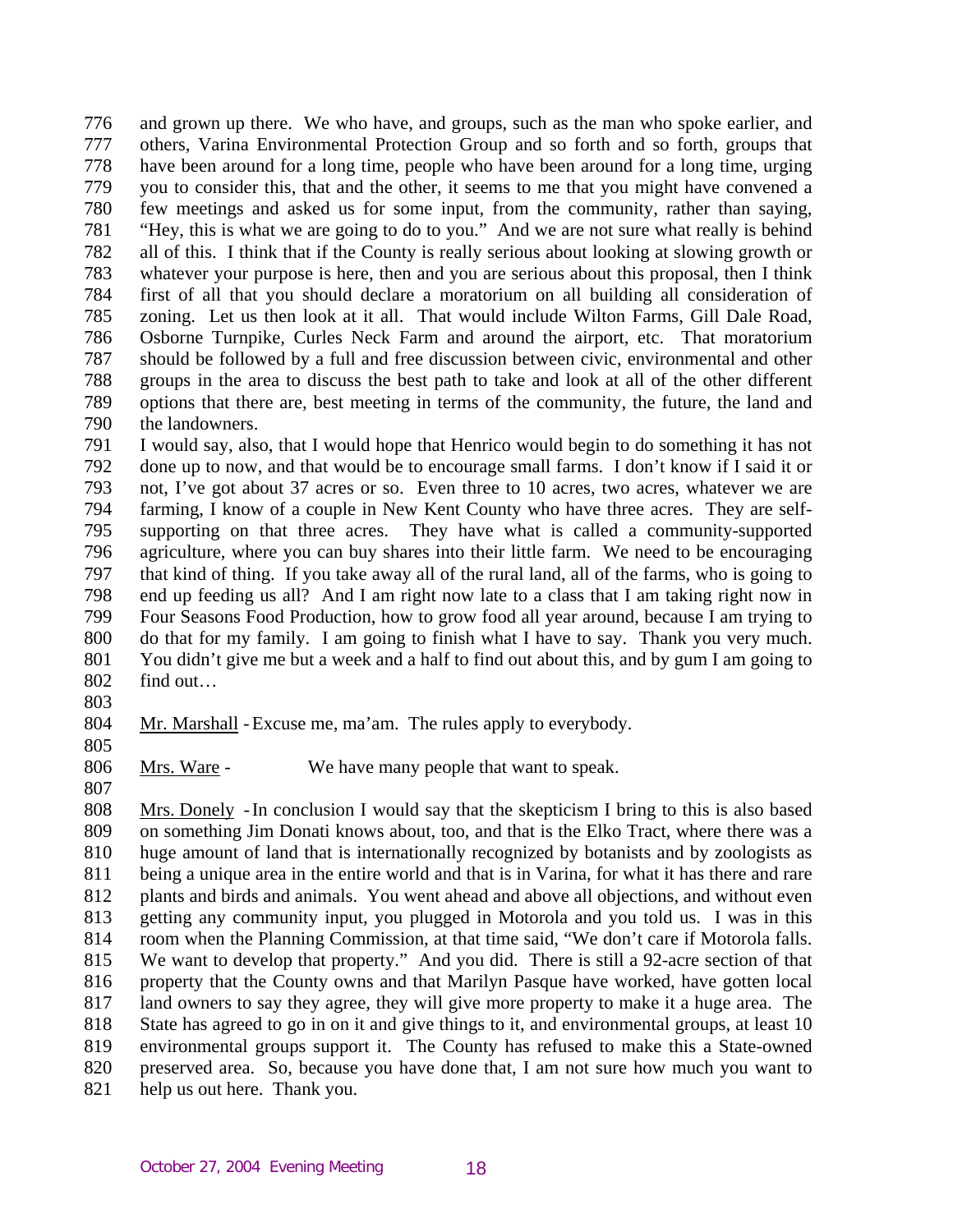822

823 824 825 826 827 828 Mr. Jernigan - Thank you. I want to say something before he starts. First of all, the reason we are having this hearing is to get people to come out and express their feelings. That is what it is for. That is the reason we call it a public hearing, and Ann, I am glad you came, because we wanted to hear what you had to say, but as far as a moratorium, a moratorium in Virginia is illegal. You cannot do it. It is against State law.

- 829 Mr. Marshall - Talk to your State legislator.
- 830

831 832 833 Mr. Jernigan - It is State legislature. You cannot have a moratorium in Virginia. It is against the law, so I just want to say it is the law, and I just wanted you to know you can't do that.

834

835 836 837 838 839 840 841 842 843 844 845 846 847 848 849 850 851 852 853 854 855 856 857 858 859 860 Mr. Felts - I am Everett Felts and I live at 1197 Traverse Drive in Sandston, Virginia, and have been doing so for about 29 years. Also, I am a practicing attorney, which I have been for about 33 years in eastern Henrico County and about 50% of my practice consists of real estate transactions, and I have two full-time secretaries, one does nothing but real estate. Now, I am not sure about all of the ins and outs of this proposal here, but I am vehemently against it. If it ain't broke, don't fix it. Now, like I said, I have lived where I live for 29 years in a subdivision, Malvern Estates, next to Hickory Hills, Stephanie Trace, and next to Green Meadows, and that sort of thing, and they are all one-acre lot subdivisions. And it has been a wonderful place to live, a wonderful experience. We have had no problems. We all had well and septic. Some of the wells have gone bad, so they drilled them a little deeper, but for the most part, it worked very well. We had no traffic problems, we have had good services from the County, and to make this change just creates a situation in which you are going to have to have more land. You don't need more land to have as residential property. An acre is plenty of land, even smaller than that I wouldn't be opposed to. The more land you have, the more you have to take care of. The more grass you have to cut, the more oil products you burn which pollutes the air, and this sort of thing. If this goes into effect, you are going to be spreading the people out, because you are going to have 10-acre parcels unless they develop it according to whatever else you are talking about there, which I am not that familiar with. You are going to cause people to have to move further out, then that is more gas and oil they are going to have to burn to get back and forth to their work places. Now, also one thing that smacks the people right in the face, and Hanover County, where they have a 10-acre provision, lots run for 10 acres from \$130,000 to \$160,000. Now, can you imagine going to build a house in eastern Henrico County, and the cost of your land to build a land jumped \$60 to \$70 thousand dollars for that parcel of land that the person would have to pay.

861

862 863 864 865 866 867 Now, another interesting thing about it, and I was discussing this thing with some friends of mine, and one lady said to me, "We need to stop growth. We are growing too fast. We are spreading out too fast." I quickly said to her, "Ma'am, the way you stop growth is control conception." We have people, they need a place to live, and we are a homogenous people. We enjoy living close to people and like I said, I thorough have enjoyed it, so, therefore, I think this would be unfair, and like I said, I don't all of the ins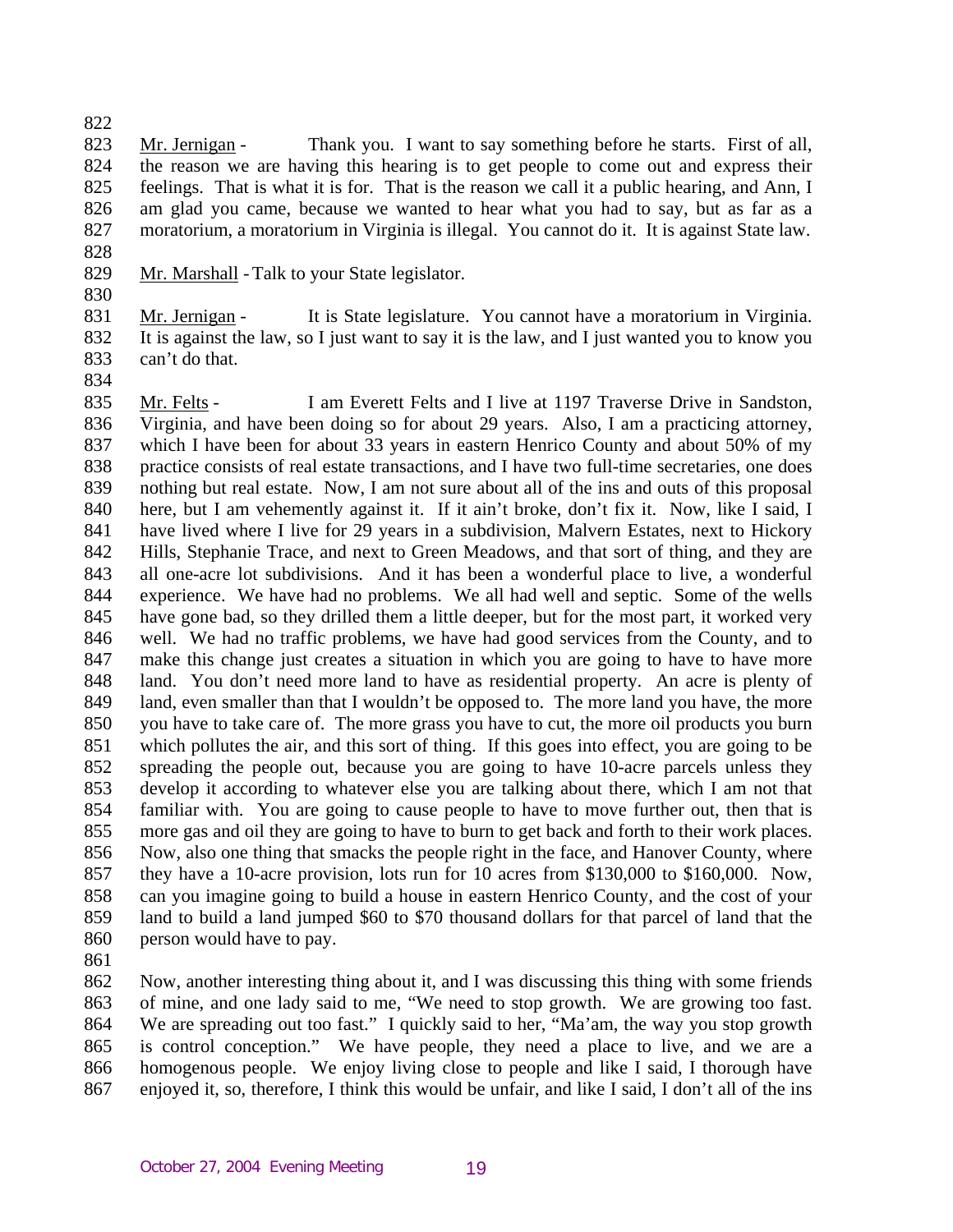- 868 869 870 and outs of it, but for those reasons, I object to it, and I have here some petitions with about 40 signatures on, that feel the same way as I do and I' d like to present them to Mr. Tyson here for the record.
- 871

874

872 873 Mr. Vanarsdall - Mr. Felts, what do you think a good number of acres would be if 10 is not a good number?

875 876 877 878 879 Mr. Felts - Like I said, I have been closing real estate transactions and I will back up a minute, for 33 years, and I can't recall anyone that is complaining about the size of the lots being one acre and that sort of thing. And like I said, that's what I live on, about an acre and a quarter and my neighborhood is surrounded by this size lots, so I just don't think you ought to make this change. I don't think you ought to increase it.

880

885

- 881
- 882 Mr. Vanarsdall - You are not in favor of any number, then?

883 884 Mr. Felts - Yes, sir. One acre, A-1 Agriculture is fine. Just the way you've got it. Like I said, if it ain't broke, don't fix it.

886 887 Mr. Vanarsdall - All right, thank you.

888 889 890 891 892 893 894 895 896 Ms. Harper - Hello, my name is Paula Harper. I live at 370 Hanover Road in the Sandston area. As I have been listening, I am not 100% sure if I am opposed or for, because at the woman was saying before, I don't think we have all of the information, and we don't really know who is this going to affect the most. As I can see from listening and thinking before I came here, I see four major groups that would be affected by this. One is larger land owners, one is smaller land owners, three is larger developers and four is smaller developers. Now, the gentleman who has 87 acres, I see him as a larger landowner that would be very, very heavily affected, and I feel for his situation, but I am not sure that is where I am.

897

898 899 900 901 902 903 904 I have three and a half-acres. I like where I live. I intend to keep it at three and a half acres. I am not going to subdivide it for a child or a brother or sister. I intend to probably sell it as three and a half acres in 10 to 20 years, so my first question that I haven't heard yet is, are you guaranteeing that when I sell my three and a half acres intact it will not automatically revert to residential, because it is less than 10 acres? Will my zoning stay intact if I transfer the property intact?

905 Mr. Silber - Yes, ma'am. Your zoning would not change.

907 908 909 Ms. Harper - OK. I just hadn't heard that really stated very clearly, and that is a very big concern for me, just having only three and a half acres.

- 910 Mr. Silber - You have three and a half acres and you have a home on it.
- 912 Ms. Harper - That is correct.
- 913

911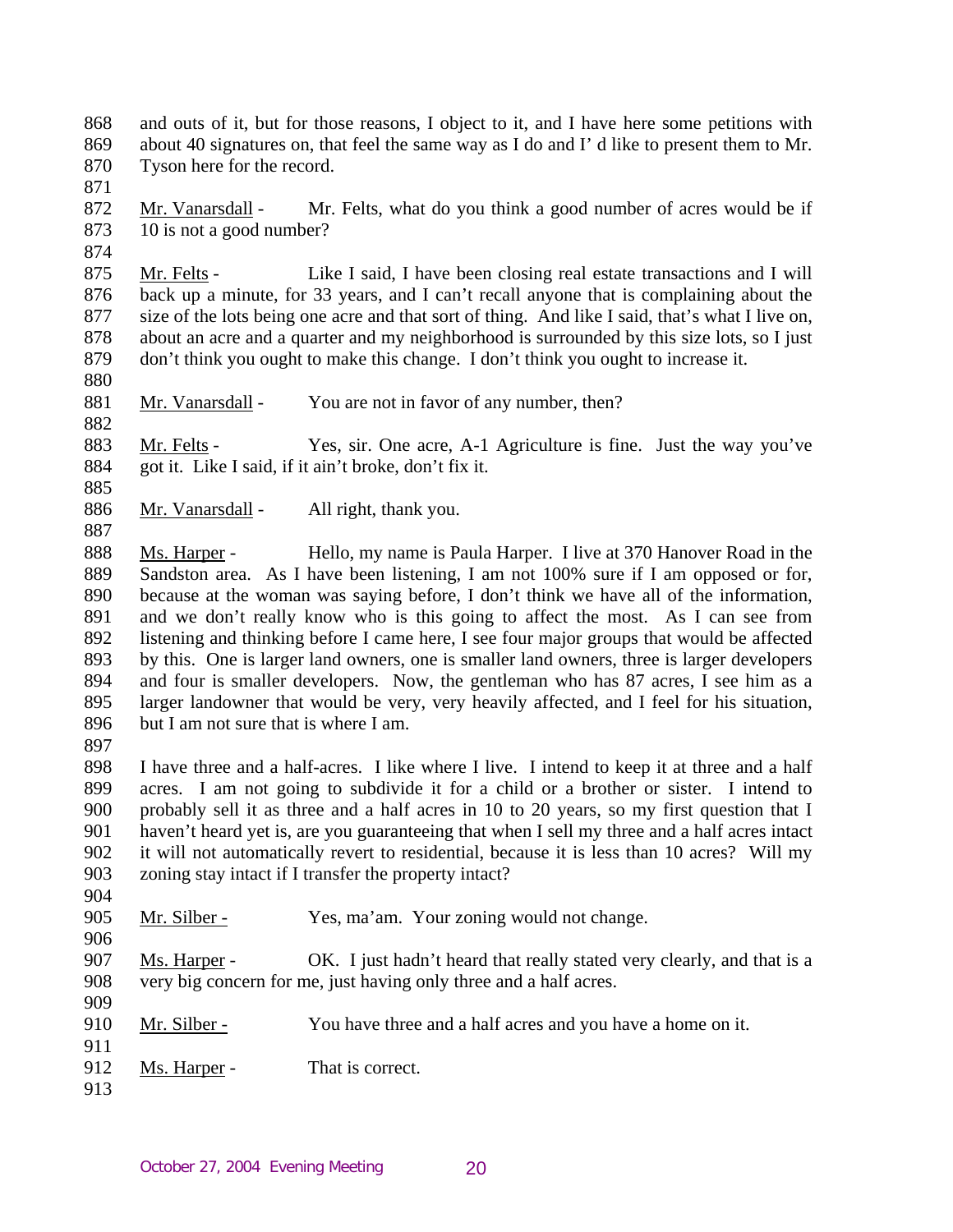914 915 Mr. Silber - This is not changing the zoning classification on your property. You could sell it and the zoning does not change.

916

917 Ms. Harper - I was worried about once there was a change of hands, would...

918 919

920

929

931

Mr. Silber - No.

921 922 923 924 925 926 927 928 Ms. Harper - The next group that I am talking about is larger developers. I see this as affecting them not at all. They are still going to come in and buy 20 acres, 30 acres. They are going to want to rezone for .5 acre lots, put 40 houses on 20 acres. They are going to jump through the hoops that they need to jump through, hook up to water stubs where they need to be, and they are going to go along as they have been doing, and I don't see this as affecting them. If I am misunderstanding something, I welcome your input on that, but I don't see this affecting their current situation at all, as long as they want to do more than one house per acre density. Is that correct?

930 Mr. Silber - That is probably a safe assumption. Yes.

932 933 934 935 936 937 Ms. Harper - OK, so that then leaves the small developers, who is the fourth group, and I would imagine from what I have heard it probably affects them a great deal, but are they here? Is this the forum where they are supposed to voice their concerns? Are they in a whole separate meeting with you all talking about developer concerns and they are not here for us to hear what they are concerned about, or maybe they are not concerned at all, like the larger developers.

938

939 940 Mr. Marshall - I think David Root is here somewhere. There he is. He represents the Homebuilders Association, so all developers are represented when he is here.

941

942 943 944 Mr. Jernigan - Ma'am, there is only one meeting and this is it. We are not meeting with anybody else.

945 946 Mr. Vanarsdall - This is the first meeting.

947 948 949 950 951 952 953 954 955 956 957 958 959 Ms. Harper - In other words, they don't have other forums where developers have been brought in to talk about where their concerns are. OK. Great. So, my final thing that I want to say is that it seems to me this change in the regulation, the proposed amendment to the regulations does not take care of the situation we have in Henrico County or the Varina area right now, which is what I call is "the tail wags the dog." One person dies or goes to a funeral home, they have a certain amount of property and then a family wants to do something with that property, and that family has a right to do something with that property. I don't have a problem with that. But that family goes to one developer who says, "If I can build it and if I can make some money, let's go ahead and do it." I don't see anybody saying, "Yeah, but do we need that." Then you have a community that gets involved. Remember, one person has passed away or gone into some sort of incapacity, so now we have a whole community involved who is concerned about everything. We have to have these meetings and we decide. Then we get the change in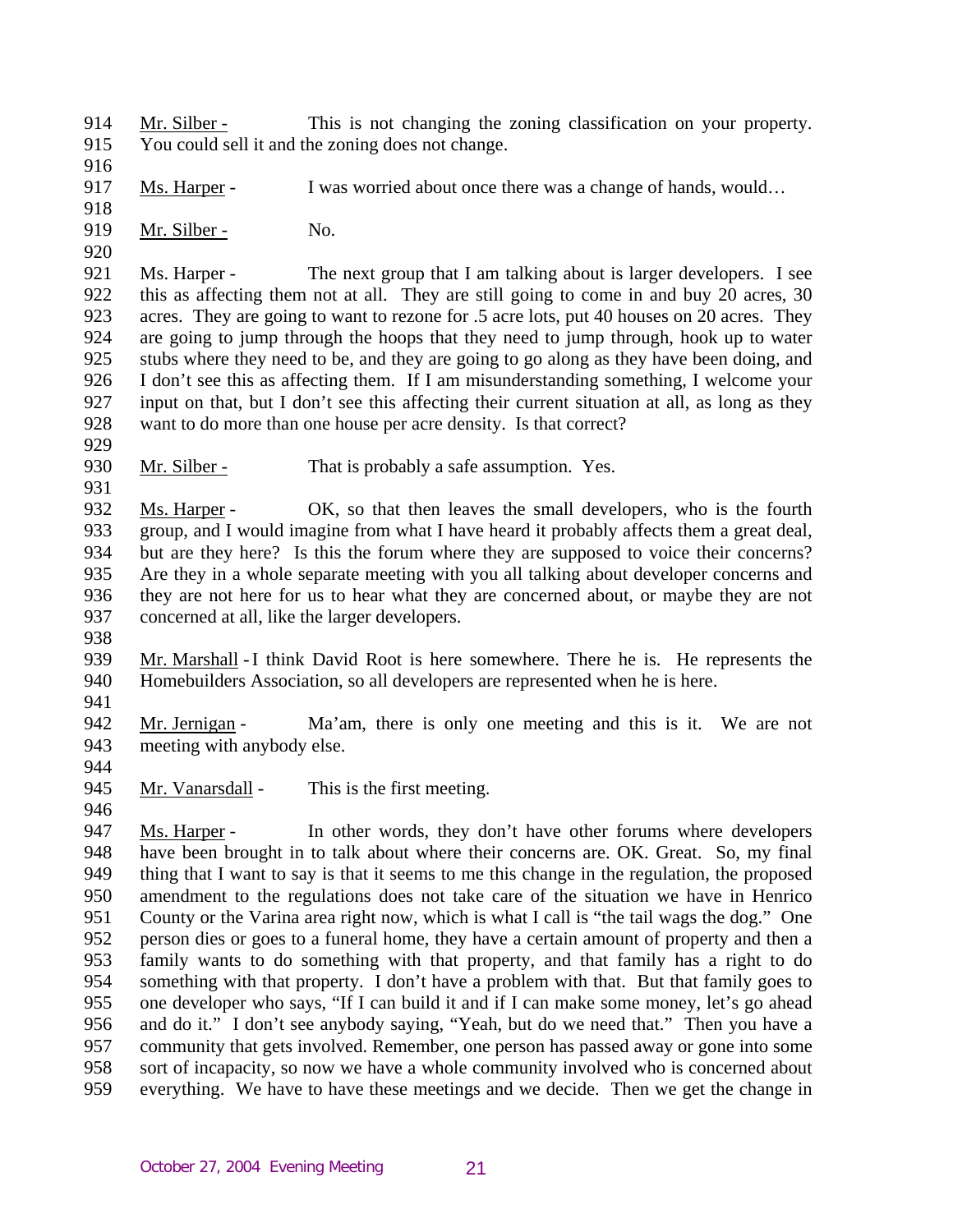960 961 962 963 964 965 966 the zoning and now we have a whole County that has road problems, schools, higher taxes, fire, police, all of those issues because one person passed away. I don't understand. I know we have a Land Use Plan in effect, but it is very general and none of it looks at what is the master plan for how many properties are we going to let get developed. How many acres? What is the entire density or some of these other things that people have talked about, the clusters or smart roads or whatever. I don't see any of that happening.

968 969 Mrs. Ware - That would be our Comprehensive Plan and is about the updating.

970 971 972 973 974 975 976 Ms. Harper - OK, well, it may exist, but I live there and I don't see it. I see this development going in, that development going in, and the next one going in, the traffic increasing. I have been to several of these meetings. Everyone stands up and says the same thing. What about the impact on the schools? What about the impact on fire, police, so you may have a Comprehensive Plan, but that is not what everyone here is saying. So, we just seem to keep repeating this whole process over and over and over again when one person passes away.

977

967

- 978 979 980 Mr. Donati - Could I respond? Do you live on Hanover Road? There have been several zoning cases that have been submitted for rezoning.
- 981 Ms. Harper - And I have been here on all of them.
- 983 984 985 986 Mr. Donati - And according to the Comprehensive Land Use Plan, those properties did not fit with what the plan had prescribed, and what happened is, the developer decided he couldn't have higher density, so he subdivided an A-1 lot and made those subdivisions that you say are impacting your community, so…
- 987

- 988 989 990 991 992 993 994 Ms. Harper - I am not unhappy with the A-1 lots. I am not unhappy with that whatsoever. The reason that gentleman had to change his subdivision to A-1 one-acre lots is because this many people came out and all of them stood up here and they said "We don't want this." And you listened, which I appreciate very much, but if we did not come out and tell you that, they were approved by the Planning Commission and they had gone through all the steps, crossed all the t's and dotted all the I's. It would have been approved if the community had not come out.
- 995
- 996 997 Mr. Donati - And that is the process and it happens every day. It happens all the time.
- 998
- 999 1000 Ms. Harper - I understand that, but there are a lot of times when it doesn't happen and then you have the impact.
- 1001
- 1002 1003 Mr. Vanarsdall - That is why we have a good process.
- 1004 1005 Ms. Harper - I am not sure what changing them to 10-acre lots is going to do about that phenomena. I venture to guess nothing, because developers still want less than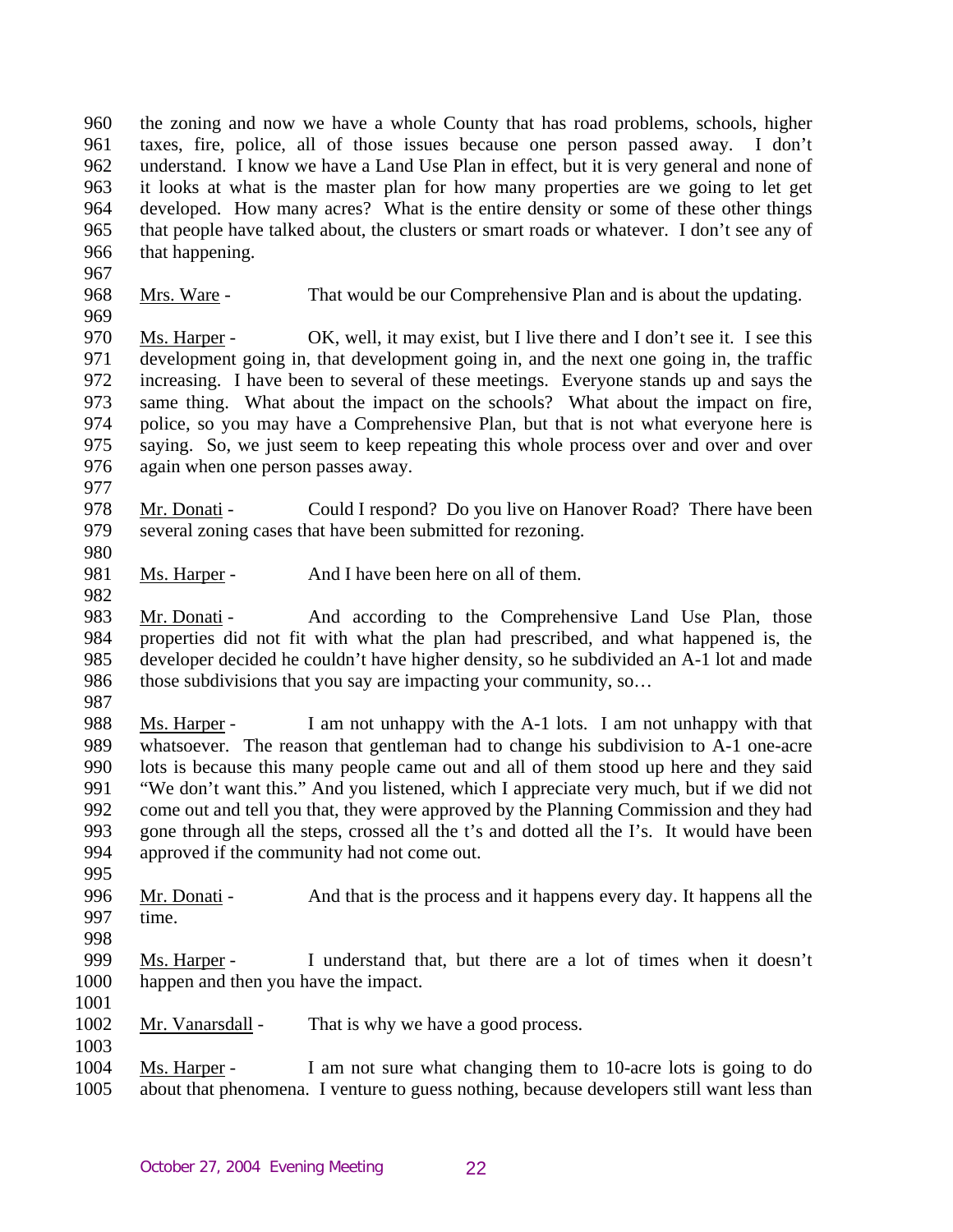1006 1007 one-acre lots and they will get variations and changes and zoning when they can, and when they put enough money into it, we will still have the same situation. Thank you.

1008

1010

1009 Mr. Jernigan - Ms. Harper, don't leave yet.

1011 1012 1013 1014 1015 1016 1017 1018 1019 1020 1021 1022 1023 1024 1025 1026 1027 1028 1029 1030 1031 1032 1033 1034 Mr. Silber - One of the things I think you also need to be mindful of is that one of the challenges we have in local government is trying to balance growth with property rights. The County has a challenge also of providing infrastructure and infrastructure comes at a cost to all of us through taxes, and as development goes in, then we need to provide for schools and roads and fire stations and everything else, as Ms. Donnelly pointed out, but it is also important to recognize that an A-1 Subdivision, when those are developed without public water and sewer, they are on well and septic, and we have found many of these A-1 subdivisions, as well as septic, have been failing in the past, and then they look to the County to remedy that by bringing water and sewer to the subdivision. So, I think the County is also sensitive to a lot of A-1 subdivisions going in on well and septic that later we may have to foot the bill for collectively all of us foot the bill for it. So, I think if we can think logically and in a coordinated pattern of growth, and that is what our Comprehensive Plan is about, and extend water and sewer out in a logical fashion whereby we can better manage and have service areas where we can have police and fire protection provided in a solid, good response form, and provide schools in a coordinated fashion, you can have a better appreciation on how growth is going instead of it just hopping and growing all over through A-1 Subdivisions with acre lots and I think that is a big part of what this is about. Maybe we have missed the mark. Maybe this isn't the way to go, but I think we all have, collectively, citizens of Henrico County, collectively, we need to come up with what the plan is, how we are going to attack this. Is it cluster lot development? Is it 10-acre lots? Is it five acres or is it one-acre and leave it the way it is. But trying to provide for public services infrastructure is becoming very, very expensive and costly, and it is something we all need to be concerned with, so it is a challenge.

1035

1036 1037 1038 1039 1040 Ms. Harper - And if I can say this is truly the intent or the main intent is that we plan for water, sewer, fire, police, roads, traffic before the subdivisions go in, I would be happy to be a part of figuring out what the solution is on that, if that is truly the intent. All I hear is that the homeowners are here. They are worried, but I don't hear the builders here being worried, so I am kind of going "Hmnnnn." What does that mean?

1041

1042 1043 1044 1045 1046 Mr. Jernigan - Ms. Harper, I want to touch on two things, and the first thing you said was did we have any meetings with the builders, and no disrespect to Mr. Root, he represents all these people, but we are more interested in what you all had to say. That is the reason we had this meeting because you are the citizens and we want to hear your input.

1047

1048 1049 1050 1051 The second thing, when you were talking about somebody dying, and that is when I get a lot of phone calls about it, because you know through Varina, you can go up and down any road in Varina and you will have a two or a three-acre tract with a house. It might be 10 acres next door. It might be 15 or back to three or four. Well, when a person dies or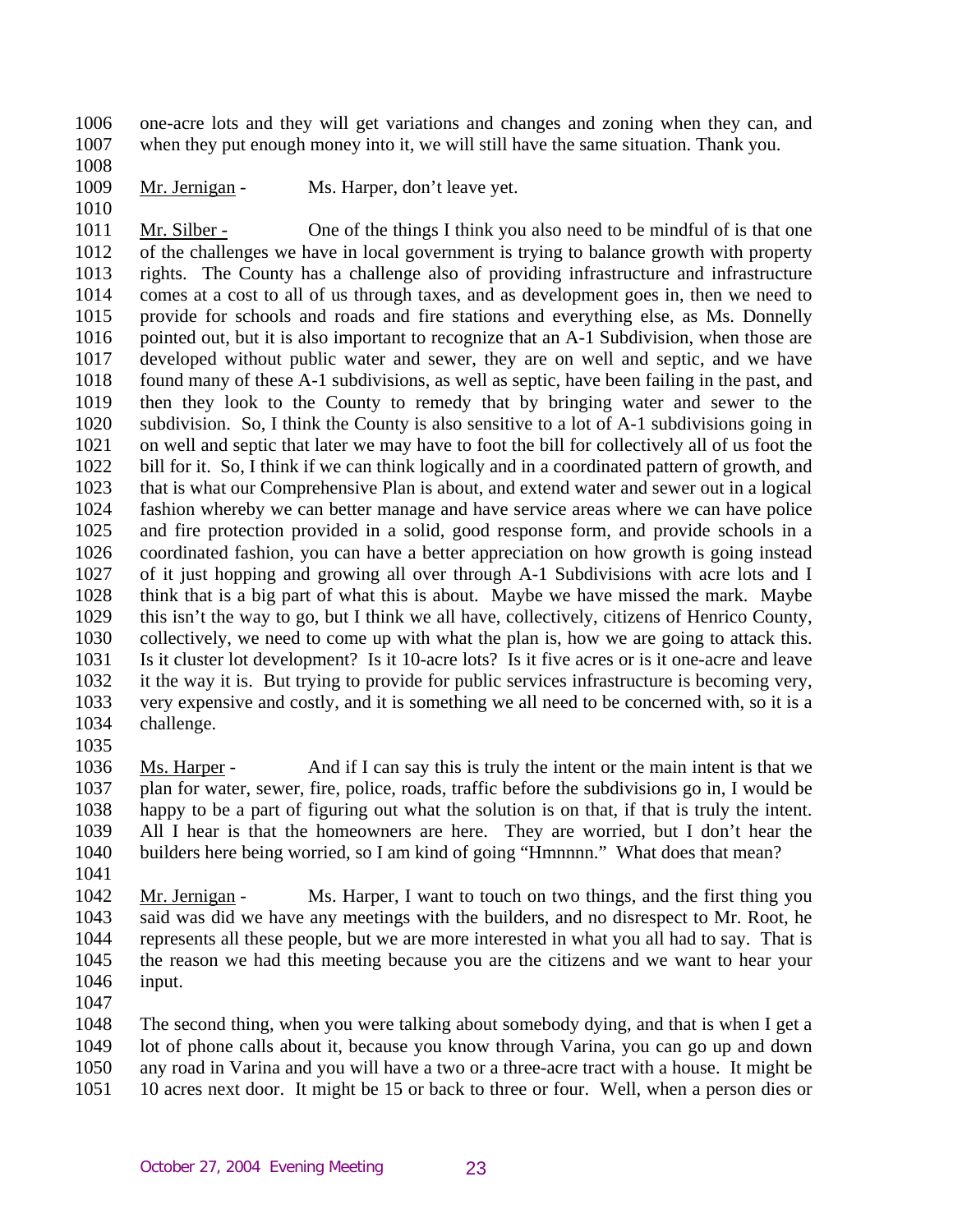1052 1053 1054 1055 1056 1057 1058 1059 1060 1061 1062 1063 1064 1065 maybe that person just decided they wanted to sell, I constantly get phone calls to where they are going in proliferating neighborhoods. By law you can do that with a one-acre lot. If you are in a string of homes, and your neighbor has 12 acres and he wants to sell it off and put a subdivision in, he can, and that is guaranteed by law. That is what the A-1 rule is. And we want to evaluate this. This is what I get phone calls on, and I am sure Mr. Donati does, too. People say "How can they do that?" and I say that is the A-1 law. They have a right to develop their land with one-acre lots, and I can't stop it when a subdivision comes to me, as long as it meets Code, the roads are correct and the lot sizes are correct, by law I have to pass it. So, I want you to know we do have those phone calls and that is a concern of the County of people calling and being upset with subdivisions moving all up and down existing neighborhoods. If they go out into raw land it is one situation, but when you have those houses lined up down the road now and then those subdivisions start popping in, people get upset about it.

1066 Ms. Harper - Well, I appreciate your listening and you always have in the past.

1068 Mr. Jernigan - We appreciate your coming out. Thank you.

1069

1076

1078

1067

1070 1071 1072 1073 1074 1075 Mr. Jeter - I have a complaint against Henrico County. I heard you are recording everything we say. I am Philip Jeter, 9420 Varina Road, and Jim Donati over there knows me. In fact, everybody in Henrico County knows me, because that man right there has violated my right, damaged my home and dumped water on me by manmade means, and I am a World War II veteran and it didn't do any good to fight for people like you, because you are a crook.

1077 Mr. Jernigan - Come on, Mr. Jeter.

1079 1080 1081 1082 1083 Mr. Jeter - You are not a nice man. It don't make no difference who you work for. Henrico County has mistreated me for 25 years. I don't like water being dumped on me by manmade Henrico County. You are ruining my home, my property, my trees are falling down, and you ain't worth a nickel.

1084 1085 Mr. Jernigan - Mr. Jeter, if you have a drainage problem, have you called the County about it?

1087 1088 Mr. Jeter - Listen, I went to the court room with the County and they have turned crooked.

1090 1091 Mr. Jernigan - Have you called Public Works? Have you made somebody aware of the problem?

1092

1086

1089

1093 1094 1095 Mr. Jeter - There is the man right there, sitting right next to you. Ask him. I have got a letter for you.

- 1096 Mrs. Ware - Thank you, Mr. Jeter.
- 1097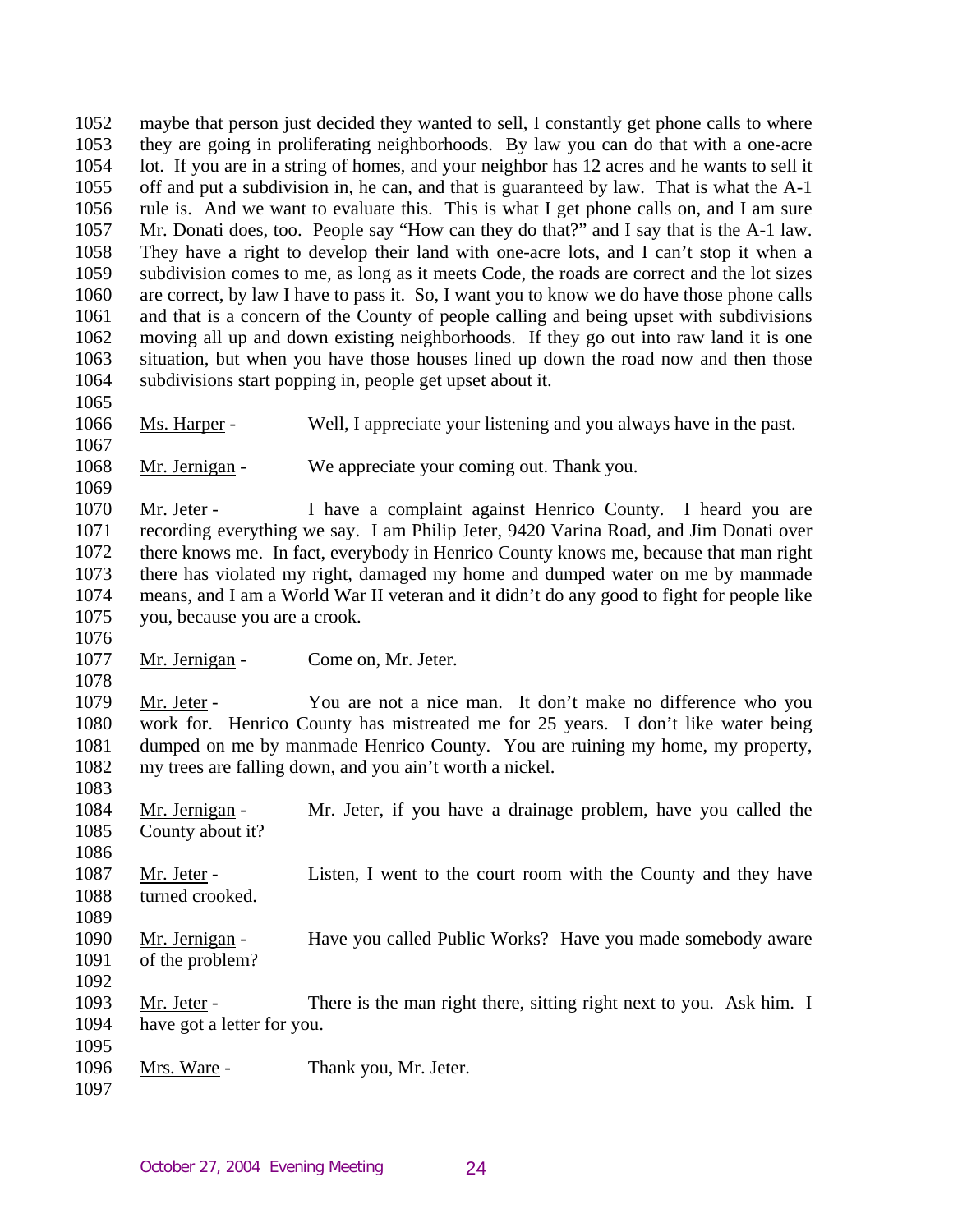1098 1099 1100 Mr. Jeter - And you can read it. And half of the people in Henrico County have helped me, but that man right there shouldn't be on the Board of Supervisors. You are doing things to the public we don't want, and I didn't fight for this country for crooks.

- 1102 Mr. Vanarsdall – Do you have anything to say about the 10 acres?
- 1103 1104

1105

1107

1101

- Mr. Jeter I've got eight.
- 1106 Mr. Vanarsdall - Good number. Thank you.

1108 1109 1110 1111 1112 1113 1114 1115 1116 1117 1118 1119 1120 1121 1122 1123 1124 1125 1126 1127 1128 1129 1130 1131 1132 1133 1134 1135 1136 1137 1138 1139 1140 1141 1142 1143 William Flippen - I am William Flippen and I live at 11171 Thorncroft Drive, Glen Allen, VA, and like I said, this man right here is talking about trees dying. Out there on Thorncroft Drive when I bought a lot, I knew when I bought it was in a flood plain. Well, you all have developed this piece of property all around me and threw water down through, you filled in wet lands and built houses on them. The houses have sump pumps underneath them pumping water 24 hours a day, 7 days a week, and the excess water runs down. You even lowered a culvert underneath Thorncroft Drive. They lowered the grade level on my lot, trying to force the water from this low spot up into the lot that I own. Like I said, I knew when I bought the lot it was in a flood plain, but somewhere along the line Henrico County changed it to a wetland, so I don't know how that got changed from a flood plain to a wet land. I don't know how you go through that process or nothing else, but I am with the people in Varina. You don't know how lucky you are to have a rural area. I moved in Short Pump back in 1964, 40 years ago I moved out there. I built a house on a dirt road. Now they have developed out there. Sadler Road was a poor road back in 1964. Now you can just imagine what they have done. They've got two or three subdivisions around there. When a school bus comes down, with a load of kids on it, you can't pass them on Sadler Road, especially if you get to a curve because if you do, you or the bus one got to get in the ditch. You have to stop. Tractor and trailers are running up and down Sadler Road. I don't know how many people out here are aware of what Sadler Road looks like. You all have had a study going on now for a couple of years or so where you were supposed to improve Sadler Road. I went to a meeting the other night where you are trying to build condos and stuff in Innsbrook and dump another 300 or 400 residents on that, and you've got a traffic problem out there now and you don't even know how to deal with it. So, somewhere along the line, this Planning Commission and this County needs to address the problems they have already got; don't make more problems by trying to change the zoning and stuff. I live in A-1, Agricultural. I have two acres of land out there and like I said, it doesn't bother me, this doesn't bother me as far as the acreage, but these lands that you say are one acre lots that are not being developed, it is because they can't put a septic tank on them. The lands are so wet and stuff you can't get it, and you just address the problem, "Well, if you've got a subdivision and you run water down the street, then you can put a septic tank in there." Well, if it doesn't perk, you can't put a septic tank in there. I mean I see people out here now that are building some sophisticated type of thing that I think they treat it with chemicals and stuff, but I mean, to tell people if you've got a one-acre lot, a developer comes out here, he is going to develop this piece of land, and if he brings water down there, you can sewer. These septic tanks don't work on all this property.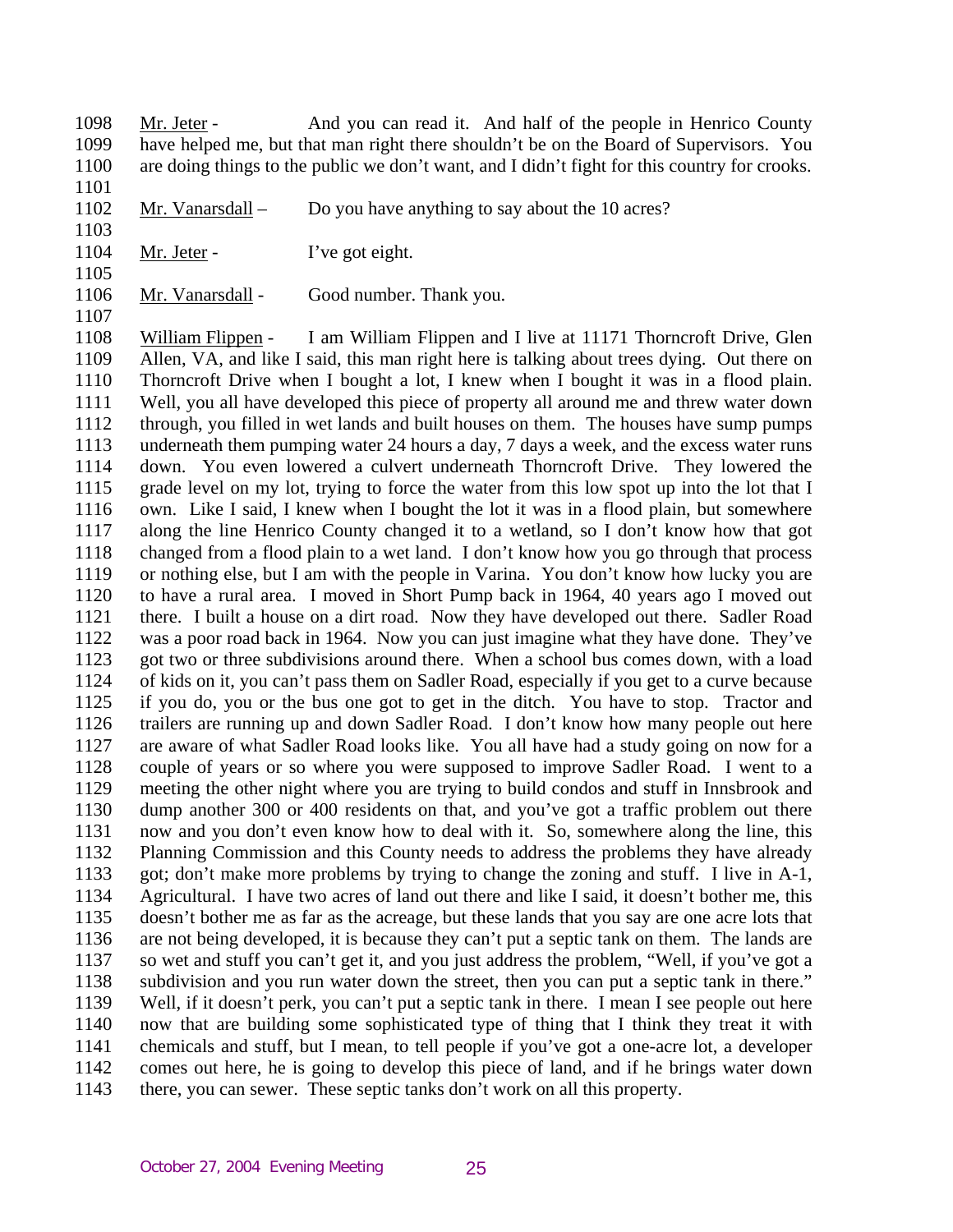1145 Mrs. Ware - Do you have a comment based on the A-1 Ordinance?

1147 1148 1149 1150 1151 Mr. Flippen - Well, like I said, I think the people ought to be able to do with their land what they want to do, and that includes everybody. I am sure you all like to make decisions for your land where you live, so I think every resident in Henrico County should be able to make that decision for themselves. I don't think I need you to tell me what is best for me on my land. Thank you.

1152

1144

1146

- 1153 Mrs. Ware - How many more people are out that want to make a comment? Thank you.
- 1154 1155

1156 1157 1158 1159 1160 1161 1162 Mr. Jernigan - I want to make a comment and Mr. Flippen was talking about the septic systems if the property doesn't perk good. It is called a Puraflo and Vantax System and it goes in on properties that literally won't perk. I don't like them either, but they are about \$15,000 a pop. But the State says and the Health Department, because I have gone around and around with them on this, the State likes it, and the State Health Department makes the call on that, so when those systems go in, it is not because we wanted to put them in, it is because the State mandated that we had to let them go.

1163

1164 1165 1166 1167 1168 1169 1170 1171 1172 1173 1174 1175 1176 1177 1178 1179 1180 1181 1182 1183 1184 1185 1186 1187 1188 Ms. Blackwell - I am Phyllis Sledd Blackwell and I live at 713 Beverstone Road in Highland Springs, and I am with North Airport Drive Civic Association. This is a very complex thing to my little brain, and our group has not actually had enough time and notice of this, or enough information for us to form an opinion. Maybe individually some of them have, but collectively we haven't, because I just found out about this last week, so I agree with several people who say we should have some workshop type meetings. This is a public meeting and we appreciate this, but we need somewhere that we can sit down, be very informal, and everybody will feel free to ask questions and get concise answers. This is something that is going to be with us a long time if it is approved, and going into it without the public understanding it, and also the fact that I think a lot of people, people within the boundaries of our civic association, some of them may not have even heard of it, because I didn't hear about it until last Friday. There are lots of people within our boundaries who have acreage, so this is a great concern to them, and as I said, it is going to be far reaching and it is going to be long term, maybe longer than most of us will be here, so I think it is worthwhile to take some time and have some public workshops, and, of course, precedent has been set for that, because several times I have been involved in workshops led by the County when there was a proposed amendment. I think that is necessary. We just don't have enough information. I couldn't even give you an opinion at this point because I don't have enough information as to how this works. The people who work with it certainly do. One of our members who had to leave asked that I say for him "Why rezone the A-1 to 10 acres? Why don't you just change the rules on lots to whether they must have water and sewer?" So that would be one point that we would probably bring up at a workshop, so I do hope that before this goes any further, or to the Board of Supervisors, that we can have some workshops maybe in the evening when people who work can be there. I thank you.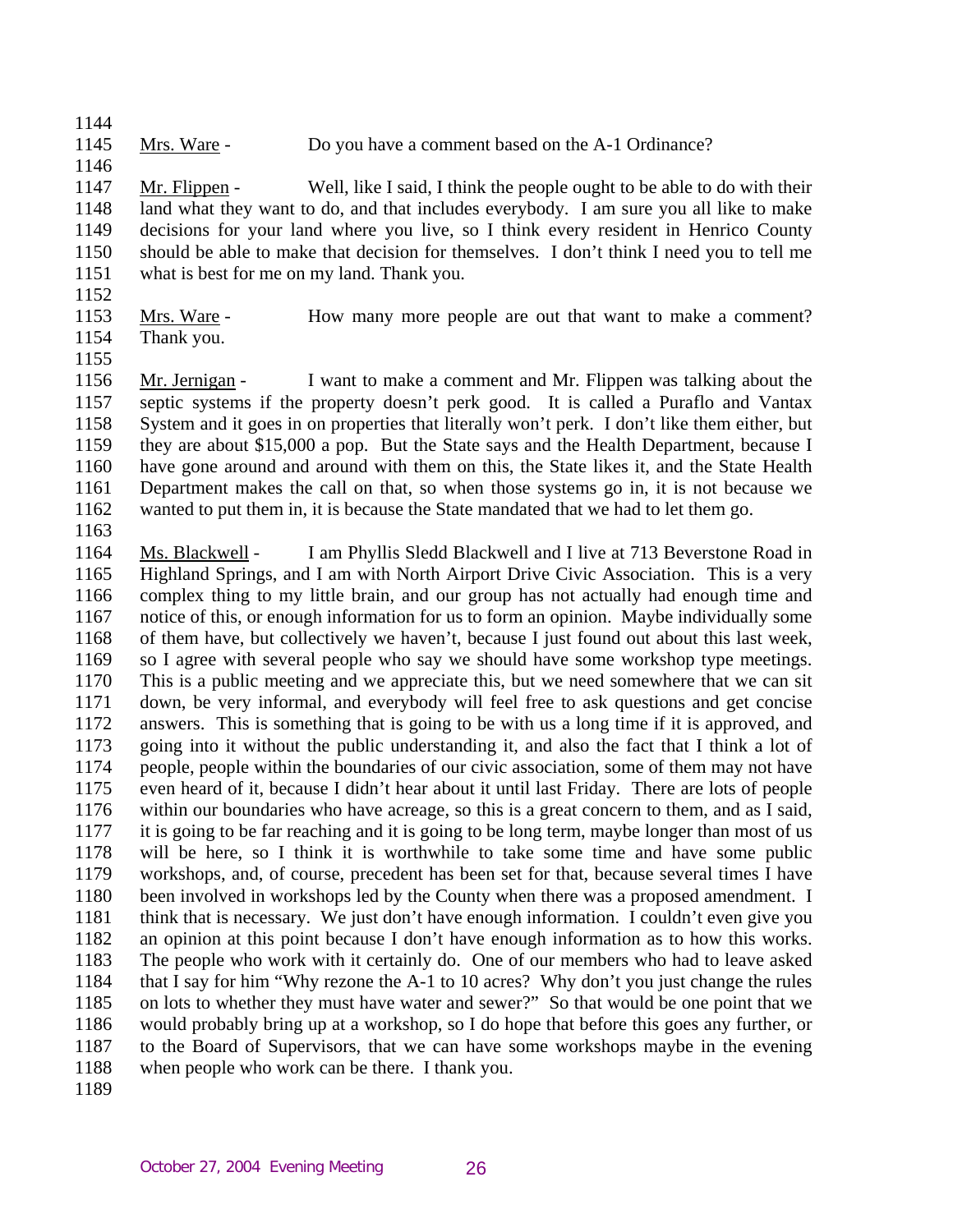1190 Mr. Jernigan - Thank you, Phyllis.

1192 1193 1194 1195 1196 1197 1198 Ms. Foster - Hello. My name is Gloria Foster and I am here with my husband, Leslie, tonight. I live at 3451 Britton Road and I have a couple of questions, or at least one, and then when I get that answer, I have some comments to make. Earlier it was indicated by another person up here that I own about 3-1/2 acres. We've owned it for 30 years. What I am trying to find out, is on this 3-1/2 acres, and I think I have the answer. It is zoned A-1 today. If I go to sell it, even after this goes in, and sell it as one lot with the house on it, it goes as A-1. I don't have to rezone it. Is that my correct assumption?

1199 1200

1201

1191

Mr. Jernigan - You are right.

1202 1203 1204 1205 1206 1207 1208 1209 1210 1211 1212 1213 1214 1215 Ms. Foster - Now, given that information, everything about this and what I have heard is that the land owners, you can't stop a land owner from developing their land, but that does, in fact, stop me from developing the land, because it is A-1 today and I could subdivide the lot and the 3-1/2 acres and put a \$15,000 to \$20,000 septic system in there to make it work. So, I am going to have to say, because of the size of my lot and you are taking the ability of me to be able to subdivide my land away from me, I would have to say I am opposed. In saying all of that, I wanted to make just one statement. When 895 came through and Mr. Donati is going to remember this, I was up here really opposed to the 895 coming through because of the water, and the water has, in fact, caused me to have to put one of those \$15,000 to \$22,000 septic systems in if I subdivide my land. Now, when Mr. Donati made the decision to back the 895, the comment that he made was I met with all the citizens and I got my marching orders then. They all wanted 895 to go through, so any opposition wasn't looked at. My comment to Mr. Donati tonight is, I think packing the house here gives you the marching orders.

1216

1217 1218 1219 Mr. Donati - I'd like to clarify you on something, if you'd like to see the County records. I was opposed to 895 and always have been. 895 was a State project. It wasn't a County project.

1221 Ms. Foster - But it was funded by \$100,000 by County funds.

1222 1223

1224

1220

Mr. Donati - That was the bridge over Britton Road.

1225 1226 1227 1228 1229 1230 1231 1232 1233 1234 1235 Ms. Foster - Correct and that is what caused my property to have the problem. The ending of the road did not cause me to have the problem. What caused me to have the problem is that 30 inch pipes were put in to pump water from 895 on to my property, and what I was told is that that is the natural flow of the land, and it did, and I have pictures, flood my property. Not only did it flood my property. There are property owners whose septic systems are now gone because there is too much water. It can't sustain the septic system, and I am not here to debate all of that issue anymore. That is all settled. I settled with the County. My concern about the whole thing, and my opposition to it is that you are now taking my ability away to subdivide a 3-1/2 acre lot into two lots, to be able to sell and put a house on that, because now we have to have water and a 10-acre lot.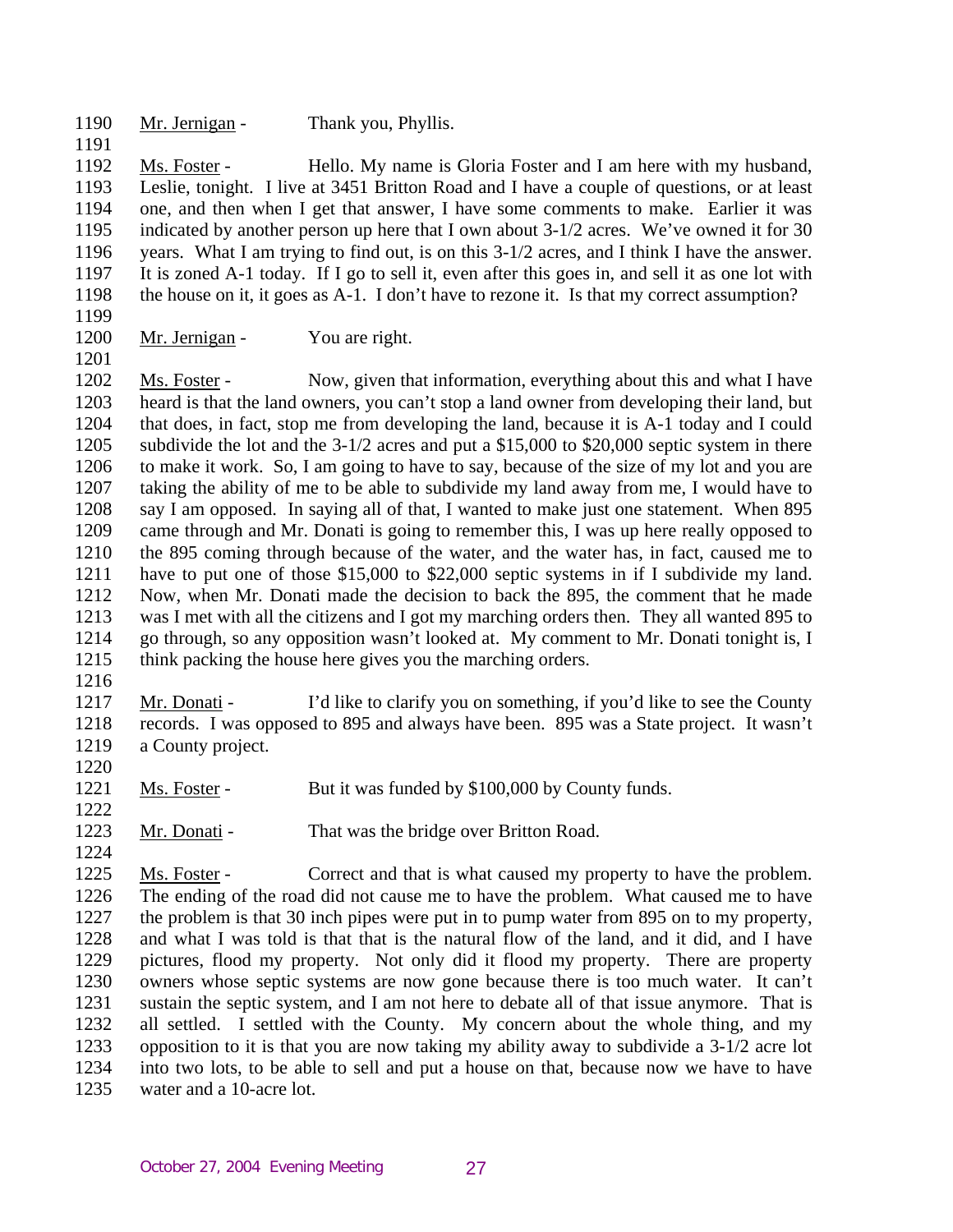1236 1237 1238 1239 Mr. Jernigan - Ms. Foster, let me ask you something. You were talking about 895, but you said the bridge over Britton Road is what is causing your problem, not 895. 1240 1241 1242 1243 Ms. Foster - Yes, it is, and we have actual, there was supposed to be some kind of retaining pond. I don't know the official word for it. It is empty. Never has had any water in it. Got a lot of growth of undergrowth stuff. There is no water ever even going in it. It is all coming to the back of my property. And it has been reported. I have

1244 1245 1246 1247 1248 reported it and reported it and it doesn't do any good. All I get from Mr. Thompson, I believe it is in Public Works, that is part of the natural flow of the land. Well, the natural flow of the land didn't mean I should have standing water on my property, and I didn't have it before and I have it now. But that is not what these people are hear to hear about.

1249 1250 Mr. Jernigan - No, but we want to get you straight. Give me your address again.

1251 1252 Ms. Foster - 3451 Britton Road, and Mr. Jernigan I'd be happy to meet with you and show you where it is and what is going on with it.

1254 1255 1256 1257 Mr. Jernigan - I will get your phone number later and we do want, if you are having that problem, because that bridge just opened, and that was really wanted by the residents of Varina to have that bridge over there, but if you are having problems from it, we want to make sure that they are addressed and I will look into that myself.

1258 1259 1260 1261 1262 Ms. Foster - I've got pictures of all of it, Mr. Jernigan. I can show you the water and I can show you where it comes so fast it swirls through the pipe going through my property. It has actually eroded part of my property away, because it was coming through so fast, and it has got the whole back through of my property in water now.

1263 1264

1265

1253

Mr. Jernigan - We will look into it. I give you my word on that.

1266 1267 1268 1269 1270 1271 1272 1273 1274 1275 1276 1277 1278 1279 1280 1281 Mr. Root - Good evening. I appreciate you all putting in the time tonight to discuss this. My name is David Root. I represent the Richmond Homebuilding Industry, for those of you in the audience who aren't quite sure what that is, that is the interests of builders, developers as well as the ancillary people who deal with housing, construction, such as electricians, lighting, plumbing, that type of thing. I am going to offer you really two sort of positions from our perspective on this issue. Ideally we would prefer that we hold off on this measure, keeping things the way they are, but making sure that we go into the Comprehensive Plan and seriously begin to develop cluster lot development zoning, and make some determinations there that I think would be helpful, and also help bring, what I believe to be the desired effect to the County to the areas that they are looking to affect. However, if this horse is already out of the barn, we certainly would agree that the 10 acres is a bit much. We would advocate a position of something on the order of a requirement of between one and three acres. We believe that this would adequately create the desired effect that the County is looking for, while minimizing problems associated with sprawl, traffic congestion and the general need for affordable work force housing, as well as other general aesthetic issues. A lot of the discussion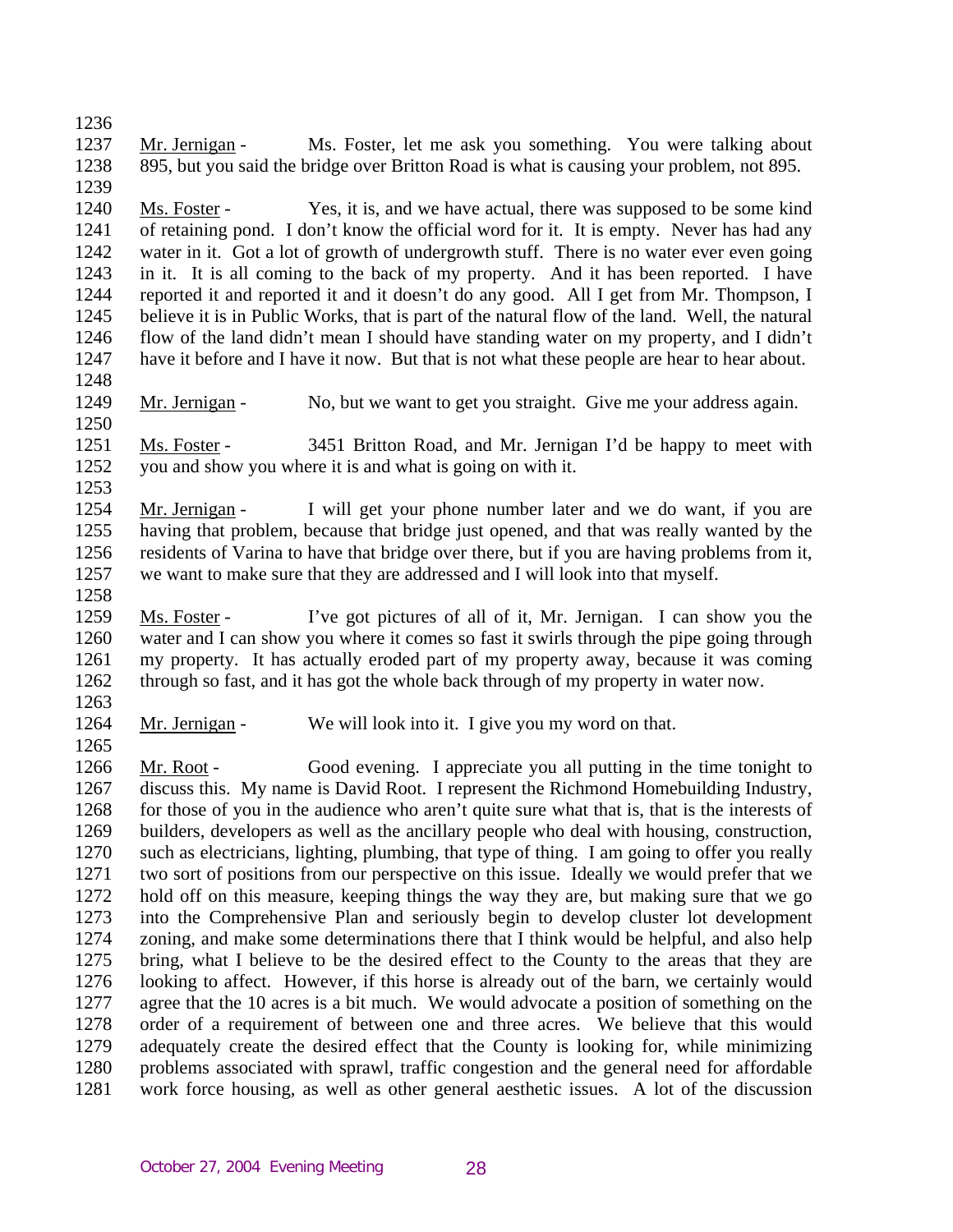1282 1283 1284 1285 1286 1287 1288 1289 1290 1291 1292 1293 1294 1295 1296 1297 1298 tonight is centered around money. How much is my land worth? Who is going to buy it? How much are they going to pay for it? A few things that I would like to try to set straight if I can. The development community does not create the pressure for people to live in housing. We have not created the pressure, the development pressures that exist in Varina. There were many people who have already been up here tonight say that they heard their neighbor with 20 acres get an offer, they heard somebody else get an offer for x number of acres. Developers are interested in purchasing that land. There is no such thing as a speculative subdivision. Developers purchase land because they realize there is a demand to be met and that demand is housing. A 10-acre minimum on this will have an impact not on the developer. It will have an impact on the land owner and the value that they derive from the sale of that land. The land for us is only worth the number of units we can get out of it. There are costs associated with developing and bringing in sewer and water lines, as you well know, and Mr. Jernigan, you are correct, as you well know, also, pointing out the rebate if you will, the credit. I would say though, that while those credits do exist, they pale in comparison to the amount of money that is required to be loaned from the bank in order to drop the water and sewer lines the required distances, especially in an area like Varina.

- 1300 1301 1302 1303 1304 1305 1306 1307 1308 1309 1310 1311 1312 1313 1314 1315 1316 1317 And Mr. Donati, I think if we could go back to the very beginning, and one of the questions that you asked when we got kicked off this evening – if we can rewind it and get to that – there is one important component that we are all sort of forgetting, another added cost that will be passed down to the owner of the land prior to the purchase is the fact that in less than a year from now in Henrico County, if I am required to get a piece of property rezoned in order to develop it, I will have to pay a proffer on that property. That is a per unit charge as you all well know and for the people who are here who don't know it. That is a per unit charge that will be levied, and at this point I guess we don't know what that charge will be. The initial number that was suggested was \$15,000 I believe, but again I understand that that is not a firm number and there is still a considerable amount of discussion and investigation ongoing to determine that number. So, I guess the bottom line is that if we are going to go through with this, a level of one to three acres, a magnitude of one to three acres, while it will diminish an individuals worth, or has the potential to diminish the worth of their property, it is certainly less disastrous than a 10 or even a five acre minimum, as far as the value and what we are going to be able to offer the individuals for, in many cases, their most precious asset or asset they have relied on to retire on, put their children through school, or take care of their remaining family. Having said that, I will take any questions or go sit down.
- 1318

1320

1299

1319 Mr. Jernigan - Thank you, Dave.

1321 1322 1323 1324 1325 1326 1327 Ms. Dee Trexler - Good evening. My name is Dee Trexler and I live in the 5000 block of Charles City Road, and I had less time to consider this than everybody else, because there is so much traffic on Charles City Road, I can't use my mailbox anymore. I have to have all of my mail forwarded to a paid post office box now because of the construction vehicles, which is probably just as well. I almost got hit a number of times trying to go to the mail box recently. What my concern is that taxes are ultimately what pay for water, sewer, roads and schools. Increase in construction and subdividing in an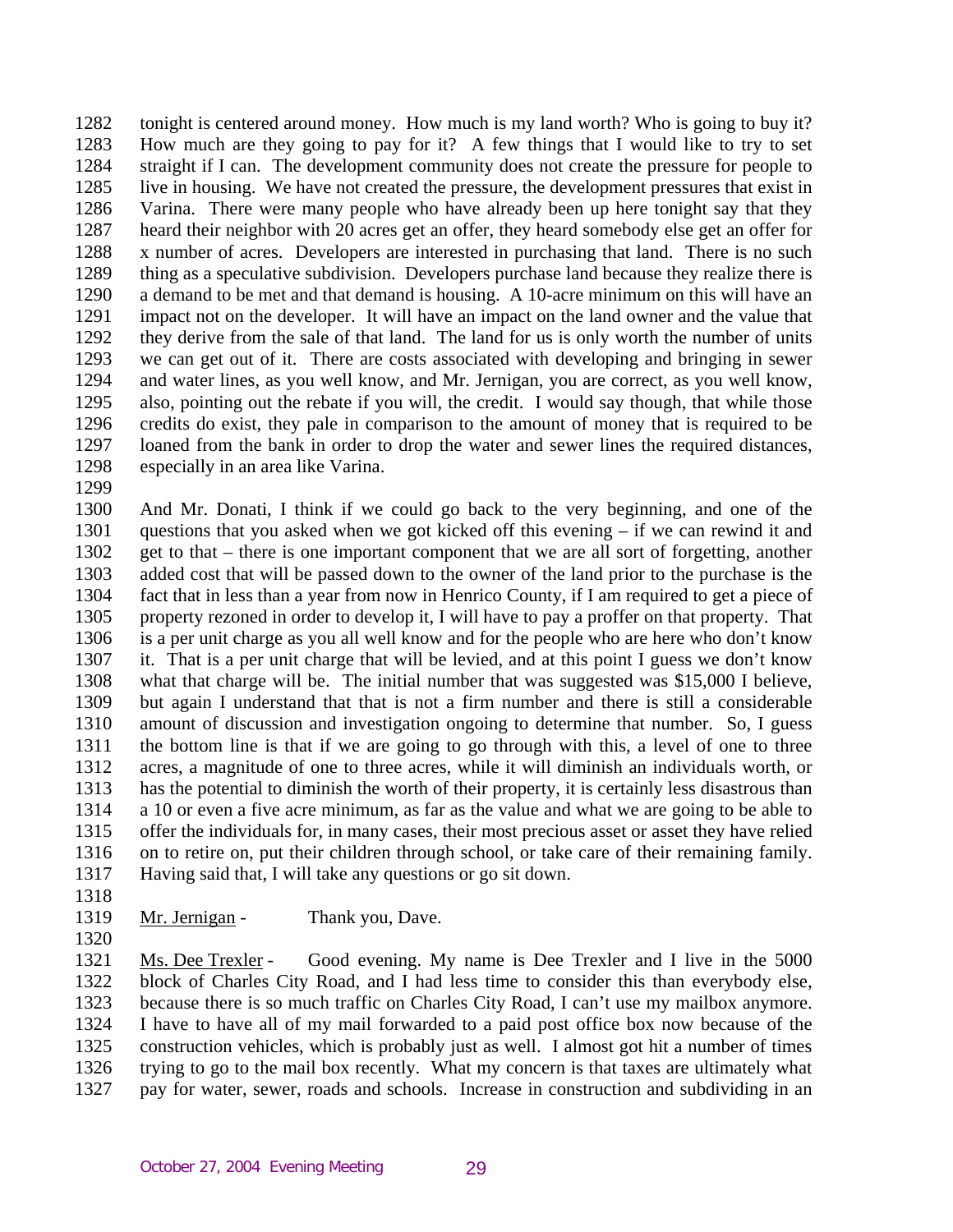1328 1329 area increases all those things, which ultimately increases our taxes, and all it is going to do is deter the agricultural use in the area.

1330

1331 1332 1333 1334 1335 1336 1337 1338 1339 1340 1341 1342 1343 1344 1345 1346 1347 1348 1349 1350 1351 1352 1353 1354 1355 I agree completely with the Erps in that years ago when we decided to settle in the Eastern End of Henrico what exactly attracted us to the area were no roads, no water, no sewer, no people, and it was a very delightful area. I know when utilities are installed in a new subdivision, a sanitary district might be installed to pay for the taxes for lights or whatever facilities are brought in there, but when those facilities are brought by my door, am I guaranteed that I am not going to be paying more for that? Just in the last couple of years, gas was brought by our property, and our property value just went up \$20,000, and we are going to have to pay taxes on that now. I don't really see where anything in regards to those people who are planning on staying in the East End where this zoning ordinance is really going to help us. People looking to subdivide are very much concerned, but those of us who plan on living there, I don't see where this is going to help. We are currently being over run by non-compatible development. What this is going to do, you say that someone is going to have to rezone it, well, they are they going to rezone it. If it costs them more to bring in water, they are going to pass it on to the new homeowner and that is just going to build up everything more and cause more taxes for people. As soon as Motorola came into the area, I immediately had numbers of people trying to buy our property. I had people threaten me to condemn my property if I refused to sell it to them and then continually harass me day and night at my home and my office. I don't want to see this type of intimidation, wheeling, dealing and whatever increasing by making land more attractive to developers, and they are just going to pass on any costs that we convey to them to the new homeowners, so I'd also like to see, there was a very nice list of questions and answers why we would want to support this, but I'd like to see the cons, also, for the plans. Up front there was a list of questions and answers, and all of the answers would make us want to support it, but I'd like to see the other side of it.

1356

1357 1358 1359 Mr. Donati - Can I clarify something for you. You said somebody was trying to condemn your property?

1360 1361 Ms. Dee Trexler - I had someone threaten me, and if I didn't know well enough, I might have succumbed to the threat.

1362

1364

1363 Mr. Donati - No one can condemn your property except for a government body.

1365 1366 1367 1368 1369 Ms. Trexler - Oh, I know that well, but someone who didn't know that, that is what this type of development is going to encourage. People coming and trying to threaten people, get sales of their land, develop them, if water and sewer does go by, or water does go by one property to get to another, then that makes it available to the property that it goes by.

1370

1371 1372 1373 Mr. Donati - You mentioned water and sewer was paid for by tax dollars. It is not. The Department of Public Utilities is an enterprise department, meaning that all of its revenues are generated from the fees that it charges its customers, so your tax dollars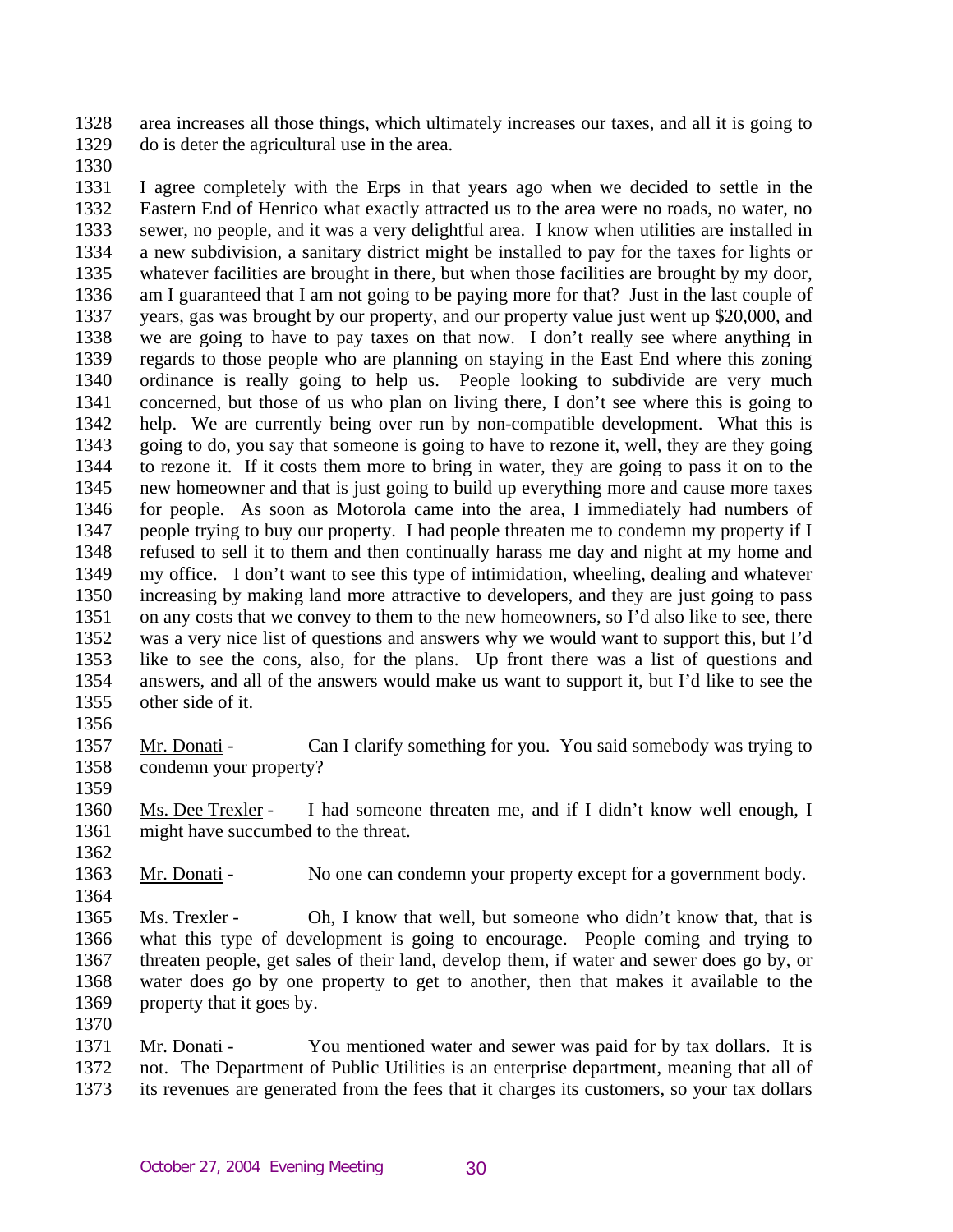- 1374 1375 that you pay on your home do not go to the Department of Public Utilities. That is a separate department and is run like a separate business.
- 1376

1378

1380

1382

- 1377 Ms. Trexler - Doesn't pay for any bit of it?
- 1379 Mr. Donati - No, ma'am.
- 1381 Ms. Trexler - The plans or anything?
- 1383 1384 Mr. Donati - All of their revenue is generated from its fees that it charges its customers, commercial, industrial and residential.
- 1385

1388

1386 1387 Ms. Trexler - That probably makes my property more attractive and developable, so the value goes up, and the taxes go up, so I end up paying anyway. Thanks.

1389 1390 1391 1392 1393 1394 1395 1396 1397 1398 1399 1400 1401 1402 1403 1404 1405 1406 1407 1408 1409 1410 1411 1412 1413 1414 1415 1416 1417 1418 1419 Mr. Marshall - Hello. How are you doing? I am Mark Marshall. I live out in the West End, Pouncey Tract Road, well it is actually Kain Road, but it is 12175 Kain Road. I have been out there 17 years. The situation I have, I know you are up against a lot of things. We've got areas where drainfields are problems, and I know you are trying to slow some of that down to try to prevent what we've got. I know the septic systems and I am already dealing with that situation. I held off because the County said, "Well, we can't guarantee if you put a drainfield in that property it is going to work or not. " I was going to spend \$5,000 or \$6,000 for that. I was trying to provide them with some information almost 10 years ago to come up with a system, exactly what you talked about, and they didn't want to hear it, because they told me the septic would flow to the James River, and where does the septic flow anyhow when you put a drainfield in? Same place. No difference. So, in the situation that I have, I want something to guarantee that I've got six acres out there and I want a guarantee because what you are doing is you are devaluing my property in that location. I know some people want to keep property. I was that way until the development came in, so I went with the mode of things. It caused a lot of congestion with the developers, which I have no problem with. I have no problem with my property being developed, but I might be the one who wants to develop it. But I may be locked out because I may not be able to develop it with all of that. I may want to work with a developer and I be the developer, but work in the process to make it happen. When you limit this, you have devalued my property, and there is no guarantee that I am going to get that builder to buy that property, so you need to devalue my taxes. I shouldn't be paying the prices that somebody else can that can develop that piece of property. I think the County needs to work with us. The situation we have, as I called the State about Pouncey Tract Road, the bridge that goes over 64. The State blamed the County of Henrico. I called the County of Henrico and they blamed the State. It seems that both people want to blame everybody not to fix the problem, and I know that money has to be mandated for things to happen, but you've talked about road systems and everything else. I work at Dominion Virginia Power and I design facilities and know a lot what your developments are, what State Highways and things like that are in developments, because we have to design the facility to relocate for our construction departments. I know that you all are building a school at Bacova. The property is there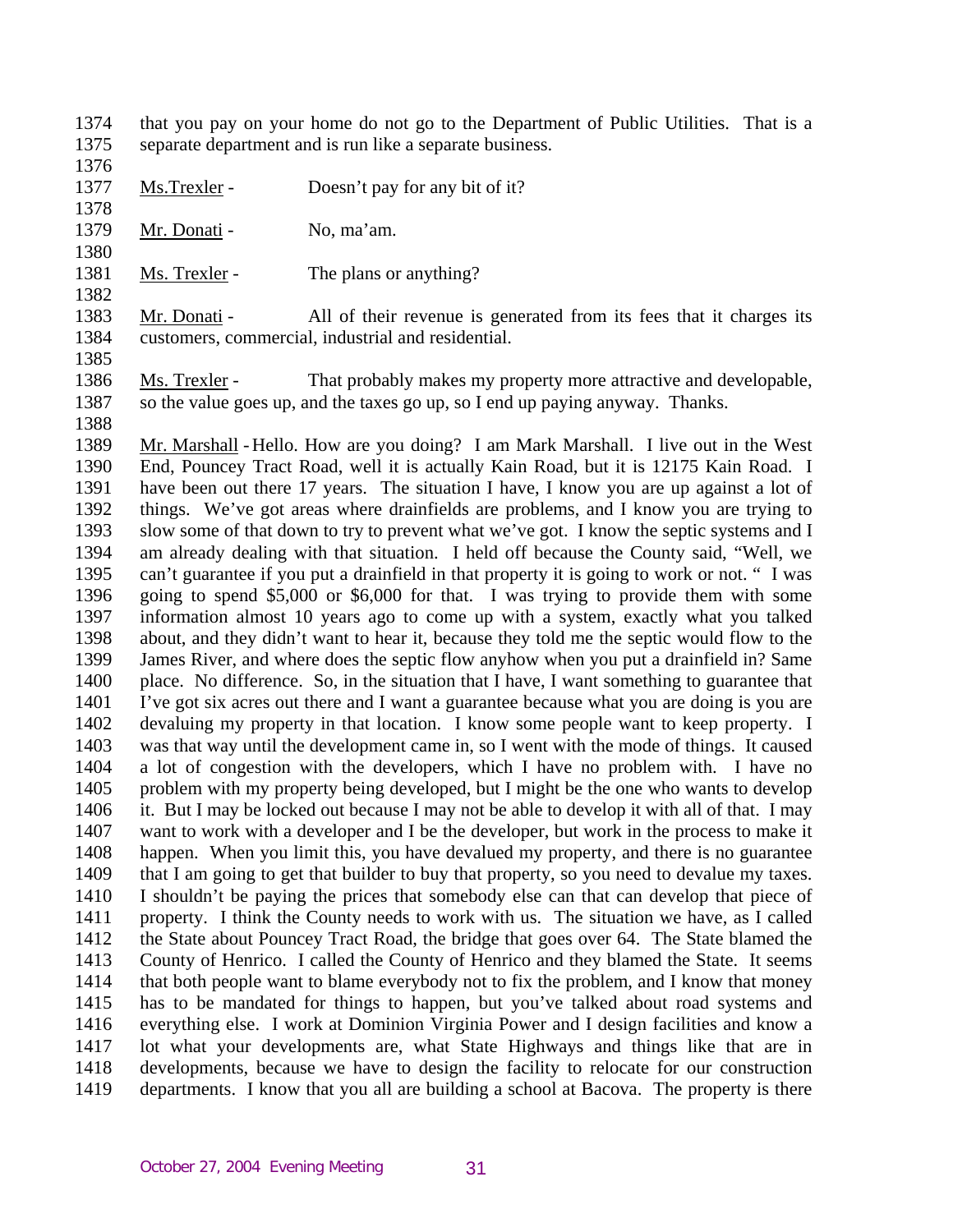1420 1421 1422 1423 1424 1425 1426 1427 1428 1429 1430 1431 1432 1433 1434 1435 1436 1437 1438 1439 1440 1441 1442 1443 1444 1445 1446 1447 1448 1449 1450 1451 for the County of Henrico for Bacova and Pouncy Tract. It has already been surveyed and is being looked at. You are going to cause a problem there, but you are not going to resolve the other, because you are limiting some things. I know that there are some areas you are putting, it might be that you want to slow some in some areas, but you have forced it all to that one little corridor of Kain, Pouncey Tract and down to Nuckols Road, and you are going to shut it off and you can't guarantee me that a developer is going to work with me. And that is what I think you need to listen to these people and everything they are saying. I am asking you, are you really listening to what we are trying to say? I even wonder how many of you all own property like some of us do that are in here making these decisions. You know, is it the majority of you or not? And I am not looking for answers now, but I mean these are things you all need to look at because it is all I can do to get out of Pouncey Tract, get out of Kain onto Pouncey Tract. We have had numerous accidents because of the way the lane is there. Nobody knows which way to go because you've got a double yellow line. You have got a break in between it and some people come over here and we've got loads of accidents in that area. The traffic from the school that you have got, which is the middle school, and you are going to put an elementary school less than one mile away, and to me, if you are going to limit us, you need to limit yourself, and until you all look at what you need to do, don't force us into it, because you are causing other issues with us. We have to live what you all have approved, and I have no problem with growth, but you have caused it to us, so (unintelligible) when you put that school in, it is going to be a nightmare. That is all I have got to say. If you all have got any questions for me, but I tell you. I wish you all would work something out and the people could get something from you and believe you, what you are going to do. I really think you are not going to work it, if you are going to go with this 10-acre or are you going to change it, you need to change the tax structure for anybody that cannot develop their property with less than 10 acres or less than three acres, and it has to be reasonable, because as you and I know, if I go out and buy a 20 acre tract, the first one or two acres is a certain price, the next three and four as it goes down it devalues, because you don't know what that property is going to be at, and that is how you base your price, because I asked about that, digging into it. So, the thing is, when you do that, my property has no value really in a sense unless a developer comes in and does something with it. That is all I have got to say. Thank you.

1452

1454

1453 Mrs. Ware - Thank you very much.

1455 1456 1457 1458 Mr. Henry Nelson - Good evening. My name is Henry Nelson and I live at 3600 New

1459 1460 1461 1462 1463 1464 1465 Market Road. The family has been here in this area since 1905. We started out with 40 acres and a mule. Currently I have 10 acres. I am well drained and I flush with confidence. But I am still concerned with what I am hearing tonight and what we have seen tonight is a shotgun approach to a very complex problem. I understand the County wanted to control infrastructure costs, and wanted to control the quality and the shape of this area. However, I feel that this is going about it in a way that may cause something that we don't want. I was reminded of Al Cap, one of my favorite cartoonist. He used to have a cartoon called Fearless Fostick and he was a very comprehensive crime solver and one of the methods that he uses for solving for people that ate poison beans, so he'd shoot them, and it kept them from eating the poison beans, but the solution, as you see, is much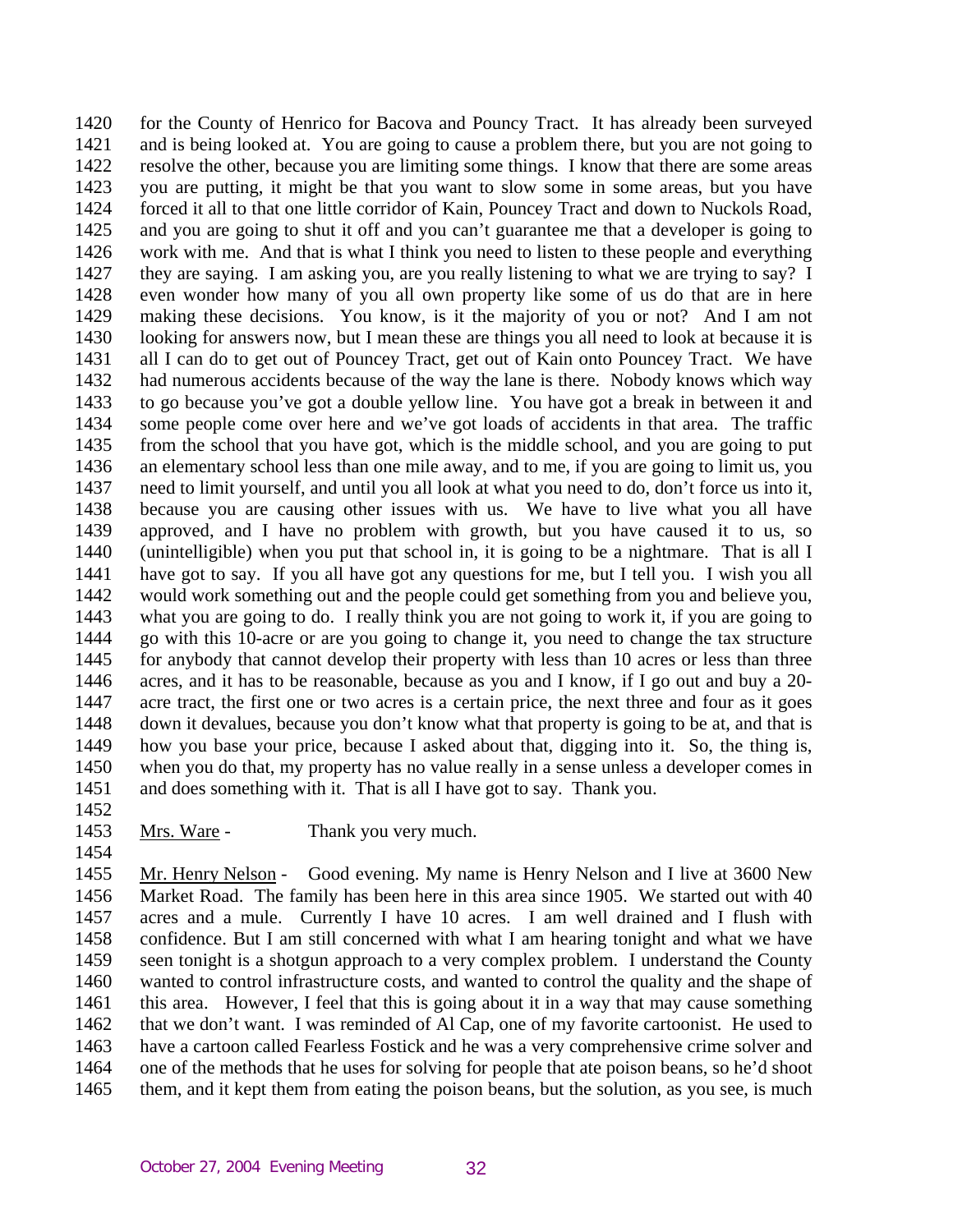1466 1467 1468 1469 1470 1471 1472 1473 1474 1475 1476 1477 1478 1479 1480 1481 1482 1483 1484 1485 1486 1487 1488 1489 1490 1491 1492 1493 1494 1495 1496 1497 1498 1499 1500 1501 1502 1503 greater than the problem. And I think that might be the case in this scenario. What I am fearful of is that Varina has often been gauged most often by the unknown. Most property values, most apprehensions, most things that give public value relative to property is the unknown. In Varina we may have a one-acre tract, we might have a 10 acre tract, we may have a 2,400-acre tract, but if somebody is going to invest in it, one of the things that they look at is the fact is that it is an unknown entity as to what infrastructure costs will be, what this will be, what that will be, what will be next to it, and as a result, there is an approach avoidance situation in psychology, if you will. People would like to do it, but they are not quite sure about committing to it. It would seem to me that in looking at this complexity what we need is what we have been accustomed to, and that is comprehensive land use planning that would designate areas for growth, for development, for business and for other things, where we could look at it and all have an input into it, and then stick to it. There are such things as agricultural preservation districts for those areas where we want to preserve that could be enacted. I am fearful that what we may end up causing here is a miniature Oklahoma Land Rush by the fact that we are causing people, out of panic and fear for their future values, to do things they may not normally do relative to their property, in the short and long term of it, and I am fearful that those will bring greater problems to us than those things that we will come up with in this particular solution, which to me is short range, not a long-range situation. So, I hope that before we do anything that this will be looked at very carefully and categorically and do like Ben Franklin used to do. I know the Board had something out there, but look at the list pro and con, and try to look at what we've had suggested tonight. No one, I don't think, is in disfavor with quality growth. What we fear of the greatest is growth that is out of control, things that we can't manage, things that bring about things that cause costs without contributing to the infrastructure fragment, but there are such things that were mentioned tonight, like clustering growth. You know, when our forefathers first came here they were in a land map known as Europe and other places where land was an infinite item that they were running out of, so when they approached land planning, they would plan a green area or a structural area around green space, and things of that kind. We are favor of that kind of growth and that kind of planning, because it gives somebody an opportunity to enjoy an open space without having to own vast amounts of it. It is held in common for everybody to enjoy, and I think we need to look at that sort of thing more than we have in the past, because land in Henrico, whether we like it or not, is becoming a finite item for which we are running out of. Varina is the last bastion. We need to do the very best job in that area, learning from all of the experiences we've had in other areas. I think we can, but I am not sure this approach is the ultimate approach we should take. Please consider it very carefully before you act upon it. Thank you for your time.

- 1504
- 1505 Mrs. Ware - Thank you.

1506

1507 1508 1509 1510 Bill Cleary - My name is Bill Cleary and I live at 12010 Church Road in Short Pump. There is something I haven't heard tonight. I live on an acre and it is A-1. What happens if my house burns down and the minimum now is 10 acres or 2 acres or whatever? Will the County issue me a building permit to rebuild my home?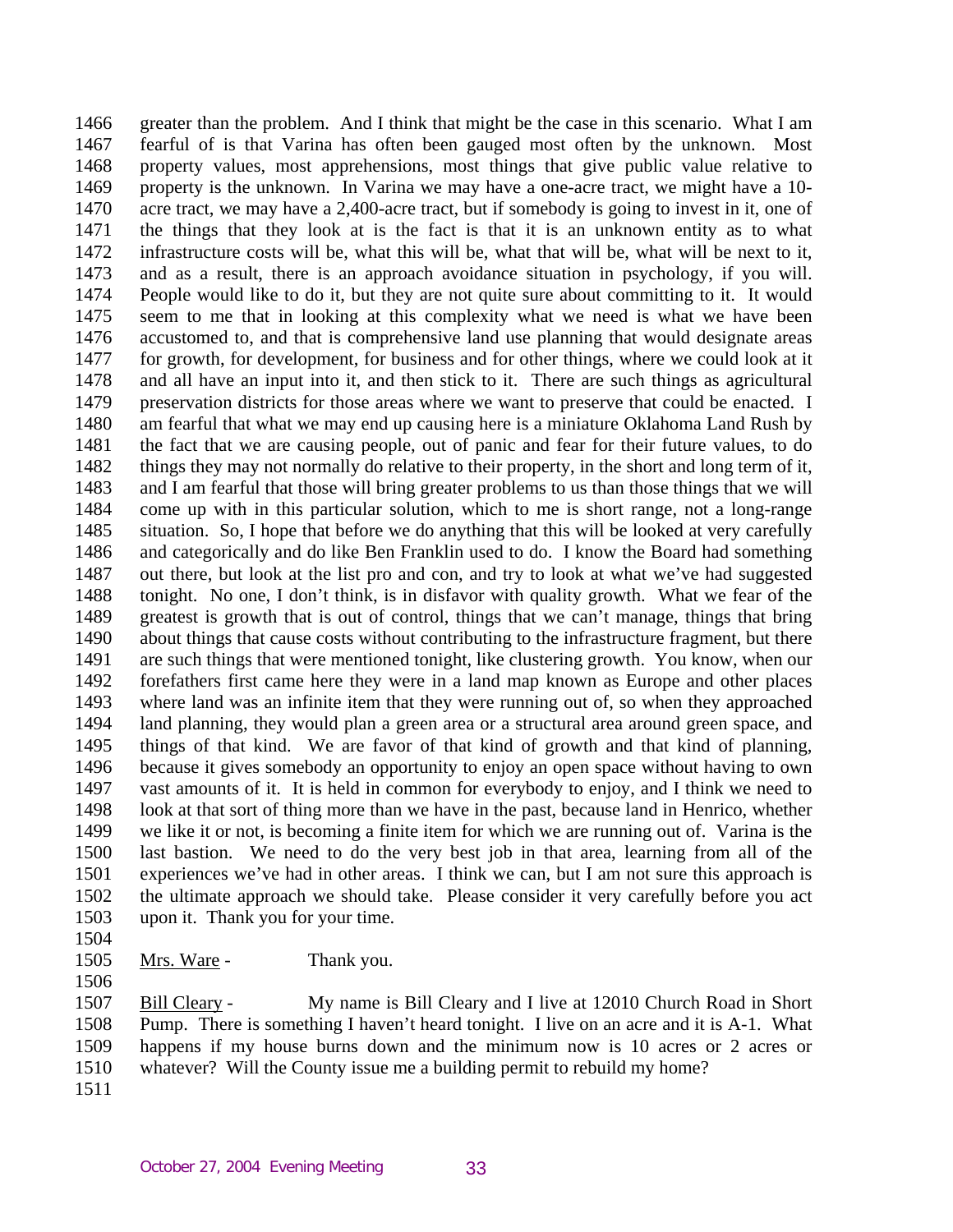- 1512 1513
- 1514

1517

1519

1521

1523

- Mr. Jernigan Yes.
- 1515 1516 Mr. Cleary - No matter what? What if I just wanted to knock my house down and put another house on it?
- 1518 Mr. Jernigan - Yes. As long as you build it to Code.
- 1520 Mr. Cleary - Right.
- 1522 Mr. Vanarsdall - It wouldn't necessarily have to burn down. It could be destroyed.

1524 1525 1526 1527 1528 1529 1530 1531 1532 1533 1534 1535 1536 1537 1538 1539 Mr. Bradley - Good evening. I am Walter Bradley and live at 703 Manakin Road. I guess in the early 1960s my brother Charlie and I had a little development on Meadow Road and at that time I had 45 acres. I finally set 11 acres aside for the development and back then you didn't make anything like \$1500 an acre, but before that in the 1940s I gave two acres to a friend who played on the ball team with me and got married and wanted to have a place to build a home, but for all these years, I have just reserved the 32 acres that I have left. I thought I'd pass that on to those who will come after me, but I do think it is rather ridiculous to have this 10-acre clause in this proposal. I don't know whether my son or my daughters will want to do something with that land in the future, but being as though I gave a little over two acres to a fellow, it sort of split into the property and halfway divides it. So, I'd be left with a real problem with the 10 acre proposal because even with that, there is hardly anyway I could more than three lots out of it in the future. I do think you need to give some consideration to this. I am a retired minister, 86 years old, so someone else will have to worry about this later on, but I think that all of these people, the 10-acre proposal is me rather ridiculous and you are hurting little people who own just a little piece of land. Thank you for your time.

- 1540 1541
- Mrs. Ware Is there anyone else?
- 1542

1543 1544 1545 1546 1547 1548 1549 1550 1551 1552 1553 1554 1555 1556 1557 Ms. Sandra Nelson - Good evening. My name is Sandra Nelson and I am partner in a parcel of land at 4271 Charles City Road. I understand when Mr. Tyson was going through his presentation that there are 9,000 A-1 parcels in Henrico County and 8,000 notices went out. I was one of the 1,000 people who didn't receive a notice. I didn't learn about this until yesterday. From what I have heard from other people speaking, those who did receive notices did not receive them until the latter part of last week. I think that a few days notice isn't adequate to consider something like this. Mr. Root, what he said, referred to the fact that he wondered if the horse was out of the barn, I am wondering if the horse is before the buggy. I think that before the Commission proceeds with adopting or proposed adoption of this ordinance change that perhaps they should consider the revision of the Comprehensive Plan, from what I understand is 14 months away. Another point that I would like to make is that I wonder if the most affected area of Henrico as a result of this change is in the Varina District. And I think that one reason for the proposed change is because that Henrico allowed over development of the West End, and now they are trying to punish the East End of Richmond because they don't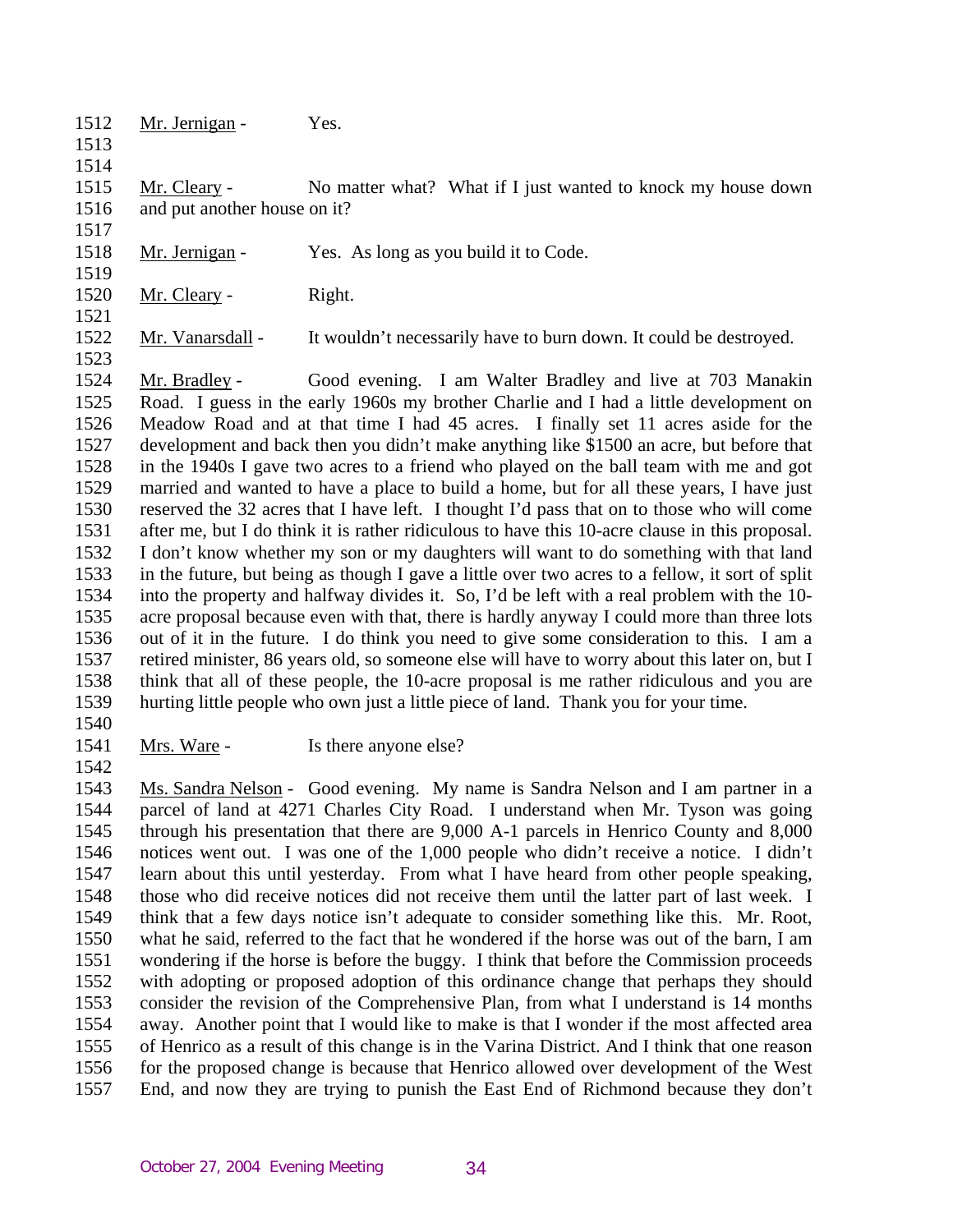1558 1559 1560 1561 1562 1563 1564 1565 1566 1567 want to have to deal with these same issues, and what the people in Eastern Henrico are doing, they are paying for all of the over-development in the West End, because they are having to pay taxes to support more schools, more road development and everything else out there. So, because the West End is over-developed, now Henrico is looking at not allowing any development in the East End. And I don't understand that. You know, my parcel is 87 acres. My husband acquired it 32 years ago. He is disabled. It was supposed to pay for our child's college education, which it will not do nor will it do anything for our retirement if this ordinance is passed, and my request is, I really think that more time needs to go into planning and consideration, and that the Comprehensive Plan needs to be developed before any changes should be made.

1568

## 1569 1570 1571 1572 1573 Mr. Silber - Ms. Nelson, let me clarify one point. You noted that staff pointed out there are 9,000 parcels roughly that are zoned A-1. We sent notices to every property owner that we knew of that had A-1 zoned property. Many property owners own more than one A-1 parcel.

1574 Ms. Nelson - I do, and I did not receive any notices.

1576 1577 1578 Mr. Silber - We would like to have your name and address, and give it to Mr. Tyson. We would like to have that and anybody else that did not receive a notice, we would like to know of that.

1579

1575

Mr. Jernigan - Thank you.

1580 1581

1582 1583 1584 1585 1586 1587 1588 1589 1590 Mr. Taylor - My name is David Taylor and live at 5151 Windsor Road in Sandston, which is (unintelligible). I own a little over 18-1/2 acres and bought it a little over 18 years ago and planned on my kids having horses and cows, whatever they want to raise. The last four years my wife has had health problems. I have talked to a developer. Everyone around me is one acre. I would like to see it left one acre. If I become disabled or without a job that has good benefits, my wife can't live off of the County. The County is not going to pay my life insurance or her hospitalization insurance, so this, and the eight years that I have had it, yes, it has become my investment to protect my wife and my welfare and my children's. I'd like to see it left to one acre.

1591 1592

1593

1595

1599

1601

Mr. Jernigan - Thank you.

1594 Mrs. Ware - One more. Please come forward.

1596 1597 1598 Mr. Cannon - My name is Russell Cannon, 9381 Osborne Turnpike. Is it my understanding that, let's say, if something is rezoned to residential then if it was acres in there, then one acre could actually have four houses? Is that correct?

1600 Mrs. Ware - Depending on the residential zoning it was.

1602 1603 Mr. Cannon - And we are talking about slowing population down. I think that is an issue that should be corrected where, you know, instead of putting four houses on one,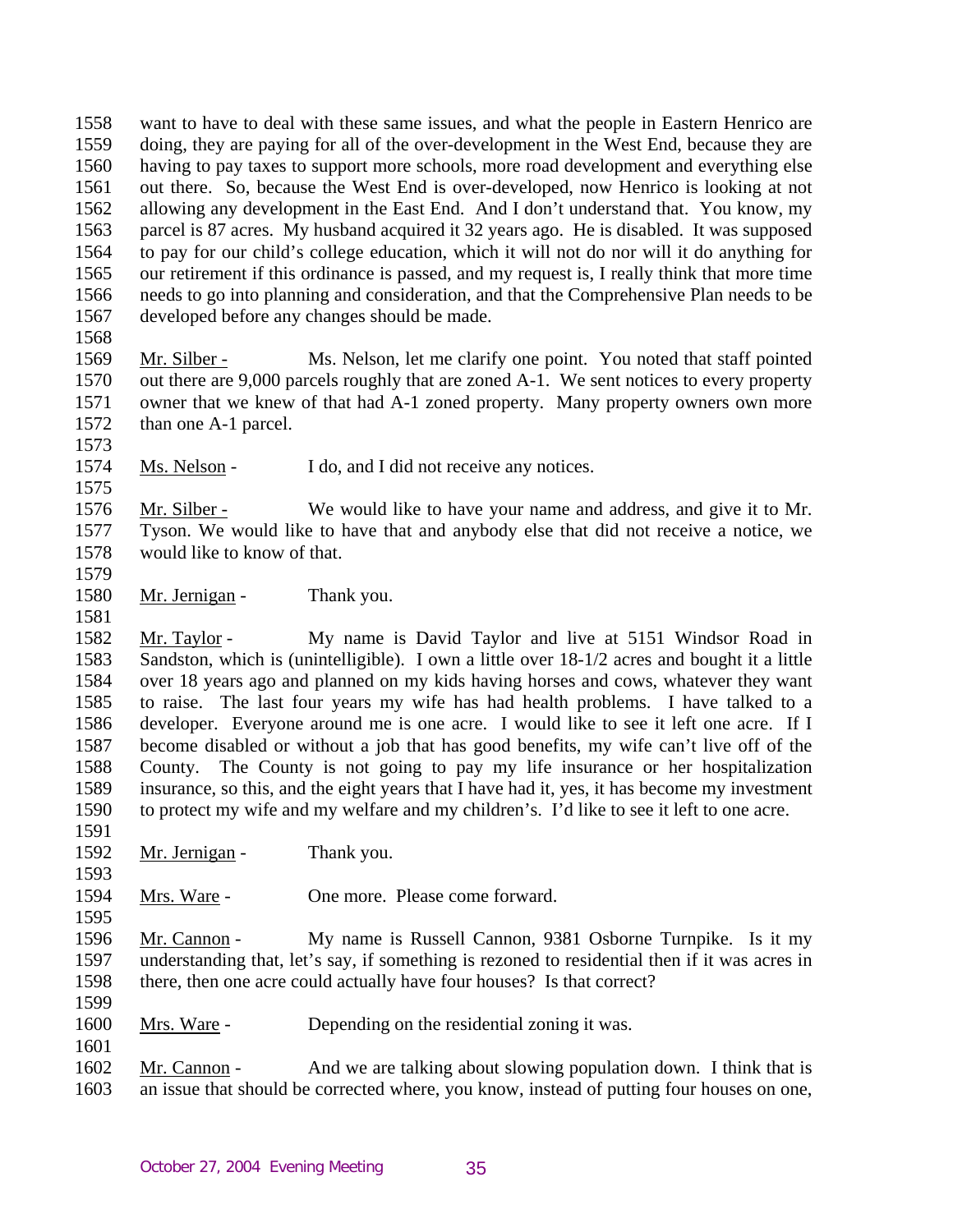1604 1605 1606 1607 1608 just because you have ordered sewerage there, there may be limits still where only there'd be one house per acre instead of congestion. Because otherwise you end up with all of these houses and you have all of this congestion, where if you would still limit it to one house per acre, if you have water and sewerage, now you can put four houses there. Maybe that should be an issue that should be brought up.

1610 1611 1612 1613 1614 1615 1616 1617 Mr. Silber - Yes, sir. We have about eight or nine different single-family zoning classifications that range in density or lot sizes, and you are correct, some of those zoning classifications might allow two or three units per acre depending on what the property is zoned to and someone comes in and asks to rezone their property, that would be considered by the County based on its Land Use Plan and what is recommended for that area. There are many areas in Varina that would never support nor would the Board support four units per acre, but there are some places in the County that, obviously, have been zoned and developed at that density.

1618

1609

1619 1620 Mr. Cannon - Yes, I have seen that and it actually has become a problem, just in traffic only.

1621

1622 1623 1624 1625 Mr. Jernigan - Russell, before you go, actually we haven't zoned anything in Varina under R-2A in the last three and a half to four years, and that density is from one to 2.4, and most of those have been 1.8 to 2.2 to 2.3. We really haven't had any four. Is that what you are saying?

1626

1629

1631

1627 1628 Mr. Cannon - Right. But something actually could happen that way. Even two per acre is still doubling everything and could become a problem again.

1630 Mr. Jernigan - If it stays at one acre,

1632 1633 1634 1635 Mr. Cannon - Right. But you were telling people you could rezone it. Yes, if you have it, now get it rezoned. If you have seven acres, get it rezoned for residential. That is 7 times 4, and you could get four on each one, however it would work out. Let's figure it as a problem.

1636

1637 Mr. Jernigan - OK, thank you, Russell.

1638 1639

1640

Mrs. Ware - Good evening.

1641 1642 1643 1644 1645 1646 1647 1648 1649 Mr. Sullivan - I am Rick Sullivan. I have been a real estate broker for 24 years and live in Varina, 5241 Hurop Road. I sell and develop and do whatever with land out there. I own a bunch, not a bunch, but I represent a whole lot, too. My first issue with what you guys are planning to do is to decrease value to the people out here that own the land, myself included. I think on any agricultural property of any size, I think this proposal would devalue it by more than 50%, and that is based on pretty good knowledge of the real estate business. I have sold thousands of acres in Hanover and Henrico. That concerns me a lot. That is based on a 10-acre change. If you do two acres or three acres, you are still devaluing this property, and then I heard you guys talking about running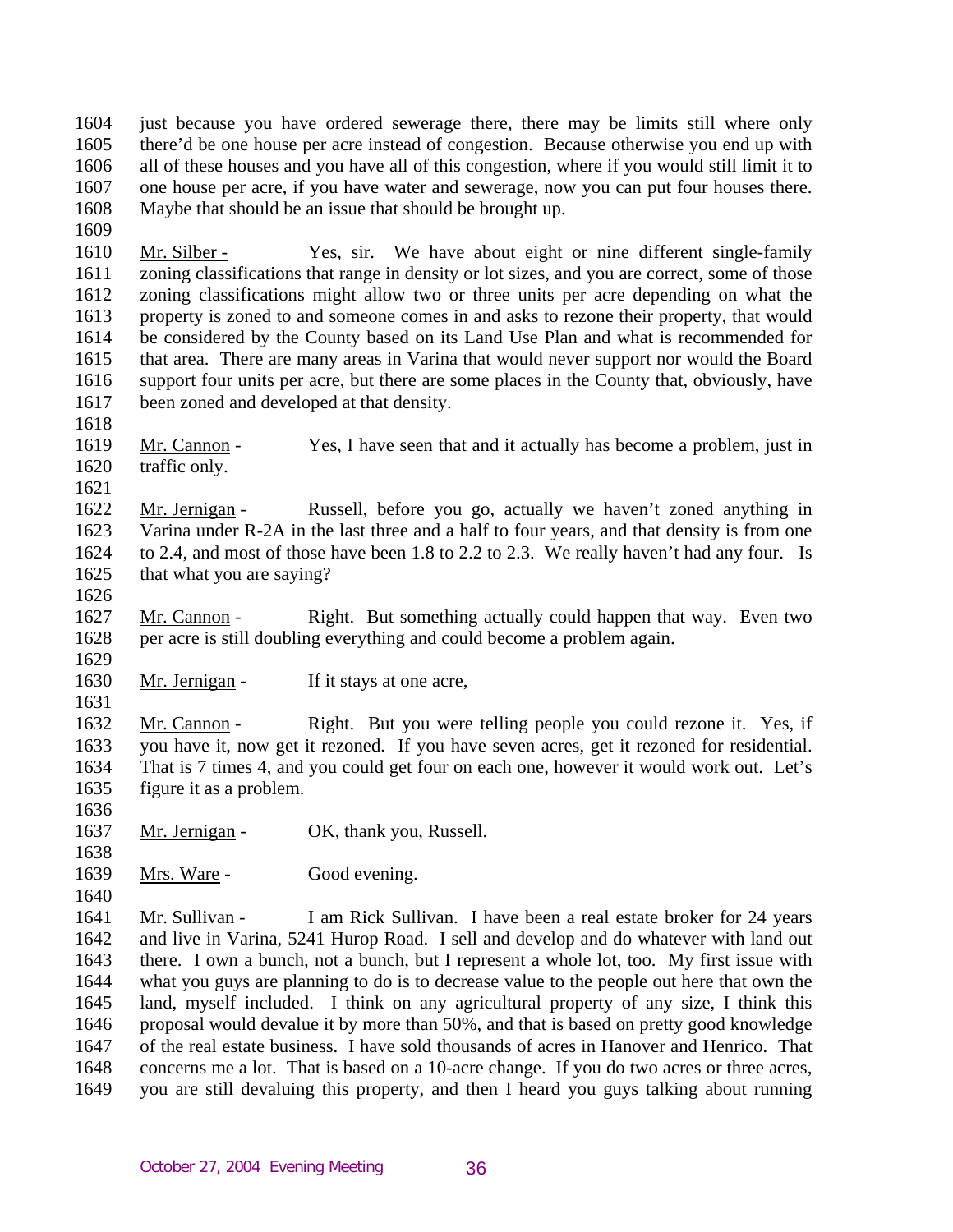1650 1651 1652 1653 1654 1655 1656 1657 1658 1659 1660 1661 1662 1663 1664 1665 1666 1667 1668 1669 1670 1671 1672 1673 water and sewer. If you look at the larger parcels of land out in Varina, where is water and sewer available to these folks that want to develop the land and sell it. So, basically what you are doing or proposing to do is cut their values to a point where it is not even worth having, but now we are selling. By the way, I am with Hometown Realty, but right now we are selling property in Varina for \$10,000 an acre, so that is good developable property with road access, not a lot of road frontage, but a lot of road access and we are up to \$10,000 an acre, which is more than it has ever been or more than we ever thought it was going to be, and I think with this proposal we are probably looking at \$3,000 per acre, and you guys are in charge of that. You are allowing this to happen to some of the landowners out here, the guys that vote for you, but probably won't vote for you. The water and sewer availability, in my opinion, is poor out there, and then you say, "Some of the folks out here don't understand." A developer cannot run water and sewer to any property they want to develop. It has to be next door to make it cost effective. And then the way Varina is set up, each parcel, or a lot of the parcels in Varina, because of the, and Robbie Nelson knows a little more about this than I do, but most of the parcels out there, we require a pump station, which is over a million dollars. I was looking at a piece for some friends of mine not long ago, and the cost of water and sewer to develop this property was over three million dollars before you got started. The profit on this subdivision, if you purchased it for the price of \$10,000 an acre, the profit would have been negative \$1,800,000, so who is responsible for this but you guys. I mean you have to look at these things and take care of the issues that you are talking about changing. I just feel like, well I know I am totally opposed to this, and I feel like anybody with two acres or more should be opposed to it, and I don't think it is doing anybody any justice by saying, "Sorry, guys, your land is worth 50% less than what it was."

1674

1675 1676 1677 1678 1679 1680 1681 1682 1683 1684 1685 1686 1687 Mr. Marshall - Mr. Sullivan, would you agree that if a proposal of this nature ended up spurring or speeding up the availability and the running of water and sewer then that would then in turn greatly increase the value of the land? And I give you an example in my district, although I grew up in Varina. The land in my district now off of Kain Road in Short Pump, where a lot of people have referred to tonight, that land at one time didn't have water and sewer, was very rural in nature, and now it is bringing \$127,000 an acre, whereas it wasn't that long ago before Short Pump, because I am not that old, but I can still remember when Broad Street was still two and then four lanes out past 64 on Broad. I can remember and I lived through that. And now with the water and sewer, the land has gone that sky high, so don't you agree that something of this nature spurs or encourages developers to run water and sewer to access the land, which will allow them to do zoning and so forth, and that will, in turn, increase the land. You have to admit that that would be a by-product if it did indeed encourage water and sewer to be run.

1688

1689 1690 1691 1692 1693 1694 Mr. Sullivan - I agree with you 100%, but lets go back to the probability or profitability of running the water and sewer for the developer in Varina and understand the pump station situation, and who is going to fund it and pay for it? The County, unbeknown to most of these people, doesn't run any water and sewer to anything unless it is their project. And the possibility of getting credit is way below what it would cost the landowner in the heart of Varina to run water to his property. It is way, way understated.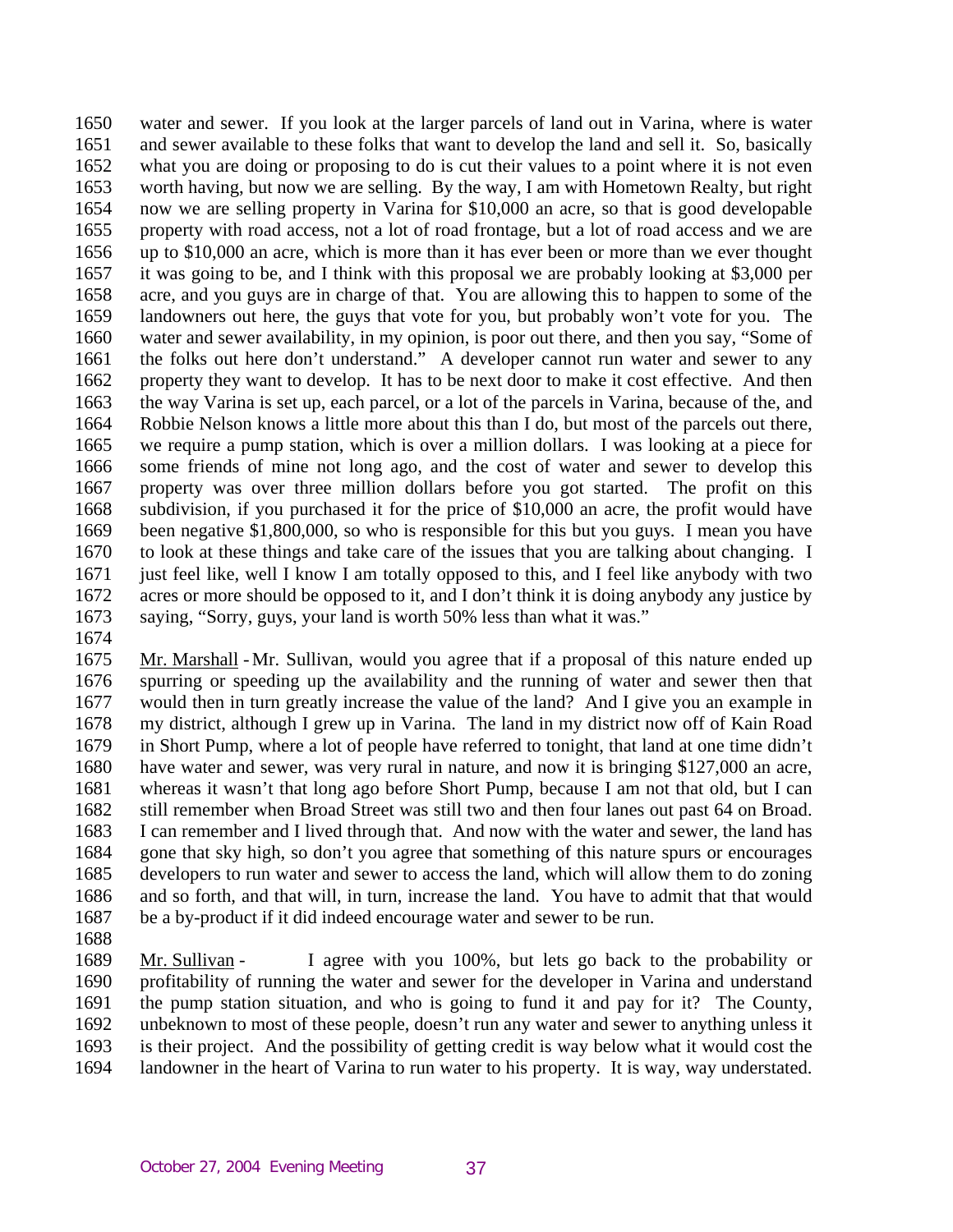1695 1696 You could put in a central well system and maybe ask the County to approve that, I guess. I haven't heard that part yet. But I do agree with you in Short Pump.

1697

1699

- 1698 Mr. Marshall - Not long ago Short Pump looked like Varina.
- 1700 1701 1702 Mr. Sullivan - You can look at how the sewer is run in Varina and the topography of Varina is way different from Short Pump and your family owns land in Varina. Some of it is under water.
- 1703

1709

1711

- 1704 1705 1706 Mr. Marshall - And that answers the question somebody asked, did any of us have interests that would be affected by this, so the answer to that is yes.
- 1707 1708 Mr. Jernigan - When we went to the retreat earlier this year and they showed the buildout on Varina, we need 12 pump stations.
- 1710 Mr. Sullivan - Is the County going to put them in?
- 1712 1713 1714 Mr. Jernigan - No, but they shouldn't, because we made the developers in the West End put them in. That is the way it goes.
- 1715 1716 1717 1718 1719 Mr. Sullivan - And I agree with you. It is a domino effect, but the dominos don't fall until the dominos next to it fall. And with water and sewer in Varina, the people who want to develop their land now are not going to have the ability to do it, but people who some folks say are older, wanting to retire. You guys are devaluing their property by over 50% by adopting this law.
- 1721 1722 1723 Mr. Jernigan - Well, we haven't adopted it yet. That is the reason we are having the public hearing, to get input from the citizens. But let me tell you something, being in real estate. You know where Camp Hill is?
- 1724

1726

1729

1731

- 1725 Mr. Sullivan - Absolutely, and I know what is going on at Camp Hill.
- 1727 1728 Mr. Jernigan - I am talking to a developer that is going to build a pump station, \$2.3 million dollars and furnish water and sewer there.
- 1730 Mr. Sullivan - It has been talked about now, Camp Hill, for over 12 years.
- 1732 1733 Mr. Jernigan - No, it hasn't. Not this project. That has always been a subdivision case, but he wants to rezone it.
- 1734
- 1735 1736 1737 Mr. Sullivan - Camp Hill has been literally on the market for 12 years. Haven't been able to do a thing with it because of the non-availability of water and sewer.
- 1738 Mr. Marshall - And that is what he is telling you.
- 1739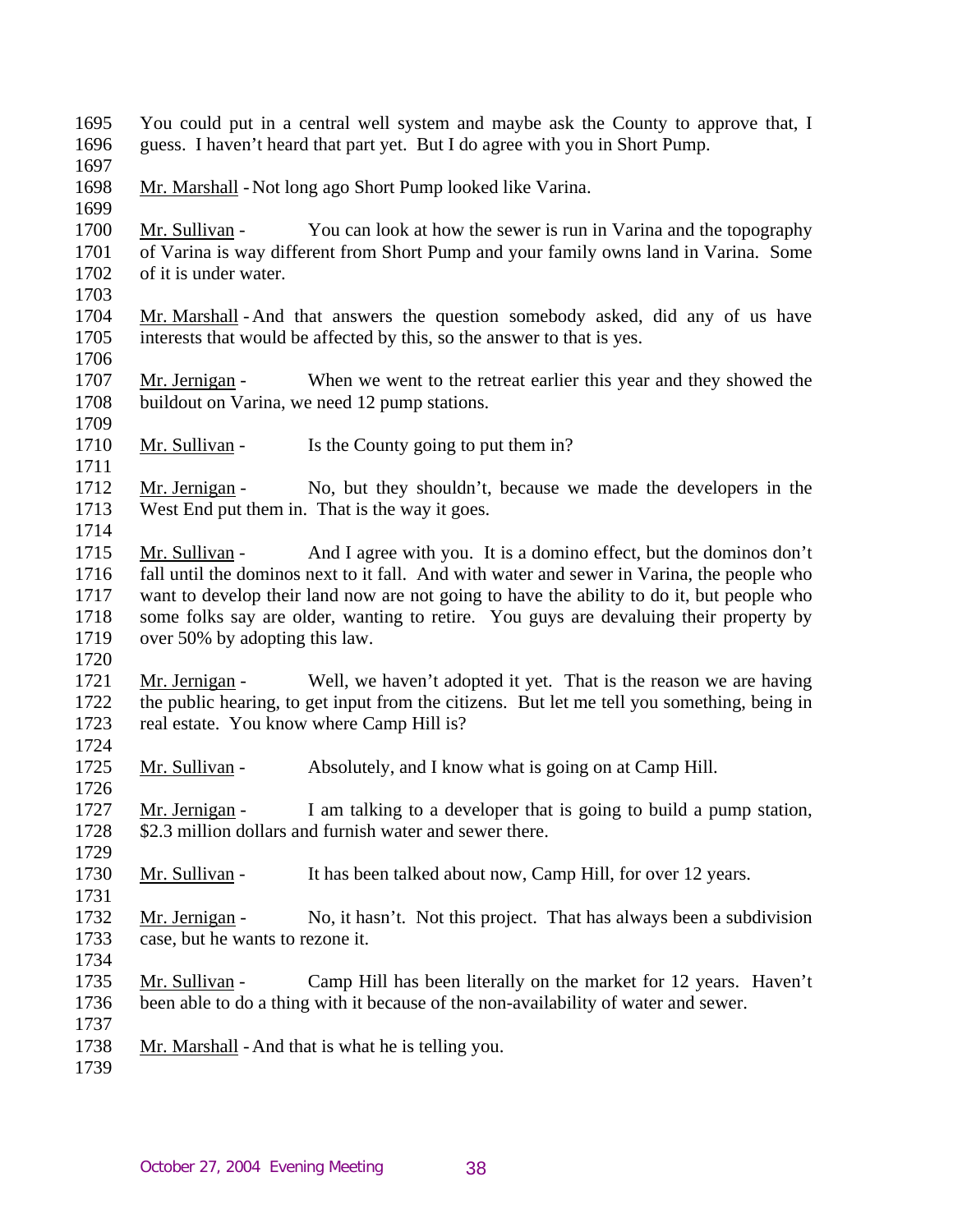| 1740<br>1741<br>1742                 | Mr. Jernigan -<br>there.                                                                                                                                                        | That is what they are working on now, bringing water and sewer,<br>and the pump station is 2.3 million dollars. They are talking about building that down                                                                                                                                                                                                                                                                                 |  |
|--------------------------------------|---------------------------------------------------------------------------------------------------------------------------------------------------------------------------------|-------------------------------------------------------------------------------------------------------------------------------------------------------------------------------------------------------------------------------------------------------------------------------------------------------------------------------------------------------------------------------------------------------------------------------------------|--|
| 1743                                 |                                                                                                                                                                                 |                                                                                                                                                                                                                                                                                                                                                                                                                                           |  |
| 1744<br>1745                         | Mr. Sullivan -<br>developer is going to pay for it?                                                                                                                             | Great. Who do you think is going to pay for that? You think the                                                                                                                                                                                                                                                                                                                                                                           |  |
| 1746<br>1747<br>1748                 | Mr. Jernigan -                                                                                                                                                                  | Yes.                                                                                                                                                                                                                                                                                                                                                                                                                                      |  |
| 1749<br>1750                         | Mr. Sullivan -<br>eat that.                                                                                                                                                     | These people out here that want to buy a house are going to have to                                                                                                                                                                                                                                                                                                                                                                       |  |
| 1751<br>1752<br>1753                 | Mr. Jernigan -                                                                                                                                                                  | They get it back in the credits. You get it back in the credits.                                                                                                                                                                                                                                                                                                                                                                          |  |
| 1754<br>1755                         |                                                                                                                                                                                 | Mr. Marshall - That increases your commission, Mr. Sullivan.                                                                                                                                                                                                                                                                                                                                                                              |  |
| 1756<br>1757                         | Mr. Jernigan -                                                                                                                                                                  | You know what the credits are.                                                                                                                                                                                                                                                                                                                                                                                                            |  |
| 1758<br>1759<br>1760                 | Mr. Sullivan -                                                                                                                                                                  | And your closing fees. I know what the credits are, but they don't<br>come close to recouping, and the people are paying for it, Ray. Not the credits.                                                                                                                                                                                                                                                                                    |  |
| 1761<br>1762<br>1763                 | Mr. Jernigan -                                                                                                                                                                  | Wait a minute. I sat down and worked it out because I was curious<br>on this myself. They are talking of putting 650 homes in there, 511 of those homes                                                                                                                                                                                                                                                                                   |  |
| 1764<br>1765                         | Mr. Sullivan -                                                                                                                                                                  | I am sorry. What zoning are they applying for?                                                                                                                                                                                                                                                                                                                                                                                            |  |
| 1766<br>1767<br>1768<br>1769         | Mr. Jernigan -<br>space or whether he wants to do R-2 lots.                                                                                                                     | I haven't decided yet whether it is going to be clustering, which<br>would be R-5AC or R-2. If he wants to cluster it up and put that in a smaller amount of                                                                                                                                                                                                                                                                              |  |
| 1770<br>1771<br>1772<br>1773<br>1774 | Mr. Sullivan -                                                                                                                                                                  | Be that as it may, and I understand that, if someone has got the<br>pockets to do that, they can fund that thing up front and pay the interest on it, which is<br>huge. It is huge. I know a lot about that. Let me give you another for instance. We<br>came to a rezoning case on an agricultural piece of property and tried to get it approved<br>through this County, all A-1, half-acre lots and we were putting in a water system. |  |
| 1775<br>1776                         | Everybody we talked to in the Planning Commission and Board of Supervisors were just<br>delighted about it. We got up here and the people opposed it. They did what they should |                                                                                                                                                                                                                                                                                                                                                                                                                                           |  |
| 1777<br>1778                         | have down. They shot it down. Now, how many of these subdivisions, how many of<br>these people out here who own 100 acres or 200 acres are going to come to Planning and        |                                                                                                                                                                                                                                                                                                                                                                                                                                           |  |
| 1779                                 | Board of Supervisors and they are going to get shot down because the people around                                                                                              |                                                                                                                                                                                                                                                                                                                                                                                                                                           |  |
| 1780                                 | them and the people in here right now are opposed to subdivisions and rightly so, because                                                                                       |                                                                                                                                                                                                                                                                                                                                                                                                                                           |  |
| 1781                                 | they are trying to rezone something that has been agricultural. You guys are going to                                                                                           |                                                                                                                                                                                                                                                                                                                                                                                                                                           |  |
| 1782                                 |                                                                                                                                                                                 | shoot it down when you meet opposition from the public, and it is going to be a no sale.                                                                                                                                                                                                                                                                                                                                                  |  |
| 1783<br>1784                         |                                                                                                                                                                                 | It has happened to me. It has happened to everybody in the development business. It is<br>going to happen in Varina over and over and over. We are going to shoot development in                                                                                                                                                                                                                                                          |  |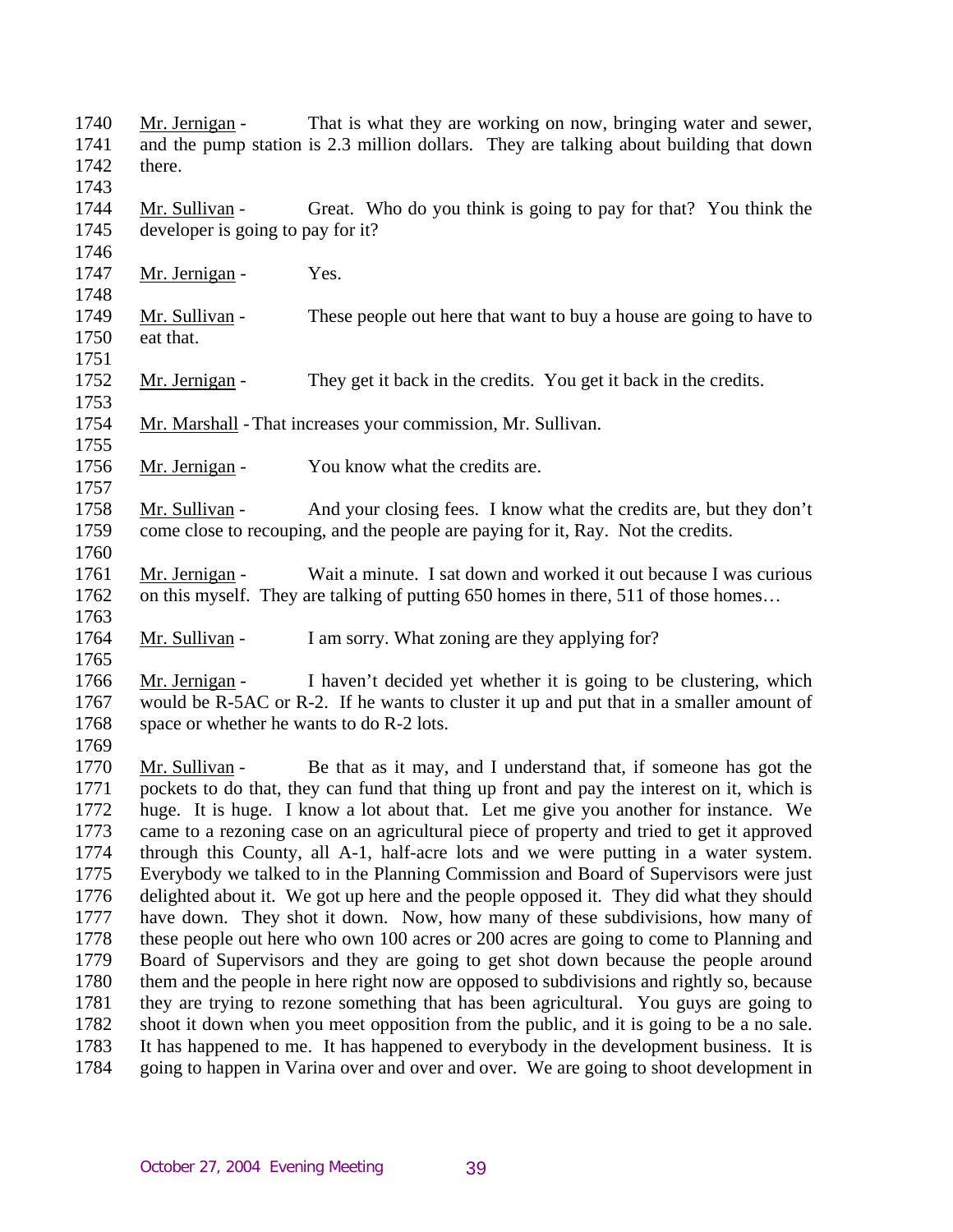1785 1786 the foot in Varina. We are going to shoot these people in the feet, because they are not going to get their money out of the land.

1787

1788 1789 1790 1791 Mr. Jernigan - Well, Rex, not everything gets turned down. If everything got passed, they would not need us. I mean you could just stamp it on through. That is the reason some get passed and some don't. Not all of them are the same criteria.

1792 1793 1794 1795 1796 1797 Mr. Sullivan - OK. On White Oak Road right now there is a piece of property, let's say, hypothetically a hundred acres. Do you think there is any chance that that property would be rezoned now, given everything that you know about it, residential. The neighborhood, first of all, would shoot it down legitimately. Therefore, based on you guys new laws that you are hoping to adopt, because I feel like we are way late in talking to you guys. I think you've already made your mind up. I hope you have not.

1798

1800

1810

1812

1814

1816

1799 Mr. Jernigan - No. We haven't.

1801 1802 Mr. Marshall - I'd be at home, Mr. Sullivan, if I had made up my mind.

1803 1804 1805 1806 1807 1808 1809 Mr. Sullivan - Well, I feel like that and I think a lot of people out here do feel like that and historically this County has made them feel like that. Historically, they are not wrong. But anyway, if you went to rezone something out there right now, it would get shot down, and, therefore, based on this proposal, they'd be subject to 10-acre lots. A lot right now in the White Oak Area should bring \$50,000 to \$60,000 for an acre to two acres. A 10-acre lot, I couldn't even tell you what it would bring, but probably \$70,000. Do the math. Thank you.

1811 Mrs. Ware - Thank you.

1813 Mr. Marshall - Why don't you just ask everybody to raise their hand that is against it?

1815 Mr. Jernigan - I think you've got one more speaker.

1817 Mrs. Ware - After this comment, we will close for Commission discussion.

1818 1819 1820 1821 1822 1823 1824 1825 1826 1827 Mr. Dean - Hello. My name is Spikey Dean. I live at 6621 Pickett Drive. I have lived in Elko all my life. It is a beautiful place to live and I'd like everybody to just ride through there one time. You have got one-acre lots and Mr. Felts said something. If it ain't broke, don't fix it. If you go to the West End, it is just overcrowded. I mean the East End of Henrico, one-acre lots will work. It has worked. It is beautiful down there. Leave it alone. A lot of people here have lived there. It is some of the nicest places you can live. The people there are friendly. The community is great and they are all one-acre lots. Why not leave it alone. That is all I've got to say.

- 1828 1829 Mrs. Ware - At this time we will close the floor and go to Commission discussion on how to proceed from here.
- 1830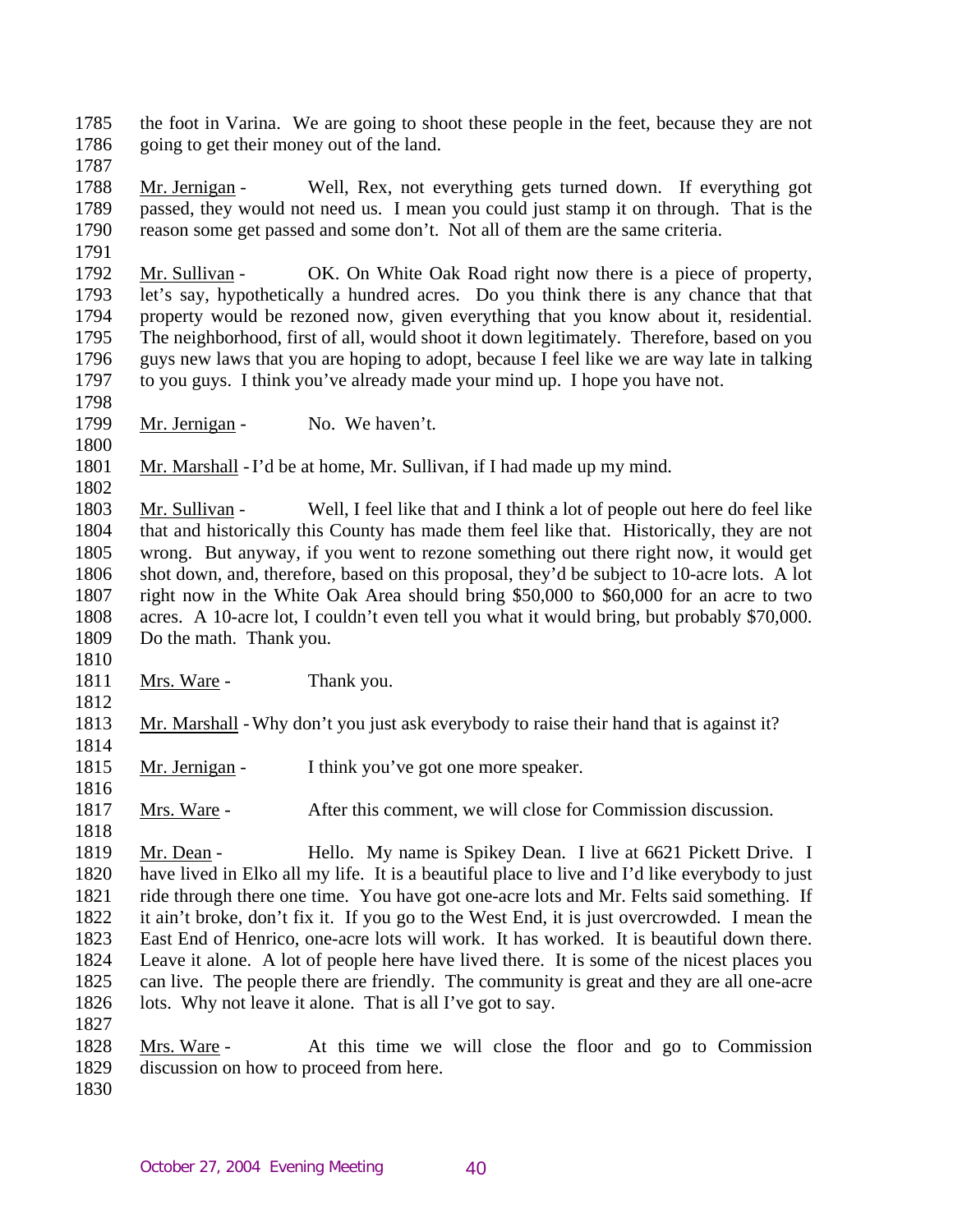1831 1832 1833 1834 1835 1836 1837 1838 1839 1840 1841 1842 1843 1844 1845 1846 1847 1848 Mr. Jernigan - One thing I want to say, and most everybody out here is a Varina resident, because, let's face it, Varina has the bull's eye on it. That is the bottom line. Everybody is looking at Varina, and folks, it is coming. And I had 16 subdivision cases last month. I had six this morning, and there will probably be some more next month. Now, we didn't come in here to try to devalue anybody's property. We got everybody together because we want to hear your input because we have people complaining to us about what goes on in Varina, and I get phone calls, Mr. Donati gets phone calls. They don't like this. They don't like things growing too fast. Now, when these A-1 subdivisions come in and they are one acre, they don't have to furnish any sewer and water. So, one thing that you need to decide, do you want to see Varina grow up on septic tank and wells, and that is one of the main questions. If that is what you want, then we can just leave things just like they are and let the chips fall. But remember now, when you don't have water, and that fire truck leaves a fire station going somewhere, he is going to have to take a water truck with him. It is safety and welfare for the citizens of Varina. But see, that doesn't help a fire. If you don't have hydrants, if you don't have water flow, then you have to take a water truck with you. We are here to see what you all want, but if you are telling me that you want Varina to grow up on all septic tank and wells and never have infrastructure, then that is what I want to hear.

- 1850 1851 Mr. Marshall - How long is it? Mr. Donati knows. How long is it before the pump truck runs dry?
- 1852

1856

1849

- 1853 Mrs. Ware - We have closed the comments.
- 1854 1855 Mr. Jernigan - Let's hear what he has got to say.
- 1857 1858 1859 1860 1861 1862 Mrs. Ware - I want to suggest, just a minute please. I want to suggest first that we consider deferring this issue so that you can receive the comments that we need to receive, but not in this type of forum, so that we can come back together with the information that you receive from the people who want to give you more information and more input on this issue, and then we'd have the information that we need to go forward with another…
- 1863
- 1864 1865 Mr. Jernigan - Well, we weren't going to vote on this tonight anyway. And I knew that when we came in here. We wanted to get the input from the citizens.
- 1866

1867 1868 1869 1870 1871 1872 1873 1874 1875 1876 Mr. Marshall - Mr. Jernigan, one thing I think you pointed out well, because when I was growing up, we watched a house in Battlefield Park burn down. The people had to watch it burn, because the pump truck ran out of water, and that is just a fact of life. How many minutes is it, Mr. Donati? Five minutes. Mr. Donati watched his church burn down the same way, but that is one issue he brings up, and another issue is that we deal with when we have one-acre subdivision lots is that we have no control over the square footage of the house. You can have a 900 sq. ft. house next door to a 5,000 sq. ft. house, or a trailer or a double-wide, and so one of the issues that you have to consider, not only as far as having water lines for public safety reasons, but also, when you have zoning and not just one-acre lots by right, a lot of things come with zoning, and one of those things is quality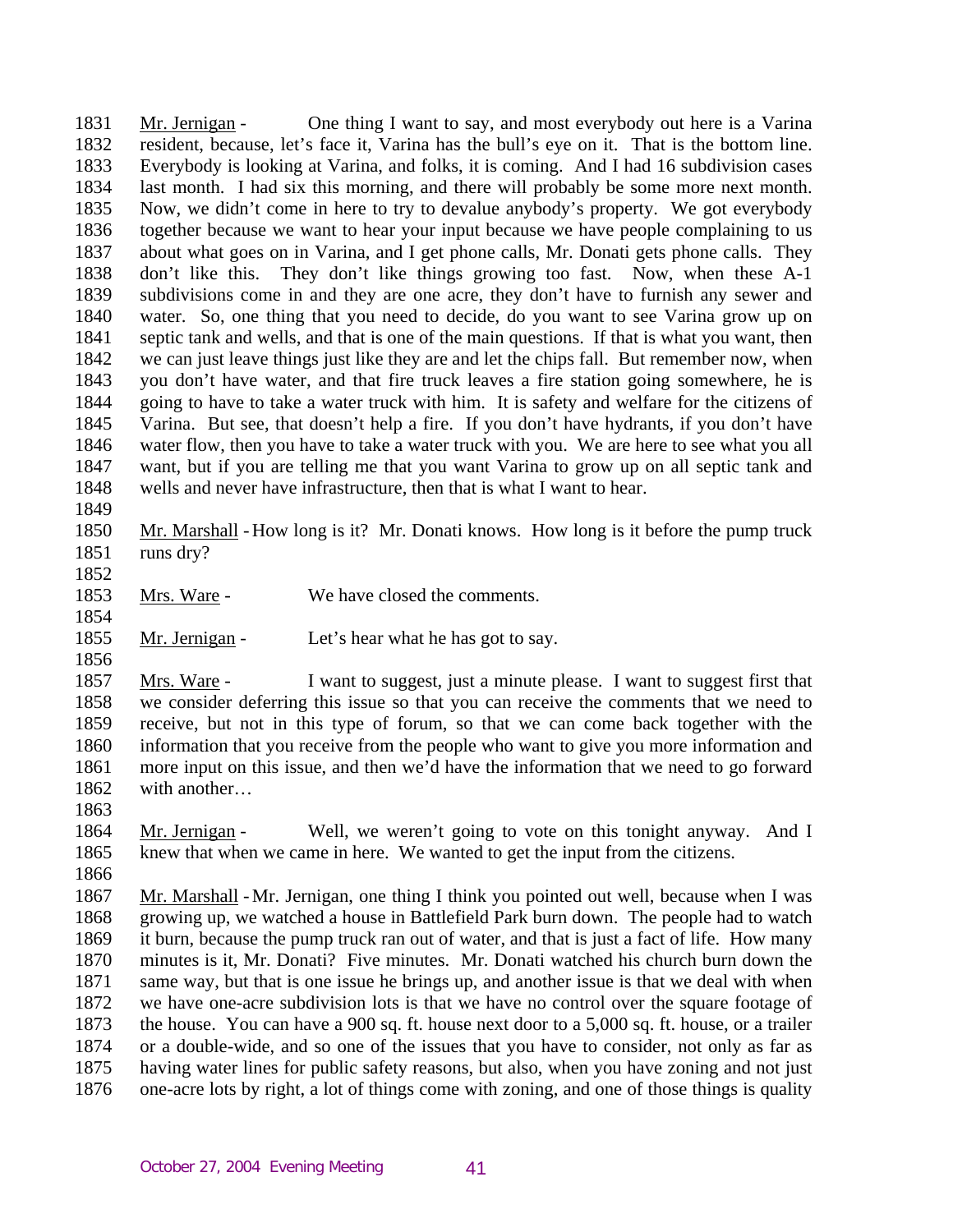1877 1878 1879 control. You can dictate what size the houses are, whether they are brick or not, and everything else. So that is something else for you all to consider that goes along with this issue.

1881 1882 1883 1884 1885 1886 1887 1888 1889 1890 Mr. Silber - Members of the Commission, I think at this point we've been here for nearly two and a half hours. I think we have heard a lot of good input. My recommendation is that you don't take action on this tonight. I think this needs further study. I would recommend that we cut off the public testimony at this time. You all can consider when you want to defer this to. I think we have heard from everyone and I think we've got some good input. We've got some good ideas to go back as an administration and put together some suggestions so that we can come back to the Commission with some ideas. We will hold another public hearing, send out another 8,000 notice letters and any others that want to be notified. But, I think at this point, we really have heard enough on this matter tonight.

1892 1893 Mr. Vanarsdall - We have. I agree with you, Mr. Secretary.

- 1894 1895 Mr. Jernigan - We appreciate everybody coming out.
- 1896 Mr. Jeter - Will you be honest with us instead of a liar?
- 1898 Mr. Vanarsdall - You don't have to come back if you don't want to.
- 1900 Mrs. Ware - What are some dates that we could get, Mr. Silber?
- 1902 1903 1904 Mr. Silber - Well, I think we prefer that this stay on the evening schedule instead of your daytime meeting, so…
- 1905 Mr. Marshall - Hopefully we won't have any stem lots at the morning meeting next time.
- 1906 Mr. Silber - Yes, sir. I don't think it would be smart to put it on to one of your rezoning, so I think maybe, I was looking at perhaps the November Planning Commission meeting is too soon. That would be the 17 of November. I think that is only three weeks away. I don't think that gives us enough time to get notices out and amend the ordinance, so then we are in to December. Your December POD meeting is on December 15. We could do a 7:00 p.m. on the  $15<sup>th</sup>$  of December. 1907 1908 1909 1910 1911 1912
- 1913

1880

1891

1897

1899

- 1914 1915 Mr. Marshall - That is fine. Mr. Vanarsdall wants to know if he gets dinner, though, since he missed it this time.
- 1916
- 1917 1918 1919 Mr. Jernigan - Madam Chairman, I will make a motion for that, that we have a second hearing on December 15 at 7:00 p.m. in the Board Room here.
- 1920 Mr. Marshall - Second.
- 1921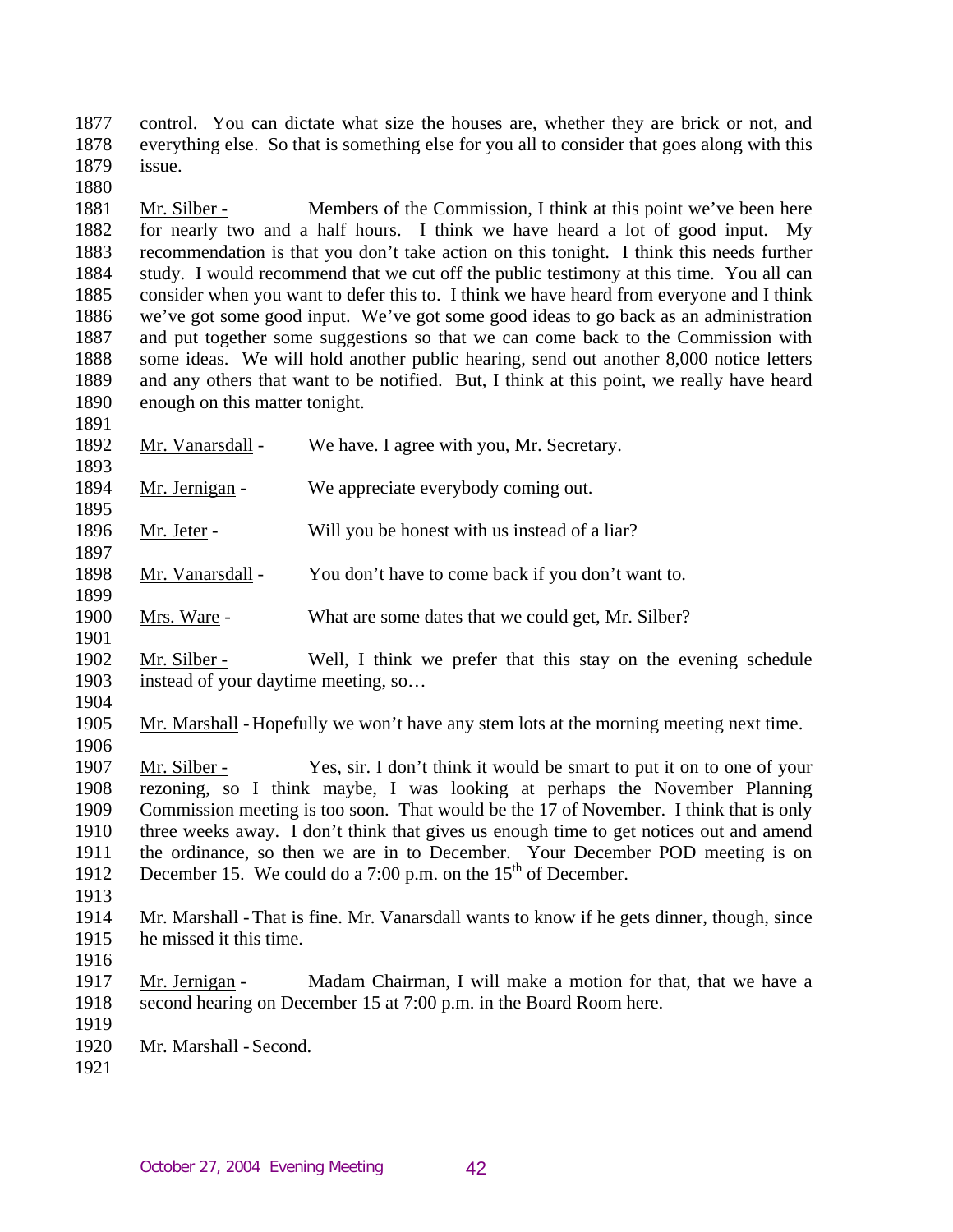Mrs. Ware - Motion made by Mr. Jernigan and seconded by Mr. Marshall. All in favor say aye. All opposed say no. The motion passes.

 Mr. Archer - Madam Chairman, may I make a comment before we close. We heard from, by my account, 25 speakers tonight, and we heard from some who had issues to raise that really didn't pertain to this, and I observed all of the comments, and I am really glad everybody came, because we really needed your input and I think this proves at least that this process works. This is the process, to have a public hearing so we can get input from you. We have heard everything from stopping conception to, some things I won't even mention, but you know, I think it is important for everybody to know that we have not made up our minds as to how to vote on this. This is why you are here. I don't have any idea how I want to vote on this at this point in time. I needed the information from you just like you needed the information from us. There was no prior in. We got a packet of information of what was going to be presented tonight, but this process does work, and I think you all ought to be commended for coming here to help make it work, so we are still going to try to work at it.

 

  Mrs. Ware - Thank you all. Do we have a motion to adjourn?

 Mr. Marshall - So move.

 Mr. Jernigan - Second.

 On a motion by Mr. Marshall and seconded by Mr. Jernigan, the Planning Commission adjourned its Public Hearing at 9:26 p.m.

| 1949 |                                   |
|------|-----------------------------------|
| 1950 |                                   |
| 1951 | Lisa D. Ware, C.P.C., Chairperson |
| 1952 |                                   |
| 1953 |                                   |
| 1954 |                                   |
| 1955 |                                   |
| 1956 | Randall R. Silber, Secretary      |
| 1957 |                                   |
| 1958 |                                   |
| 1959 |                                   |
| 1960 |                                   |
| 1961 |                                   |
| 1962 |                                   |
| 1963 |                                   |
| 1964 |                                   |
| 1965 |                                   |
| 1966 |                                   |
| 1967 |                                   |